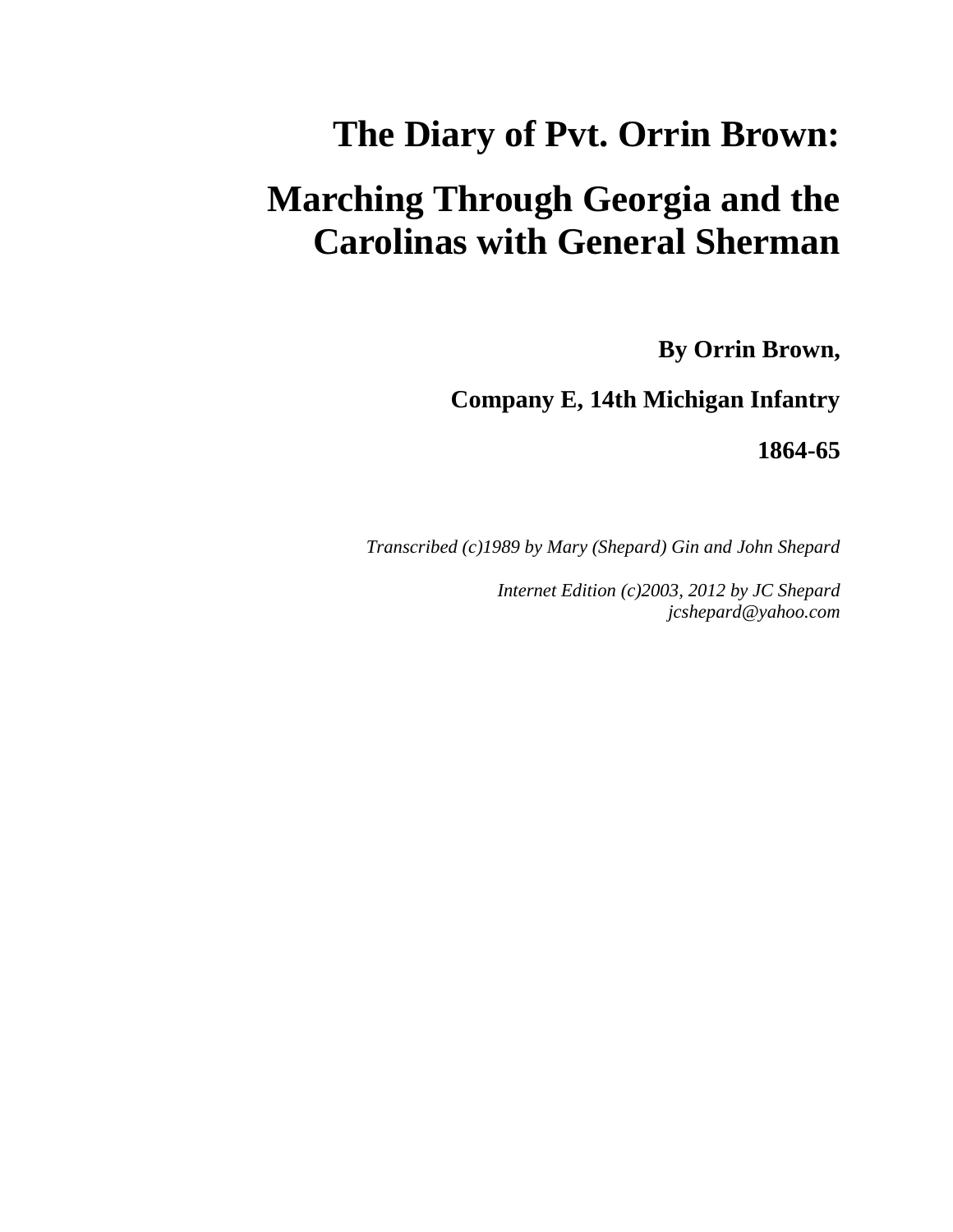# **Introduction**

As best we know, Orrin Brown was born in September 1836, at Wayne County, Michigan, to Orrin Brown, Sr. and Rhoda Weaver Brown of New York State. Orphaned at birth, his mother moved in with family in Will County, Illinois, only to become sick and die herself, leaving the baby to the care of relatives. In 1863, he went into the lumber trade and milling business at Sodus Township, Berrien County, Michigan. Answering the final call for service in the great War between the States, in October of 1864 he entered Company E, Fourteenth Michigan Infantry.

Company E mustered in at Kalamazoo, Michigan on the  $13<sup>th</sup>$  of October, taking the train through Michigan City to Indianapolis where it met men from Illinois, going on to Nashville, Tennessee. The company helped with the clean up at Chattanooga from the 21st to November 3rd, when they departed on the train to Atlanta. Orrin saw the battlefield at Kennesaw Mountain and watched the city burn. Leaving on 15 November with General William T. Sherman's army, he marched 330 miles through Georgia to Savannah, reaching that city on 11 December. The day after Christmas, he started marching northward towards Augusta and eventually ended up at Fayetteville, North Carolina, on 12 February 1865. His health failing, Orrin went to New Bern, NC, and boarded the U.S. Kennebeck on 30 April for a hospital at New York, leaving service in June 1865. He returned to Michigan and took up a career as a farmer. Orrin Brown passed away on 9 January 1909.

This is his story, written in his own words.

The original diary has been handed down through the family for 125 years. This version was set to disk from a typed manuscript by Mary and John Shepard, Orrin Brown's great-great-greatgrandchildren by way of his daughter Rhoda Brown Pugh, her daughter Lucy Pugh Tillstrom, her daughter Florence Tillstrom Shepard, and her son Robert Shepard. Original spelling and style has been left intact.

-7 December 1989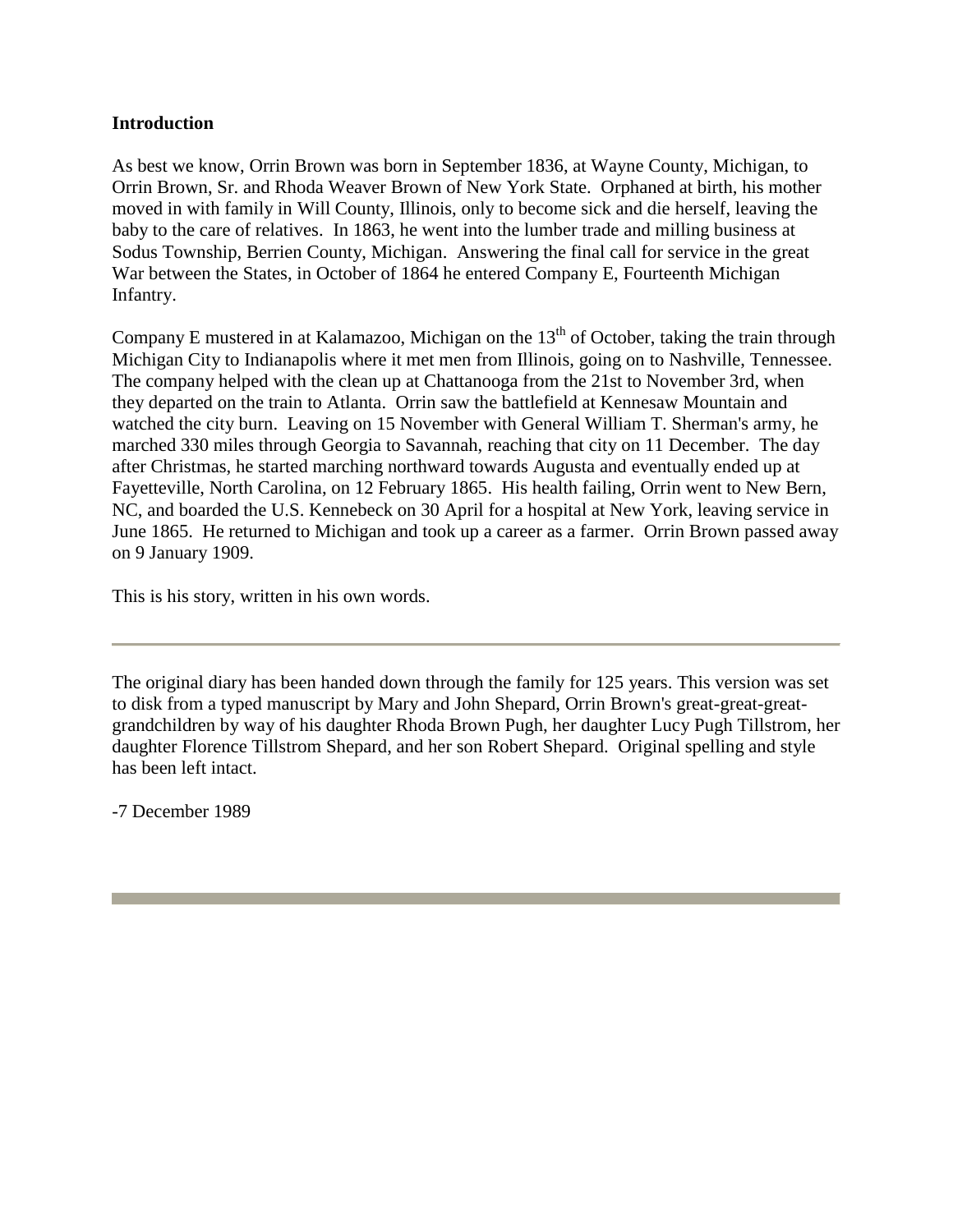# **Diary of Orrin Brown**

# **First Part of Journal**

Commencing, Oct. 7th A.D. 1864

Cloudy and cold with a high N.W. wind, made a box to put some provisions in for the boys that were drafted, started to St. Jo at 11 AM arrived home at 5 PM. Norman and I started for Niles about 7:30PM, arrived at Niles at 11:30PM took the train at 2AM.

Oct. 8th

Arrived at Kalamazoo at about 4:30AM, rained the most of the time yesterday and last night. Took Breakfast and dinner at the Burdick House, got some tintypes taken, found out that the boys had gone on to Jackson, sent the box to them. Reported and get my furlough extended to Monday, entered the barracks and here I am in Uncle Sams Hotell as one of his boys took up my bed on the soft side of a pine board and went to sleep.

Sunday--Oct. 9th

Clear and pleasant and bids fair to be a warm day, went to the Burdick House and Norman and I with some of the other boys went up to the Unighted Brethren Church and heard a good sermon. Norman and I went and took a walk around town then went up to Camp Hooker about  $1\&1/4$ miles from town went back to barracks in time for supper, wrote a letter to Ellen this evening. Went to bed again on my pine board.

Monday--Oct. 10th

Came off warm and pleasant, got my breakfast and went down town, found Norman, we went and got my furlough extended to Tuesday evening at 6 Oclock, went and bought some toys for the children to the amount of \$2.50. Fisher and Buckman came about noon, they have got 9 men and a sight for two more. Bought some little notions such as are indispensible to the soldier and went back to the barracks.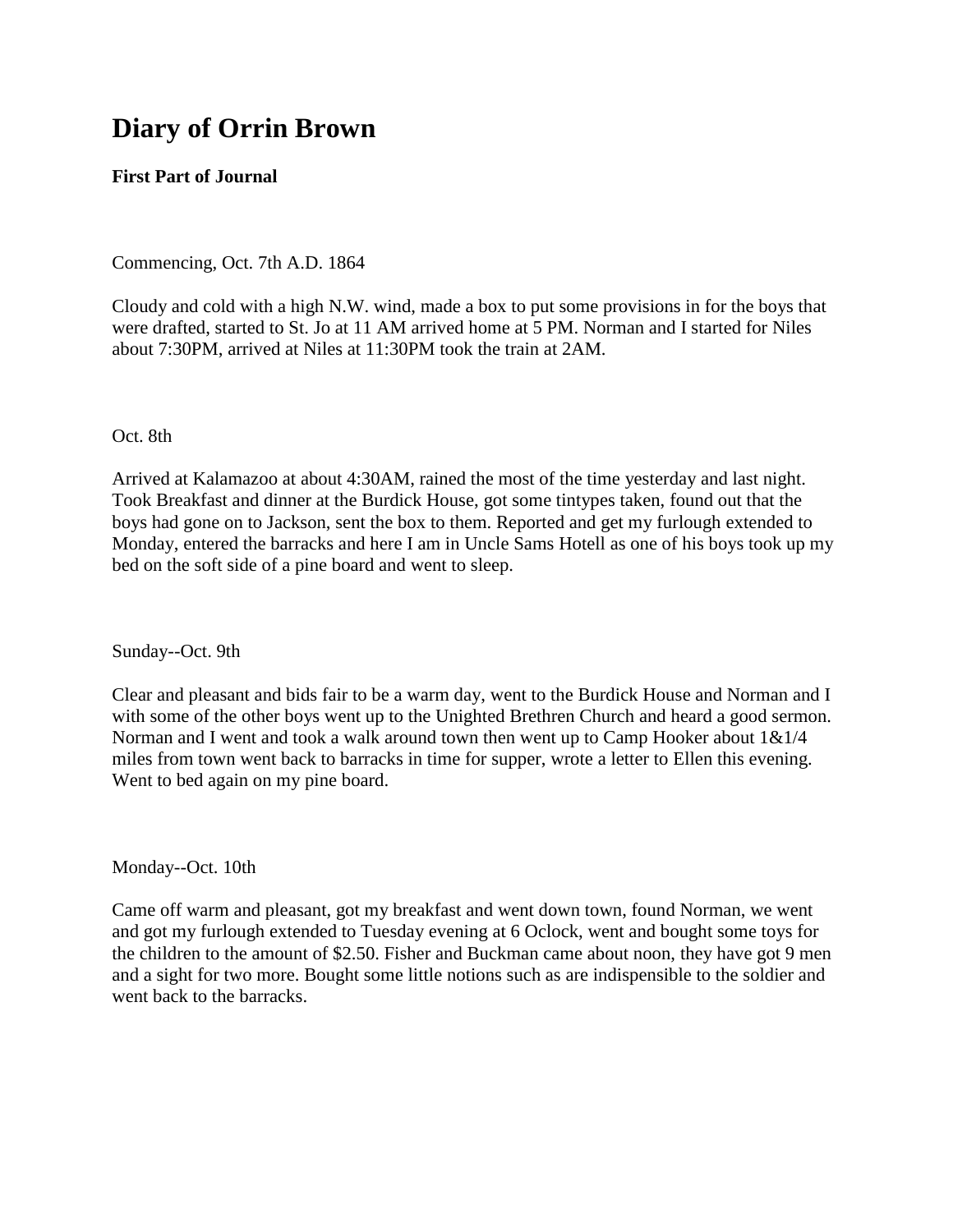Tuesday--Oct. 11th

Clear and warm--our town have their quota full and the boys have their discharge and start home this afternoon. I have two friends here yet from Pipestone but they have got furloughs and are going home tonight so I am left alone. We had two roueing war speeches this evening, one from a soldier the other from the Hon. Mr. Plimpton of Niles we also held an election in the barracks it resulted in 60 for Lincoln and 26 for Me so that the boys go to bed with light hearts.

Wednesday--Oct. 12th

It is a little cooler this morning I wrote a letter to Lant this morning we left the barracks for Jackson about Noon arriving there about 4PM we cheered for Old Abe all the way and were as noisy about it as we know how to be we were marched around camp a little and were left at Barracks No.12 Camp Draft found the boys there all right we got supper and went to bed we had some straw in the bunks.

Thursday--Oct. 13th

We have a heavy frost this morning but we are going to have a nice day there is going to be a mass meeting in the City today we heard the Canon firing before breakfast we were all call up in a corner just after dinner and the roll of those call who were to leave for dixie on the evening train. we were formed in a line in the road and the substitutes received their bounty were marched down into the city cheering for Old Abe at every man we meet, we found the city deckorated with flags from one end to the other and nearly everybody cheering for Old Abe the Copperheads had on long faces what few there were as we marched to the depo and those had a chance to express money that wanted to, while waiting one Sub. tried to desert but was caught and his money and everything else taken away form him we got aboard of the cars about 8PM, we gave the R.R. Co. credit for furnishing us the best Pasinger cars to ride in started about 9PM.

Friday--Oct. 14th

Arrived at Mich. City just after daylight and had to waith till after 9AM and then started south arrived at Leafyette Ind. at 4PM arrived at Indianapolis about 9PM were marched up to the Soldiers Home fenced up in one corner by the guards spread our blankets on the ground and went to bed with the broad canopy of the heavens for our shelter, we were lucky enough to hava a nice night and slept first rate.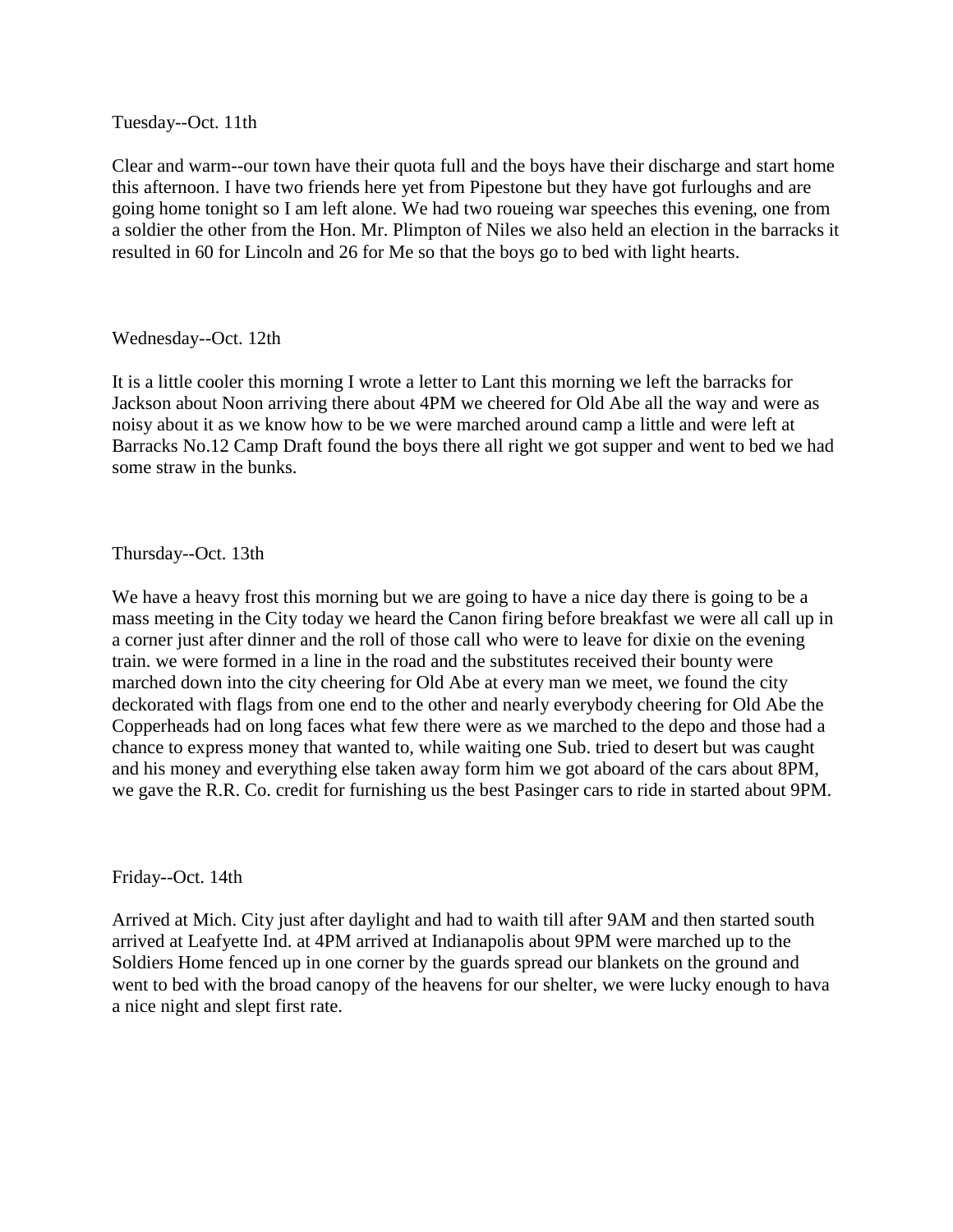Saturday--Oct. 15th

Got up this morning and found it cloudy and a little cooler, we were arroused about 3AM on account of the desertion of 3 or 4 Bounty jumpers or Subs. from Canada cut a board off and crawled out under the fence we layed around and stood around in our corner all day this evening it looks like rain so we were marched into the baracks for the night we were routed out about 9:30PM wit orders to prepair to march to the depo on double quick and were marched down to the cars and then could not go, we were then marched back to camp, the Captain of the camp wasent going to let us into the barracks but he finally concluded that he had better let us in to keep peace for we did not intend to be run over that way if we were drafted men from Mich.

#### Sunday--Oct. 16th

We got up this morning and found it quite cool, I wrote a letter home this fournoon, we had an Oyster dinner today and it went like hot Cakes, I read 10 Chapters in the Testament while some were writing some playing cards some carousing and swearing some drinking liquor, we have had a pretty fair day and now to supper but we have just got the word that we are not going to have any supper so goes the world in dixie.

Monday--Oct. 17th

It was quite cool last night but it has come of warm and pleasant, there were 8 Reb. prisoners brought into camp this morning all officers, they were dressed in all kinds of clothes no two alike, we left camp about 11AM marched down to the depot and were put into box cars left the depot at 4PM, there were 1,000 Illinois Soldiers on the same train, there were 40 men in a car, we could not sleep much, it was cold and uncomfortable.

# Tuesday--Oct. 18th

It is most a beautifull day, clear and warm but we had a verry hard frost last night, we arrived at Jeffersonville about 7AM, marched down to the river, got aboard the ferry boat, Isaac Bowman crossed over to Louisville were marched about 1/2mile and put into an old brick building and then down to breakfast. I left my knife on the table and did not get it again, the U. S. C. Commition presented each one of us with a prayer and hymn book and some tracts, I wrote a letter home. We left Louisville about 3PM for Nashville in a second class car without windows. Here I saw the first earthwork fortifycations I also saw Old Rebbel fortifycations all along the road made by diging a trench and setting logs about 16 ft. long on end and then throwing throwing the dirt up around the outside. Just before dark we passed throught a tunnel a mile long and as dark as tar, when it got so dark we could not see any more we hung our blankets up to the windows built a fire in a small coal stove and prepaired to spend the night as best we could.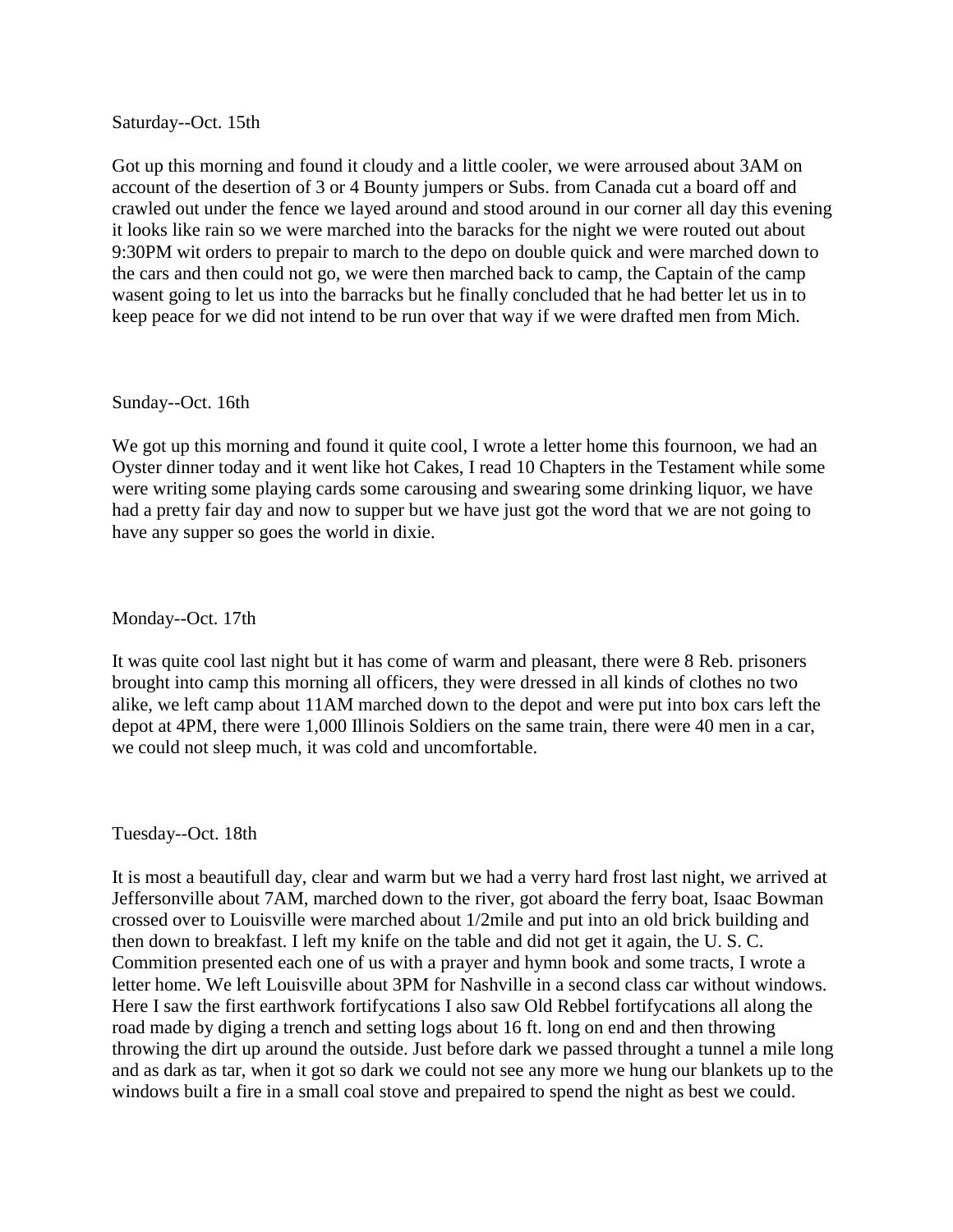#### Wednesday--Oct. 19th

Quite cool and disagreable, we arrived at Nashville at 3AM were marched about 3/4 of a mile to a large brick building erected by the Rebbel Gen. Yolicoffer for a hotell but he was killed before he got it done and now the government is using it for a rendesvous for soldiers. I should judge that the building is 200 ft. square and 6 stories high. Nashville is a verry pretty place the buildings are principaly built of Brick. The State house or Capital is built of stone on a verry high eminence commanding a view of the whole city. I saw when we came in this morning the first gun boat lying in the Tenn. river but could not tell what it looked like by moon light, we got breakfast about 9 Oclock but did not get any dinner and did not get any supper till after dark on account of there being such a rush of soldiers. There was 1,000 came here this afternoon and could not get in the guards say that there is over 3,000 in this building, read 5 chapters in the Testament this evening and read some in my prayerbook. Then went to bed in one corner on the floor.

## Thursday --Oct. 20th

It is a little warmer than it was yesterday and a good prospect of a fine day. It is reported that we are to leave here at 11 Oclock AM. There is theiving going on among us every night in the way of money watches boots blankets etc. etc. etc. There was a man shot this morning in the room above us for throwing something out of the window. The orders are that if any man shall throw anything out the windows the guard shall shoot him right through and they have to carry out the orders or subject themselves to military punishment. There are quite a number of civil and religious men in the company and thode that ar o inclined get together and sing and talk and read their Testaments to each others prophit, there is a company of them singing in another room now and others reading their prayer books and tracts and newspapers and Testaments and others writing and others playing cards and swearing and rowdying. We lift the Yolicoffer House berween 11 and 12 Oclock were marched down through the City to the depot got aboard the cars about 50 in a car so that we could not sleep much, we arrived at Murfeeborrow just before sundown and saw Camps and earthworks all around on the north side ond a large drove of Government beef cattle, here we passed two trains of Soldiers going home on furlough and discharge. After leaving there we tryed to sleep but did not do a verry driving business at it. We saw several Cotton fields this afternoon the first that we had ever seen in our lives.

Friday--Oct. 21st

At day light this morning we found ourselves in the verry midst of the Cumberland Mountains about 15 miles from Chattenooga and a verry rough country to rocks upon rocks nearly as high as I could see, we arrived in Chatenooga about 8AM, run arround town just as we were a mind to for two or three hours. I got a little to far and was ordered to show my pass, I had none so I had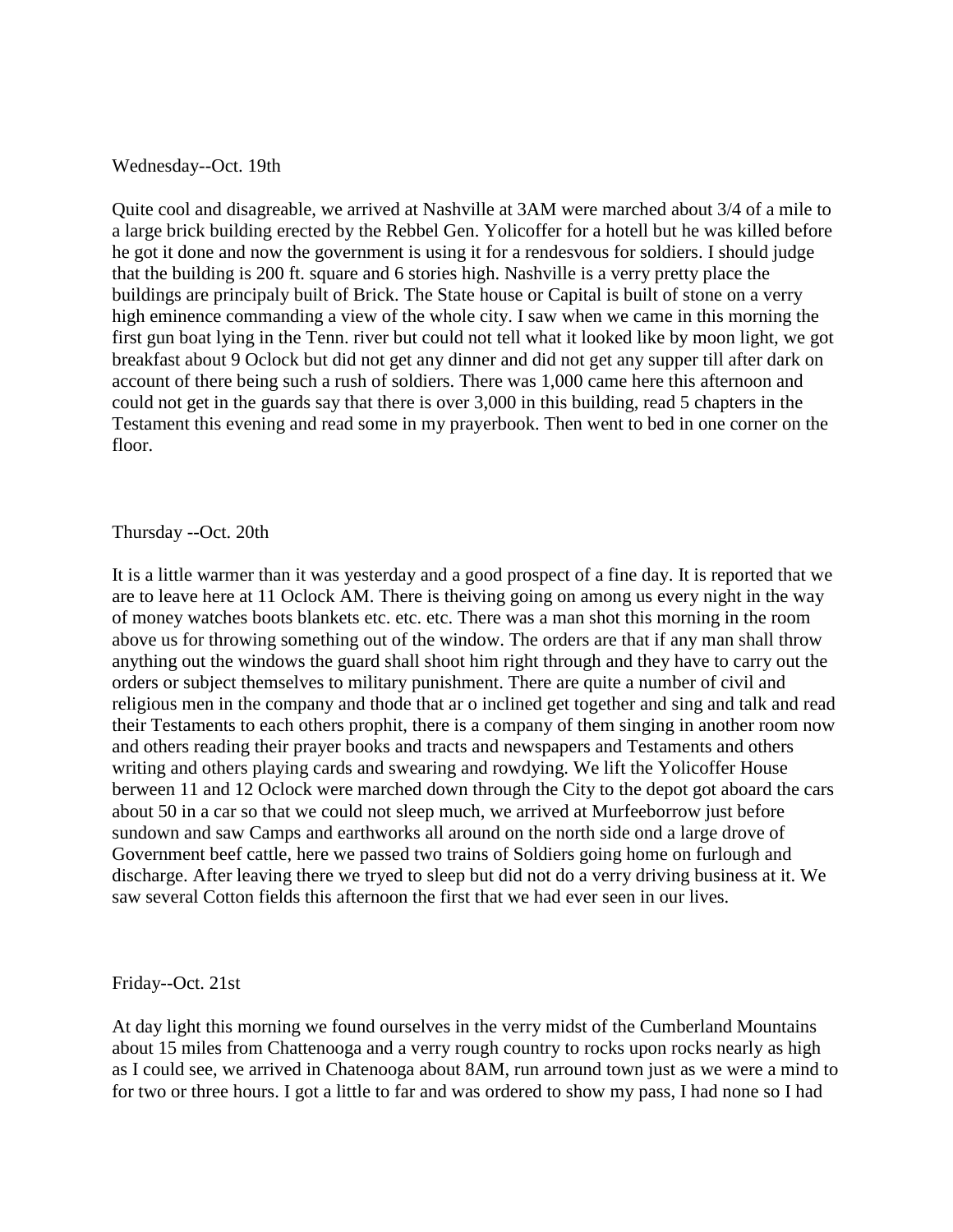to go to the officer of the guard, he asked me a few questions and passed me out telling me to get a pass next time. I just got back in time to receive orders to march, we marched about a mile to Camp detatchment and here we are on a hill so that we can see all over the country and we cannot look in any direction only up or down without seeing camps of soldiers and earthworks in fact they are the principal part of the town for the town itself is'nt any larger than St. Joe, from where we are now we have a fair view of Lookout Mountain. I should judge that there was at least 25,000 troops here the Rebs took some of our men prisoners at Dalton and tore up about 20 miles of railroad track last week, we are to go on to Atlanta as soon as the railroad is in runing order again, I am sitting within two rods of the graveyard where the Rebs burried their dead. There is 750 graves. It is hard to immagin how this place looks untill one sees it for himself it is cut up with entrenchments as far as the eye can see in every direction, the timber through here is all scrubby Oak seeder Pine hickory maple and a great many other kinds. The weather is generally quite warm through the day time but uncomfortably cool at night about like the 1st of Nov. in Michigan. We drew rations tonight of some soft bread and some hard tack a piece of salt pork, Coffee sugar and today we drew Beans and soap, we spread our blankets on the ground and went to bed with the sky for our shelter. The wind raised about noon and is blowing quite cool so that it is uncomfortable.

#### Saturday--Oct. 22nd

We got up this morning shivering and no wood to make a fire of, we managed to pick up enough to cook breakfast and dinner by going about a mile after it. I went down to the river and looked around and then down town came back and we got dinner and I have wrote a letter home. There is thieveing going on here in Camp every night more or less in the line of Coats Blankets Knapsecks etc. etc. Those Rebbel graves that I spoke of yesterday are holes dug in the ground by the rebs to protect them from our shell so I heard last night. There is not many horses used here for teaming and the most of them are verry poor and the majority of the mules are as poor as crows. The new troops are coming in every day by the hundreds from all of the western states, we are scrimped on rations pretty close, last night each man drew 4 hardtack about 3 ozs. of salt poark one table spoon full of sugar 2/3 spoonfull of tea and less than a teacup full of beans and about an oz of soap for one days rations. I did not eat any breakfast but the boys bought 1 dos russ for 50 cts so we made out tolerably well.

#### Sunday--Oct. 24th

I was quite sick all night on account of my cold but I feel a little better now and hope I shall get along. It was a little warmer last night but there has been quite a chilly wind blowing today. There was a large squad of men came in from Indiana this morning. They know no sunday in the army there is about 100 men out of this camp at work on the fortifycations today. I went up to the burrying ground this afternoon and went into a vault where there were a wooman and 4 children embalmed in metalic coffins, we went to work and made a tent out of our blankets, there is 7 of us in our mess all steady men, we do not draw more than 1/2 rations. There was 30 of our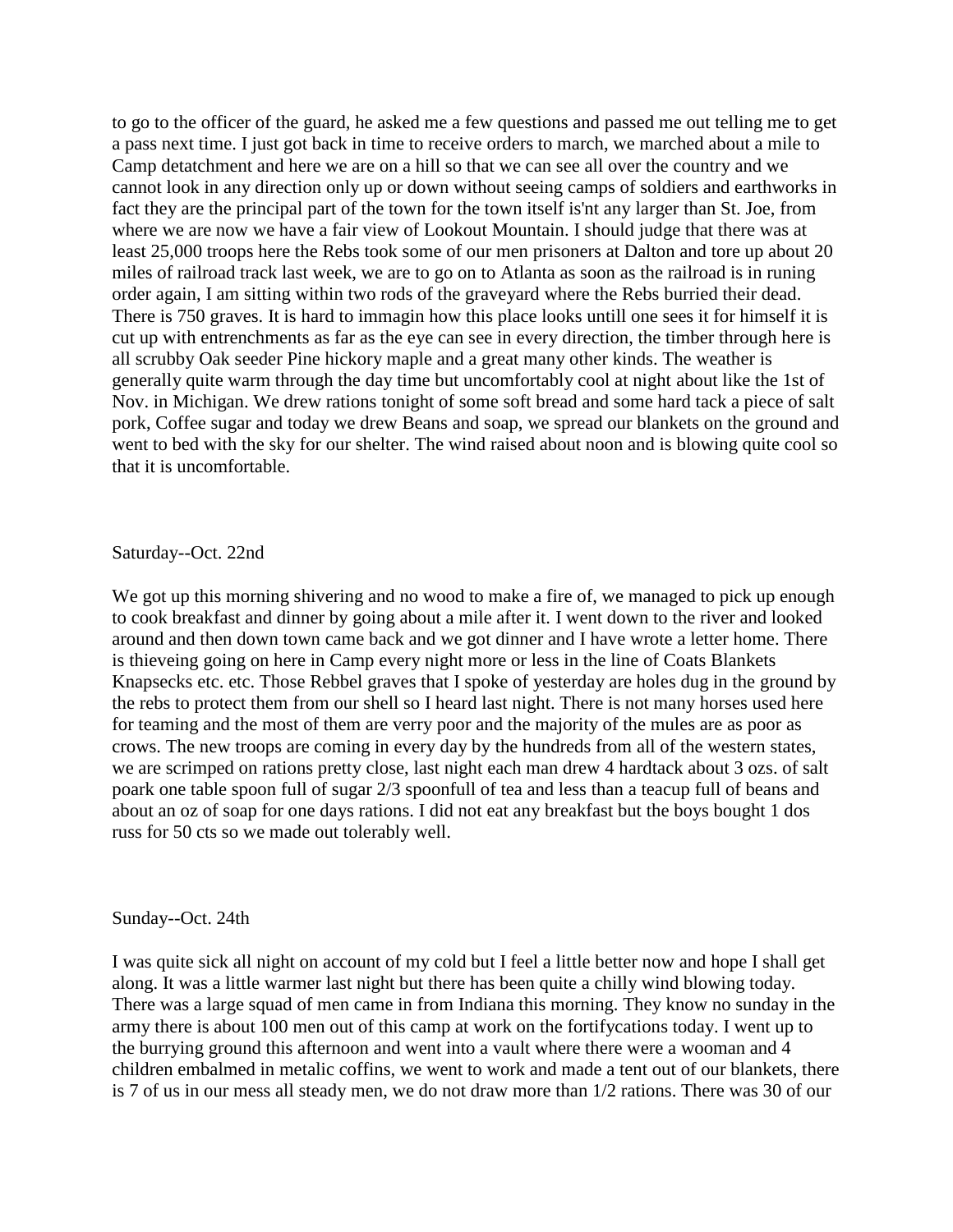men called out tonight to stow away grain and other comisary stores at the depot, they worked 3 hours. I read 13 chapters in the testament today.

# Monday--Oct. 24th

We slept verry comfortable last night under our temporary tent, I took a dose of pill last night and feel a little better today, there has 3 or 400 new troops came in today and Sherman has sent in 1,300 Reb prisoners today taken between here and Atlanta from Hood. I washed my shirt drawers etc. we have no tints yet and draw about 1/4 rations. Read 2 Chapters in the Testament today, went down to Church this evening and heard a good sermon from 19th Chap. of Luke 41- 42 verses the soldier meet and have prayer meeting before the hour for preaching there is no females attends in the evening, I also joined the Christian League Society this evening.

## Tuesday--Oct. 25th

The weather is verry pleasant today although it was cool and foggy this morning as it always is for the most part of the time, my mess mates have all gone out to work on the fortifycations today but I am left with the tent. I wrote another letter home this morning, our boys had to work till about 3 Oclock without any dinner, we drew a pint cup full of Potatoes today they are ddryed and ground, we also drew some fresh Beef but it was dreadfull tough and no fat about it, we went down town tonight to buy some bread but could not find a particle for love or money. I went to church again this evening and we had a good prayer meeting before preaching and then heard a sermon from Pauls writings, we also had a good exhortation by a Chaplin that has server his 3 years. I read 6 Chapters in the Testament today besides some other religeous papers.

#### Wednesday--Oct. 26th

We got up this morning and found a cool chilly wind blowing, we were not any of us detailed to work today. I feel pretty well better than I have for several days, there is new troops coming in and going out to the front all of the time, they all draw their arms here we were calld up to head quarters about sundown and gave our names to draw our arms were marched to the assnell drew our arms and got back to camp at about 9 Oclock. The Christian Commition agent came into Camp today and gave us the Northwestern and Western Christian Advocat, the Christian Times and he gave some of us books.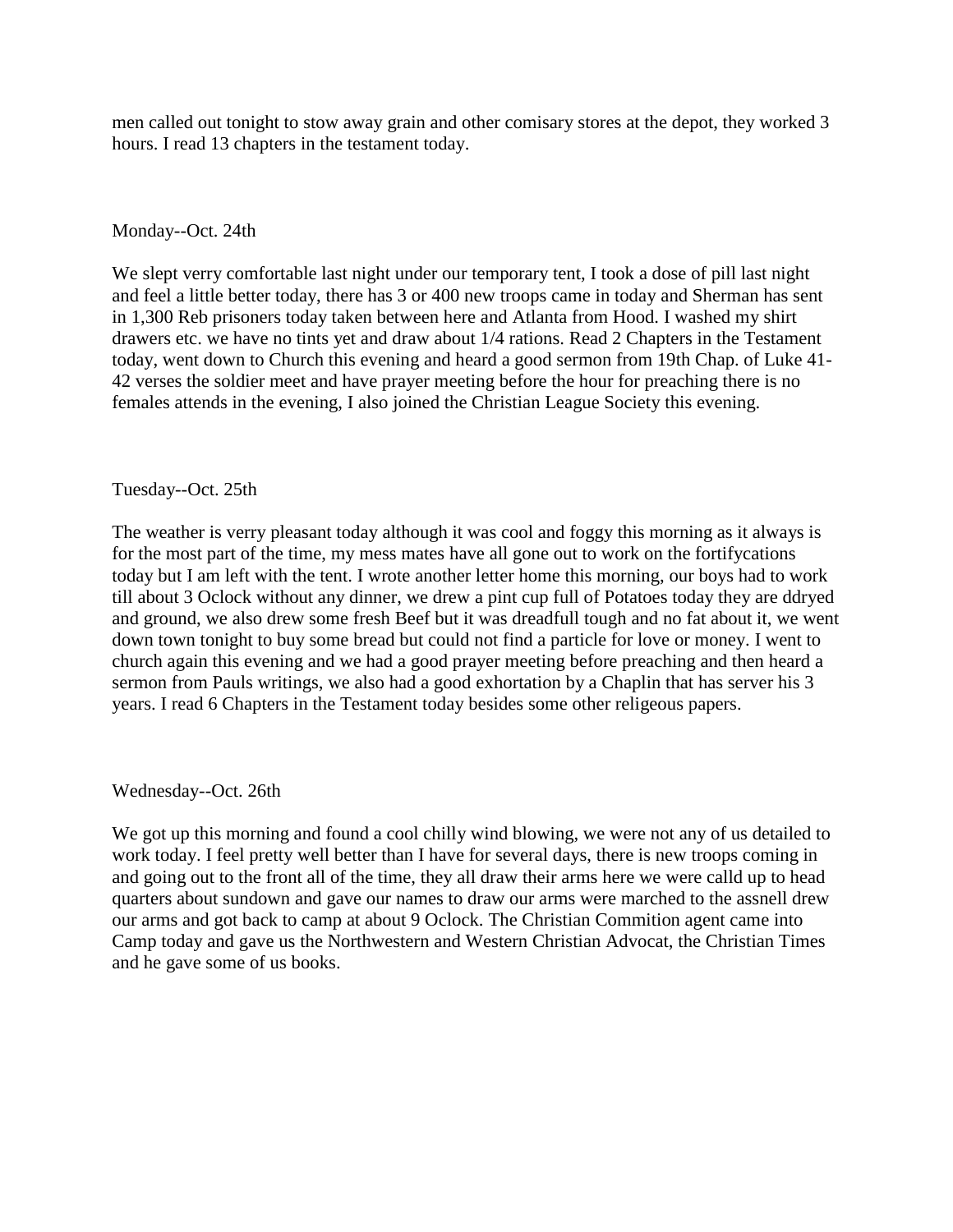Thursday--Oct. 27th

It rained last night verry hard for a while but our mess kept pretty dry but there was lots of them that had no tent and got a good soaking when we got out this morning we found our dusty Camp Ground verry muddy. There were 50 of our squad called out to work on the street and I among them, we worked till about 2 Oclock then came back to camp washed up and went to writing my journal, there is about 400 troops here at headquarters about ready to start for the front, went down town and tried to buy some bread for supper but could not get any.

# Friday--Oct. 28th

Got up this morning feeling pretty well it is clearing off and is going to be a pleasant day, we were not called out today, three of us went down and bought 40 loaves of Bread at 10 cts a loaf sold it at 15 cts got our money back and had 9 loaves left for our own use. I went around the camp and sold about \$4 worth of my trinkets such as thread and needles pins inkstand pens pencils etc, we went down town last night and bought 3 1/2 doz Pies at 20 cts and sold them for 25 cts apiece in Camp. I read 4 Chapters in the Testament today. I went down to Church last evening and heard a good sermon from Proverbs 3rd Chapt 17th verse. There was 7 soldiers came forward for prayers, there was two ladies out to church I think they were Soldiers wives.

# Saturday--Oct. 29th

It was quite cool last night but it has come of warm and pleasant there has about 400 new troops come in this morning from Ind. and Mich. wee were ordered to pack up and be ready to go to the front this morning. We packed up and were marched up to head quarters and set there till 3 1/2 Oclock PM when we were ordered beck to our quarters drew our rations fixed our tent and went to bed to sleep here another night. The 4th army Corpe is coming in tonight, they were in sight about 3 Oclock. I read 4 Chapt. in the Testament today and that finished the book of St. Mark.

# Sunday--Oct. 30th

It was cool and cloudy this morning but has come off Clear and warm. THe 4th Corpse is coming in yet this morning. I washed up and went down to Church and heard a good sermon from Psalms 20th verse, came home to camp and went to writing, wrote a letter to Elmer and one to Ad Hamilton. There was a large squad of Cavalry passed the Church while I was there, our rations were so short last night that we have nothing for dinner today. I went down to Church again tonight and heard a sermon from the 3rd Chapt. of John 14-15th verses, there was 7 came forward for prayers.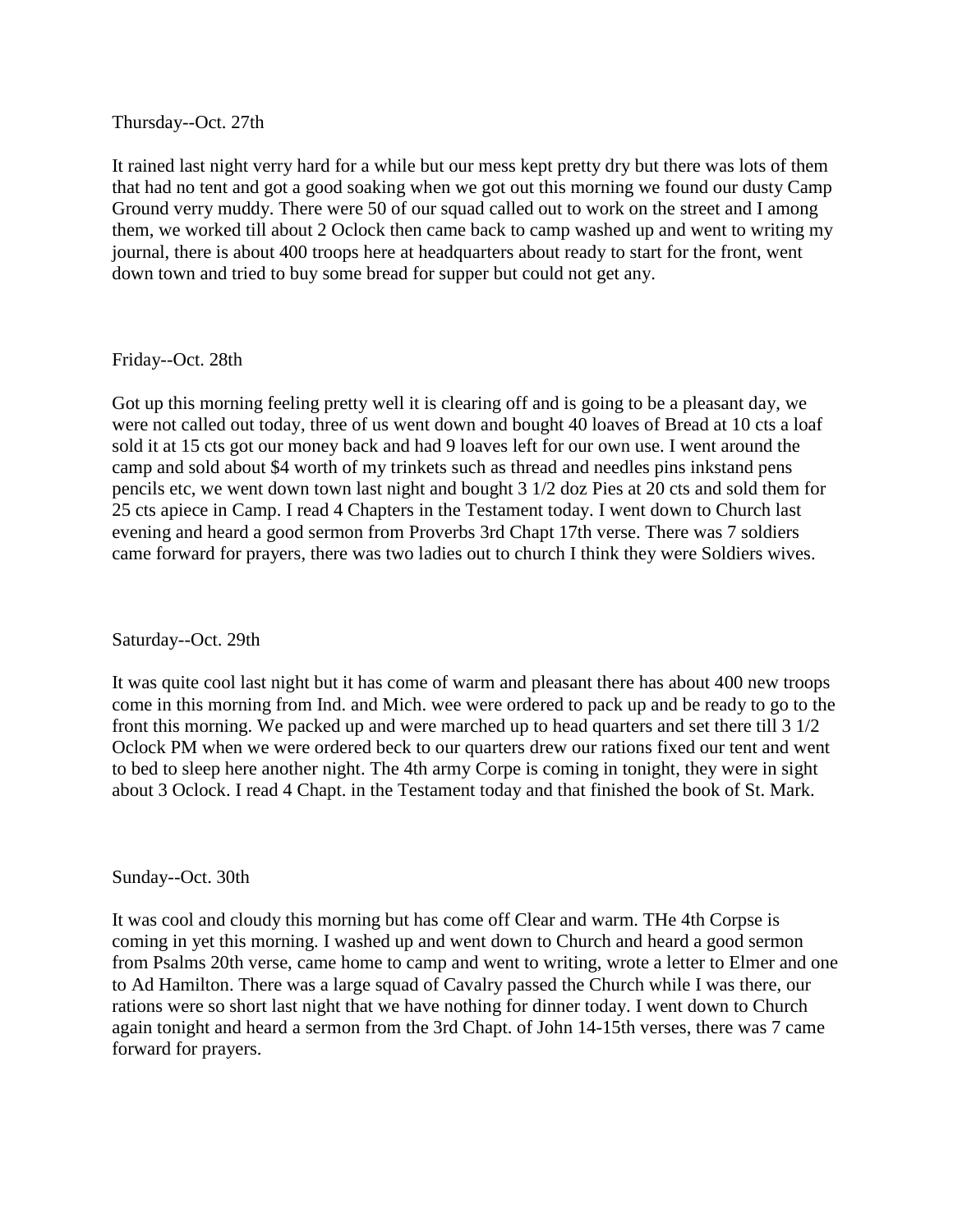#### Monday--Oct. 31st

There was 4 detailed out of our mess to do guard duty today, we were marched up to the Military Prison and in the fournoon we went to the Post head quarters with 10 prisoners to clean up the Yards and in the afternoon we were down on main street ditching with 12 prisoners, there has been a great many horses and mules came in from the front today and some of them were verry poor. I saw a fig tree today byt the fruit was green. Two of our prisoners got into a fight this afternoon but did not do much damage. There has 25 of our squad gone up the Tenn. river to guard an Island so I dont think we will go to our regament very soon, there was and agent of the U. S. C. Commition gave us some more papers today so we have papers to read every two or three days. We came in from guard about 6 Oclock PM. We have not been drilled any yet. The day has been verry warm so that a person would hunt for a shady place to sit down in.

#### Tuesday--Nov. 1st

There was a collored man killed this morning down near the river upon examination it was decided that he was killed by the stroke of a sling-shot, I went down to see him, he was a Cavalryman. Myselfe and Conrad went out speculating buying and selling Bread and pies and we made over \$2 apiece clear. I found Stephen Bowen and John Leffler in the street today and glad I was too to see some one that I had ever seen before I came into the service. John was trying to get a furlough to go home. The day has been verry warm but it looks like rain this evening.

#### Wednesday--Nov. 2nd

It began to rain last evening about 8 Oclock and it has rained ever since we got up this morning and found our Camp ground verry muddy and nasty that was so dry and nice yesterday. My health is good yet and I feel first rate, considering. There were 4 of our mess detailed to do guard duty abd were taken away before breakfast in trhe rain and without oil cloths for we have drawn nothing but our arms since we came here. There is not a night passes hardly without I go home in some way or other but when I wake up I find myself still in dixie. I paddled around town in the mud some today went to the Foundary and saw them handeling hot iron in kettles. Got an armful of wood came back to camp got our supper. We draw plenty of Coffee Tea and meat so that we have about two rations ahead but we do not draw bread or sugar enought our bread is all hard tack we get soft bread about once a week, today we drew some potatoes real Irish Potatoes our mess got enough for two meals. Today has been drizzely and wet all day and it holds its own tonight. I read 10 Chapt. in the Testament today. We got word here tonight that the floors of the Yolicoffer House where we were in Nashville fell in killing and wounding 200 or 300 Soldiers but it may not be so bad when we get the truth of the case, there is so many flying reports in Camp that we cannot believe more than 1/2 that we hear.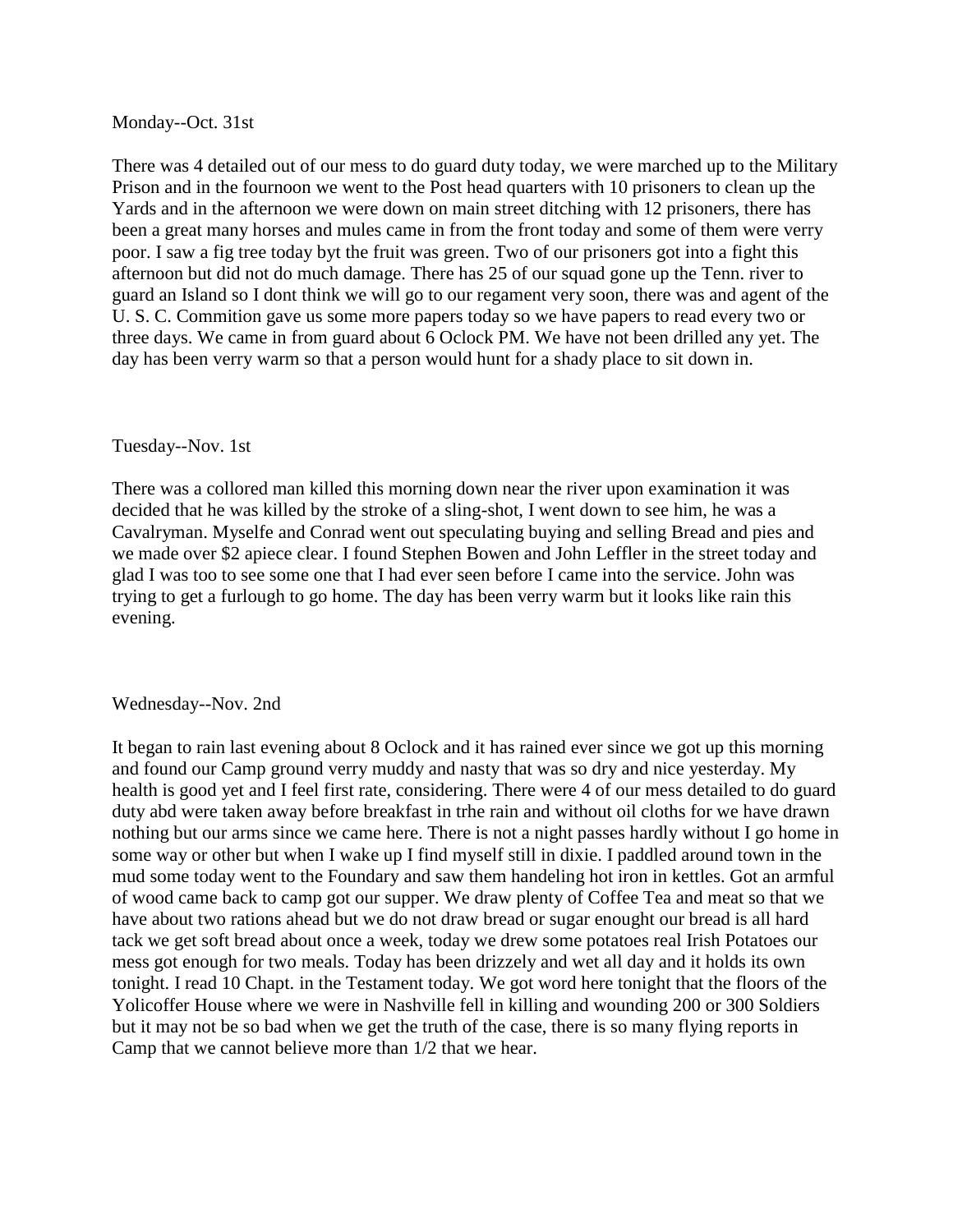Thursday--Nov. 3rd

It rained all night more or less and it is still raining this morning, we were called on to guard a train to Atlanta, packed up in the rain, drew two days rations in the rain and left camp in the rain got aboard the train, 17 in our car and left Chattanooga at 10 AM. The trains run verry slow there was 5 trains and we were in the middle train we took the Noxville road run to Cleveland 30 miles, arrived at Cleveland at dusk, then took the Atlanta road and arrived at Dalton at 2 AM. We passed through a tunnel about 1/4 mile long.

## Friday--Nov. 4th

We layed here at Dalton all day. There is hardly a building in the town that has a window and they are tarring down what buildings there is here and burning them to keep the soldiers warm and cook their vituals, there has 8 trains passed us here today mostly loaded with soldiers. I read 10 Chap. in Testament today, we find all of these southern vilages are in a ruinous condition and the whites mostly leaving either North or south the most of them North. We left Dalton at about 8 PM while there we layed in a good supply of wood, got a large flat stone built a fire on it and were very comfortable, but our rations have run out and we cannot draw any more till we get to Atlanta.

*Second Part of Journal*

# Saturday--Nov. 5th

We arrived at Calhoun at daybreak here I bought 1 doz loaves of bread for \$1.50. Arrived at Kennesaw Mountain about 2PM here we saw a where a battle had been fought three weeks before. Saw young groath timber 6 inches through out down by canon balls and brush from 6 inches down to the size of my finger cut completely off by shot and shell. Saw a great many dead horses and mules all along the road. Saw 6 Engines and a great many cars lying along the track smashed up and some of them burned and bent so as to spoil it for present use. Arrived at Marietta at 3 PM and found it the prettiest City that I have seen since I left Indianapolis, we layed untill about 9 PM. Arrived at Atlanta at Midnight. Marched into an old building that had formerly been used for a distilery, spread our blankets on the floor and went to bead.

Sunday--Nov. 6th

Got up this morning and found a heavy frost and a chilly air, there were a great many holes in this and surrounding buildings made by our shell when our forces took the place. Atlanta is a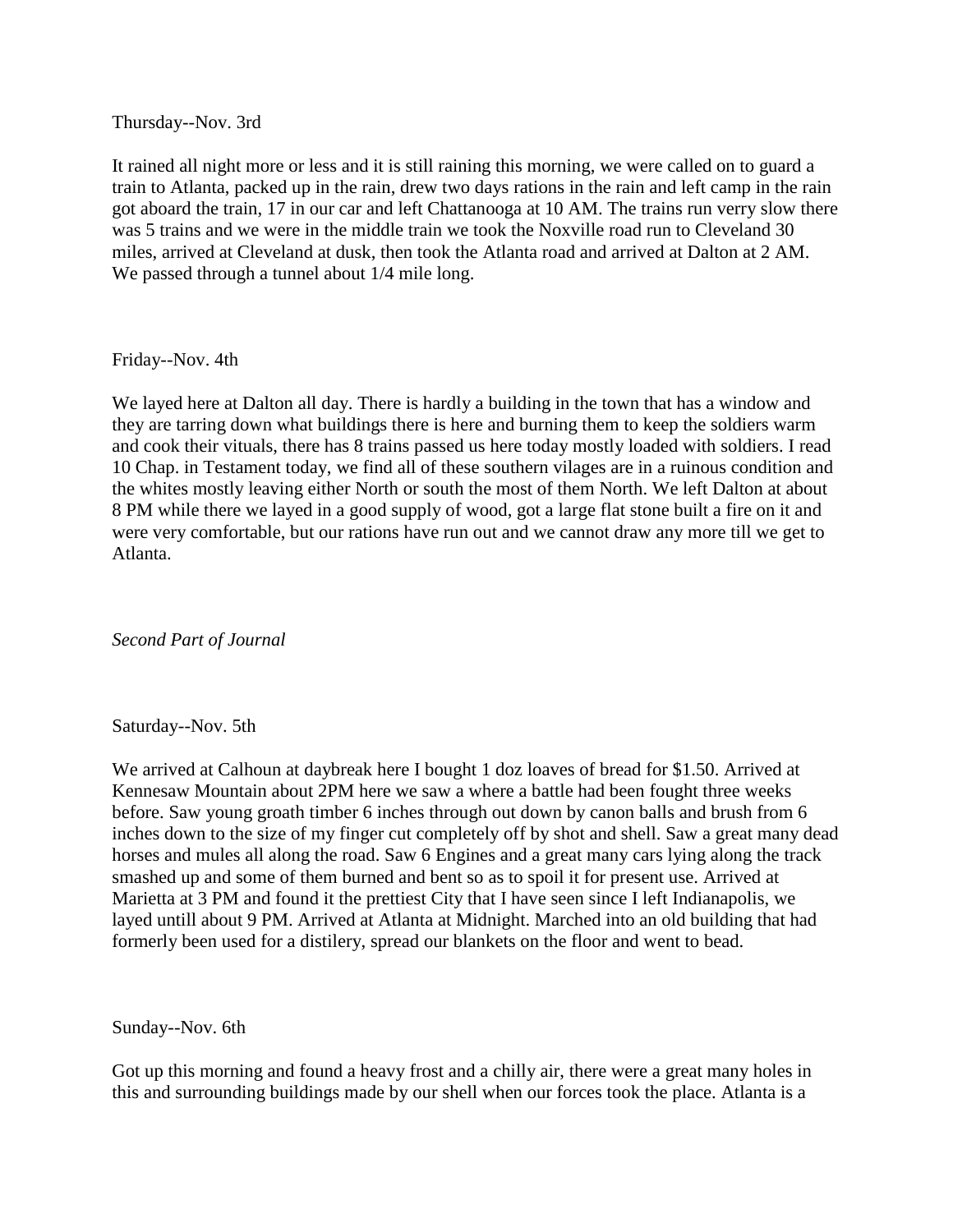verry nice City and the nicest country arround it that I have seen since I left the Ohio river. It is built principaly of Brick, about 9 AM we received marching orders, were marched about 1 1/2 miles to the Fairground where the rebs had built some nice barracks for Hospitals. Here we drew about 1/2 rations, the first we have drawn since Thursday morning, we drew today a small piece of fresh beef two hard tack and full rations of Coffee and sugar and some dried vegetables for soup, it was composed of Potatoes, Onions, Cabbage, Rice, Beans, Peas, Turnips and I don't know what else & there was Red Peppr enough to make it as hot as we could eat it, perhaps you think it was not good well it was you know for we were hungry enough to eat raw dog if we could have got it. The weather here today is cool and showery, our forces burned the town of Rome yesterday. There was a man came into our Barracks about noon that was taken prisoner by the rebs in August he jumped off the train down near Savannah he has been skulking in the woods three weeks, he came 200 miles mostly in the night, he said the rebs took his money and all of his clothes but his Pants and shirt. He had a new pair of \$12 Boots & they took them & gave him an old pair of shoes cut full of holes. He sayes that the rebs have 48,000 of our men prisoners now but he talks as though he thought the rebs were almost panicstriken. He sayed some of the rebel officers asked him what Sherman intended to do, he told them that Sherman proposed to take Atlanta. Old Hood sayed that Sherman could not take Atlanta he sayed Atlanta was his. So it is evident that the rebs will not stand & fight like they would a year ago for Atlanta is verry strongly fortifyed & none but a discouraged army would give it up as they did. This man sayed the rebs had taken all of the Prisoners from Richmond to Savannah and they were leaving Savannah when he escaped, he was with the rebs over two months and ought to be pretty well poated. I read two Capts, in the Testament today.

#### Monday--Nov. 7th

It rained pretty near all night last night verry hard. We did not draw our rations till aternoon then we drew 2 1/2 hardtack & 3 spoonsfull of hulled Peas, we made soup of them and they were good, we drew full rations of Coffee & Sugar but no meat. I went down to the Foundary this after noon and saw any quantity of Shell and Canon balls of all sizes, they were some that were rejected. I also went into a dooryard and picked some nice flowers and I also found some Peach blossoms. I went this evening over to our Hospital it is a beautifull place. The building was formerly the residence of the agent of this railroad he is now in the rebbel army, his wife was living in it when our forces came here and she went South. We went to an old camp this evening and got some soldiers beadsteads to sleep on. Read 5 Chapters in the Testament today.

#### Tuesday--Nov. 8th

Rested pretty well last night. The weather is still cloudy but warmer than it was. My mess mate went down town this fournoon and got some Buckwheat shortcake, it had a very little cornmeal in it and it was first rate. I have found out since that it was Rice Flour. I went to the Camp of the 19th Mich. about 2 miles from here and put in a Vote for Old Abe. Three Cheers for him as our next President! Wrote a letter home and mailed Part First of my journal. And a paper with a Fig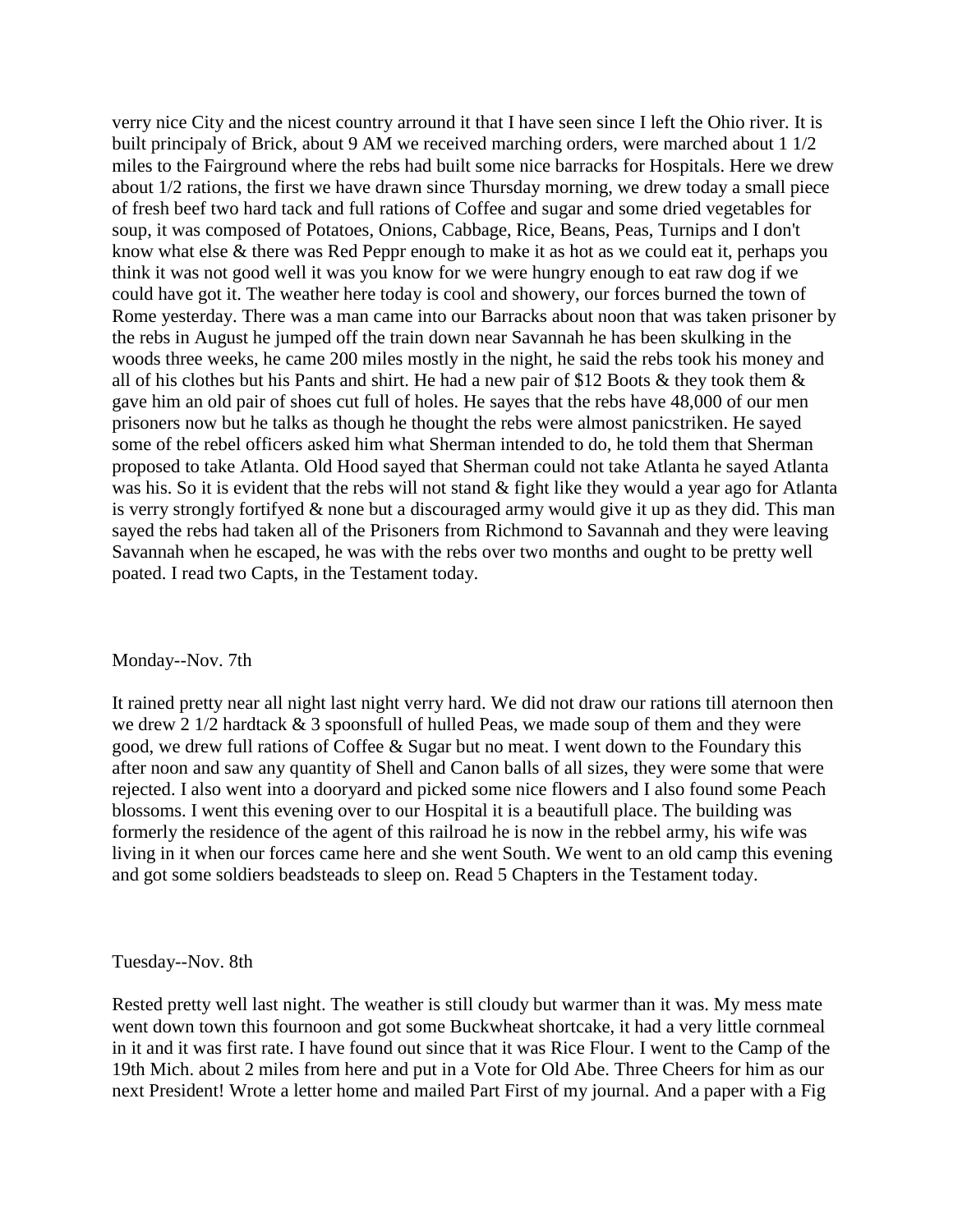leaf enclosed. We did not draw any rations today. There was several of the boys got into the commissary building and filled their haversacks with hardtack and with the rest 5 or 6 of our mess. I found a book titled The Forgers Daughter and read 124 pages in it since sundown.

#### Wednesday--Nov. 9th

Just after day light we were aroused by the boom of Artillary by the Rebs within 1 mile of our Camp on the East. Some of the boys said they saw the shell they fired either 10 or 20 shots and then all was quiet for about 30 minutes. Then they attacted our forces on the west about 3 miles from our Camp with Artilery and musketry it lasted I think about two hours. we could hear it very plain. There were about 30 ot the rebs attacted our forces on the east. they done that to call our forces that way so they would haave abetter chance on the west. our men picked up two dead rebs on the east but I have not heard how they came out on the west. We drew rations about 8 AM. I went over to the hospital to get some midicin for Clark, he is about the same as he was yesterday. I went over to the Berrying ground this afternoon, there is some beautifull monuments there but they were most of them got up in Philadelphia Pa. nearly every thing in the South was manufactured in the North. I also went over to the large Iron Rolling Mill that the rebs destroyed when they left they also destroyed 150 or 200 cars all burned, some of our men went yesterday and knocked a piece out of the flange of every car wheel so the rebs could not use them again, from all appearances I think this place will be evacuated and burned by our forces. The weather today has been Cloudy and warm so that I am sweating now sitting here writing, wrote a letter to Malissa this evening.

#### Thursday--Nov. 10th

It is all quiet in Camp today. I heard that the result of yesterdays fight was that between 200 and 300 of the rebs killed & wounded & 200 taken prisoners. The object of the rebs was to get in and take a drove of Cattle that our forces had placed there on purpose to trap the rebs and it worked first rate. The captain of Company F of our Regt. came about noon and ordered us to pack up, well we packed up and were marched to our Corps about 2 miles, but the regt. is not here. I set down and wrote a letter home and one to the C. Commition at Chattanooga. Our mess then went about 1/2 mile to an old camp and went into one of the tents and put up for the night, got our supper and went to bed. The day has been quite pleasent Clear and warm.

#### Friday--Nov. 11th

Went to work to day and carried boards from the shanties where we stayed last night built us a comfortable tent. There is 5 large fires in the City tonight. It is settled fact that this City is doomed to burn and that before many days too. It was verry cool last night but the day has been clear and warm.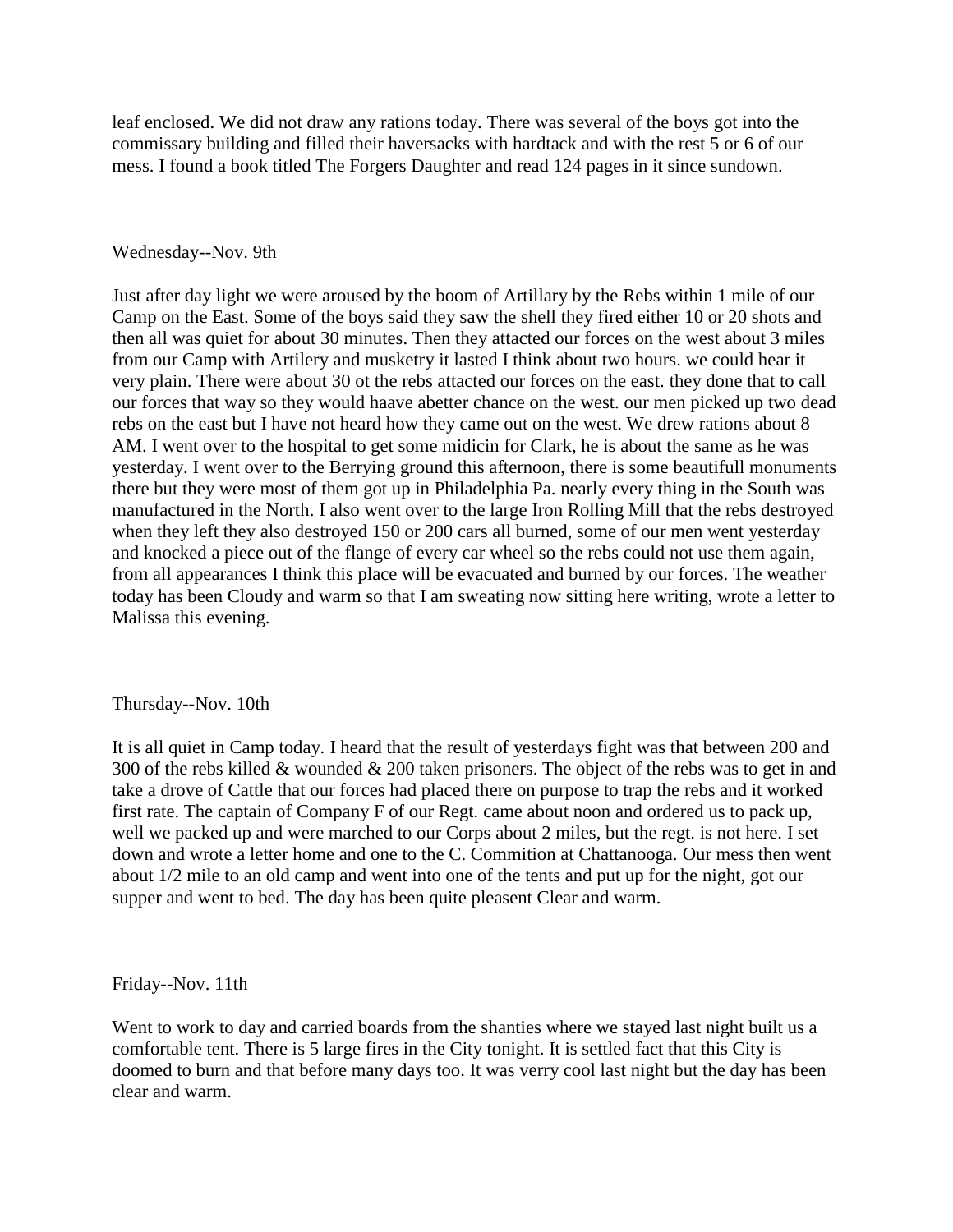Saturday--Nov. 12th

Got up this morning and found it verry cool but by the time the sun has been up a half a hour it is comfortable. There was another building burned in the City this morning. Went down to the City and went all through two large hortells, one was the Atlanta Hotell and the other was the Trout House, it seems like a destruction sure to see the Furniture that is to be burned in those two buildings Chairs tables stands Beaureaus Cupboards safes bedsteads and everything necisary to carry on a large hotell. The Trout House has at least 200 room and all furnished in styll two larg Iron Safes, sofas and I dont know what all. I also went into a large drugstore and the drugs were lying all over the floor and the soldiers ransacking those buildings to see if they find any thing usefull to them, our mess got a good straw matress, a stand, a rockingchair etc. etc. so we are comfortable as you please sleeping on our nice straw bed. It has been a beautifull day. I read 5 Chapt. in the Testament.

# Sunday--Nov. 13th

It was verry cold last night but I sleped warm on our straw bed. There was another building burned in the City this morning. We had preaaching in camp today the text was There are many that say, who will show us any good Psalms 4 Chapt. and part of 6th verse. There was a large store building blowed up in the City this afternoon. The cars have stoped runing and the railroad is torne up for 30 or 40 miles above here. There has been a chilly West wind blowing all day. I have read 7 Chapters in the Testament today.

Monday--Nov. 14th

We went to work today and build a fireplace & chimney to tent. The day has been warm and pleasant.

# Tuesday--Nov. 15th

Our forces blowed up & burned all public Buildings in Atlanta today. They finished taring up the Rail Road to Chattanooga today. There has a large number of troops came in today and with them came our Regt. I was assigned to Co. E 14th Mich. Inft. under Capt. Earnest. Lieutenant Kelley having command of the Company at present. We drew our tents and other clothing then went back to our old tent to stay over night. The day has been warm and pleasant.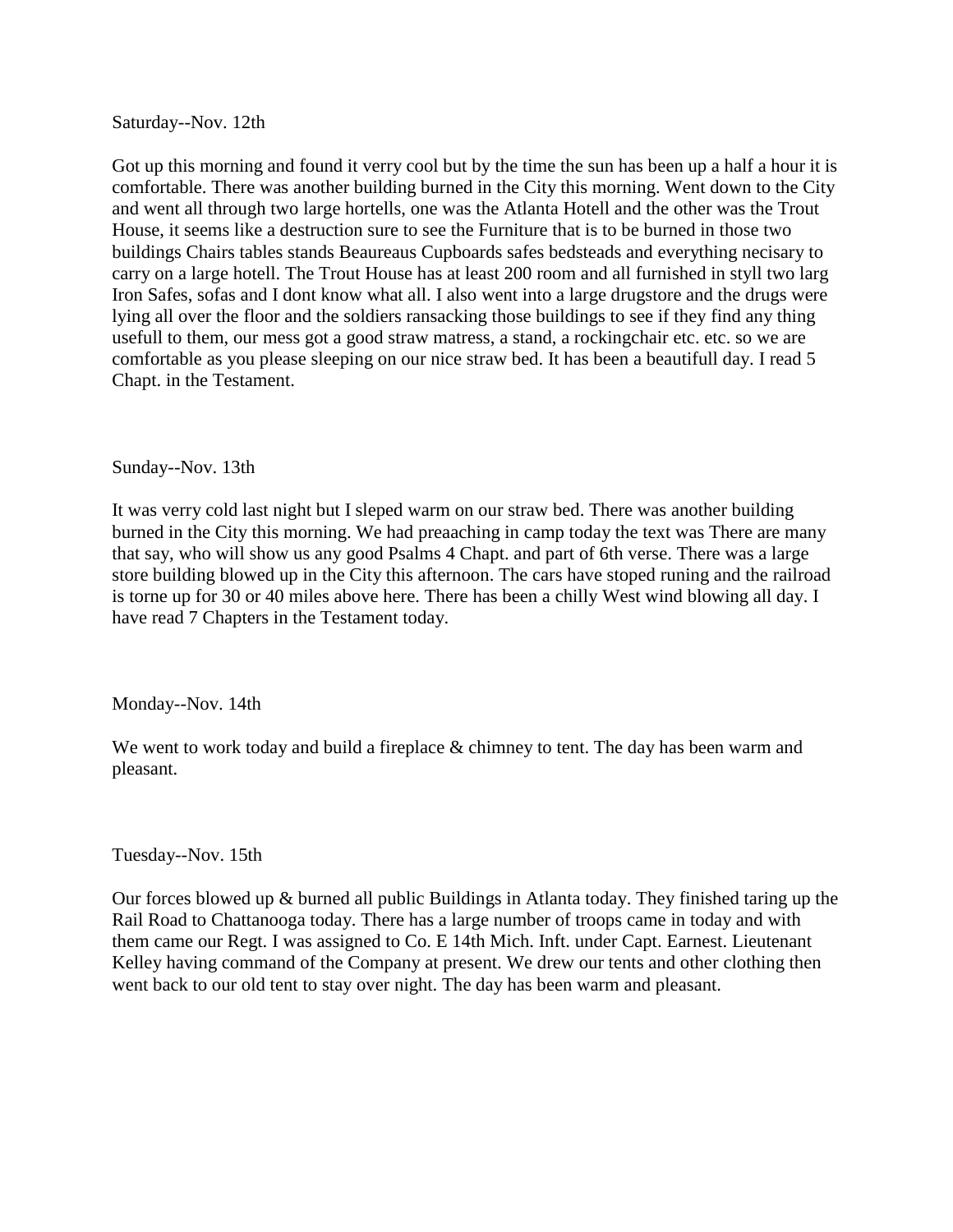Wednesday--Nov. 16th

Received orders to march at 11 AM to make an extensive rade through Ga. our destination supposed to be Savannah. We marched about 14 miles passing through the town of Decatur about 4 PM and went into Camp about 7 PM. Cooked our supper pitched our tents and went to bed to rest our weary legs.

Thursday--Nov. 17th

We were on the road again this morning at 7 Oclock, marched 2 or 3 miles, stacked our arms and sit down to rest about 15 minutes. Here I got some Persimmons the first I ever saw & they were exelent. We fell in and marched abour 2 miles and set down to rest again. The Artilery passed through the town of Athelia while it was burning. Here one of our men was shot by a Citizen and badly wounded in the face. We stoped twice this afternoon to tear up Railroad track, got into camp about 7.30 PM tired and hungry and nothing for supper for our rations have run out, spread our Blankets down without pitching our tent and layed down to rest.

Friday--Nov. 18th

We were routed out this morning at 4.30 and on the road again at 6 Oclock there is 4 detailed out of our Company today as foragers. Our Regt. is detailed as train guards today. We passed through the town of Covington about 2 PM and went into Camp at 5 PM. I sold my overcoat for \$5 today.

Saturday--Nov. 19th

We were on the road again at 6 AM. It rained nearly all night, the day has been cloudy and quite muddy. We went into camp aboout 6 PM.

Sunday--Nov. 20th

We were on the road again this morning at 6 Oclock. I sold my shoes this morning for \$3, we went into Camp about 3 PM.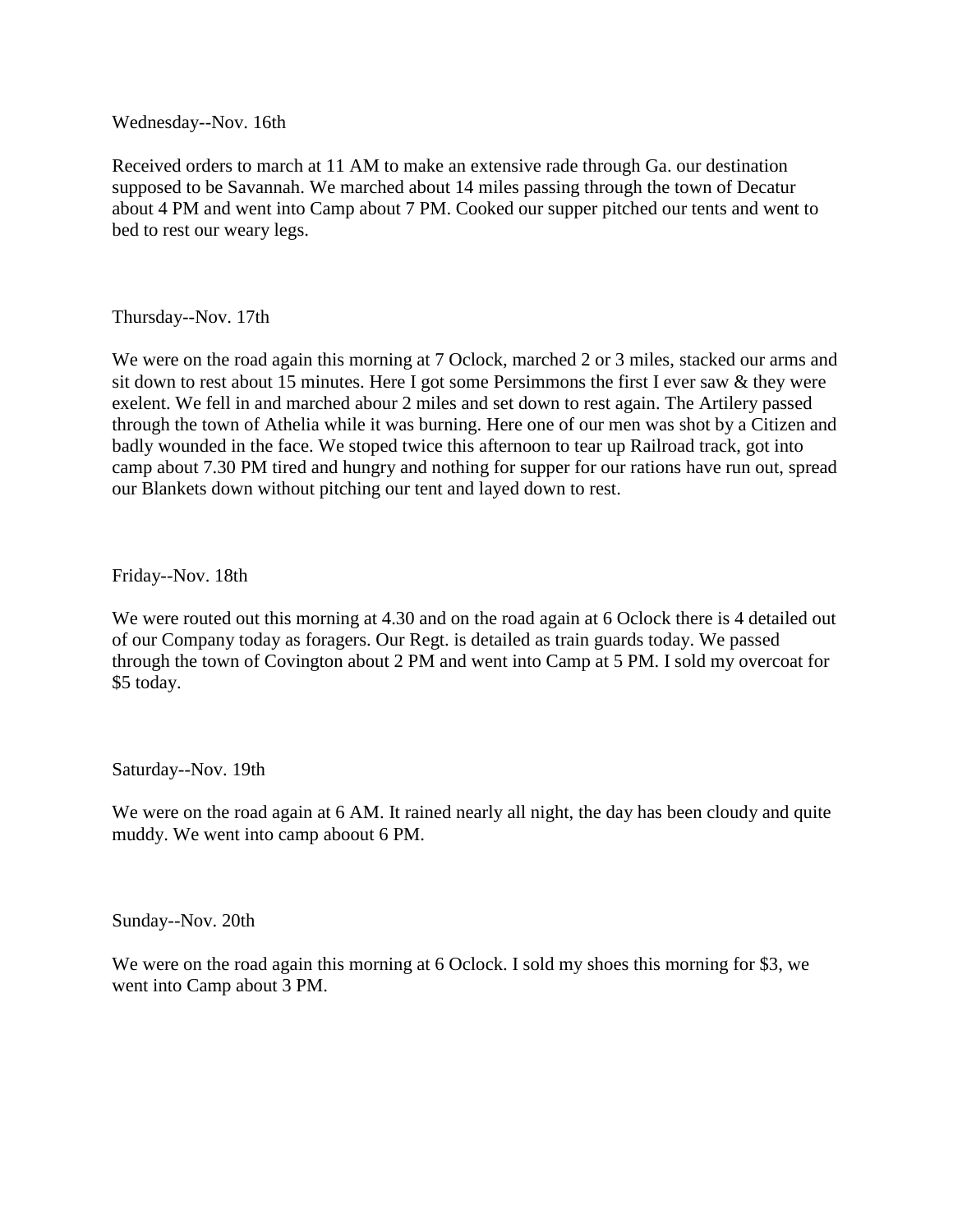Monday--Nov. 21st

It rained nearly all night and we got our Breakfast in the rain and it has rained nearly all day and the roads are very muddy. We went into Camp at 3 PM, it began to grow cold in the afternoon.

# Tuesday--Nov. 22nd

There is a cold N. W. Wnd blowing this morning so that it is very uncomfortable. The smok of Camp has hurt my eyes today very bad so that I can scarcely see any thing, we had Peafowl for dinner and it went of fine. We layed over today to let another division pass us.

## Wednesday--Nov. 23rd

We received orders last night to march at 6 Oclock this morning. It is so cold this morning that the roads are froze so as to hold up the waggons. We marched about an hour, then haulted an hour built fires of rails to keep warm, we went into camp about 4 PM one mile west of Millageville, It is a little warmer tonight.

Thursday--Nov. 24th

We find a heavy frost this morning but the sky is clear. We left camp at 10 AM and marched through the city in good order, went into camp 5 or 6 miles East of Millageville, there was one man died out of our Company today. The weather is getting warmer again.

#### Friday--Nov. 25th

We were on the road again this morning at 6 Oclock and marched very slow till 10.30 AM, then they put us right through till noon, we had a heavy frost this morning and it is cool and cloudy today. Wheelers Reb Cavalry atacted our foragers today we lost 9 killed and one wounded, 5 of the killed was out of our Regt. We haulted one hour for dinner and did not moove again till 9 PM then we fell into line and marched about 3 miles the most of the way though a muddy swamp went into camp at 1 Oclock AM.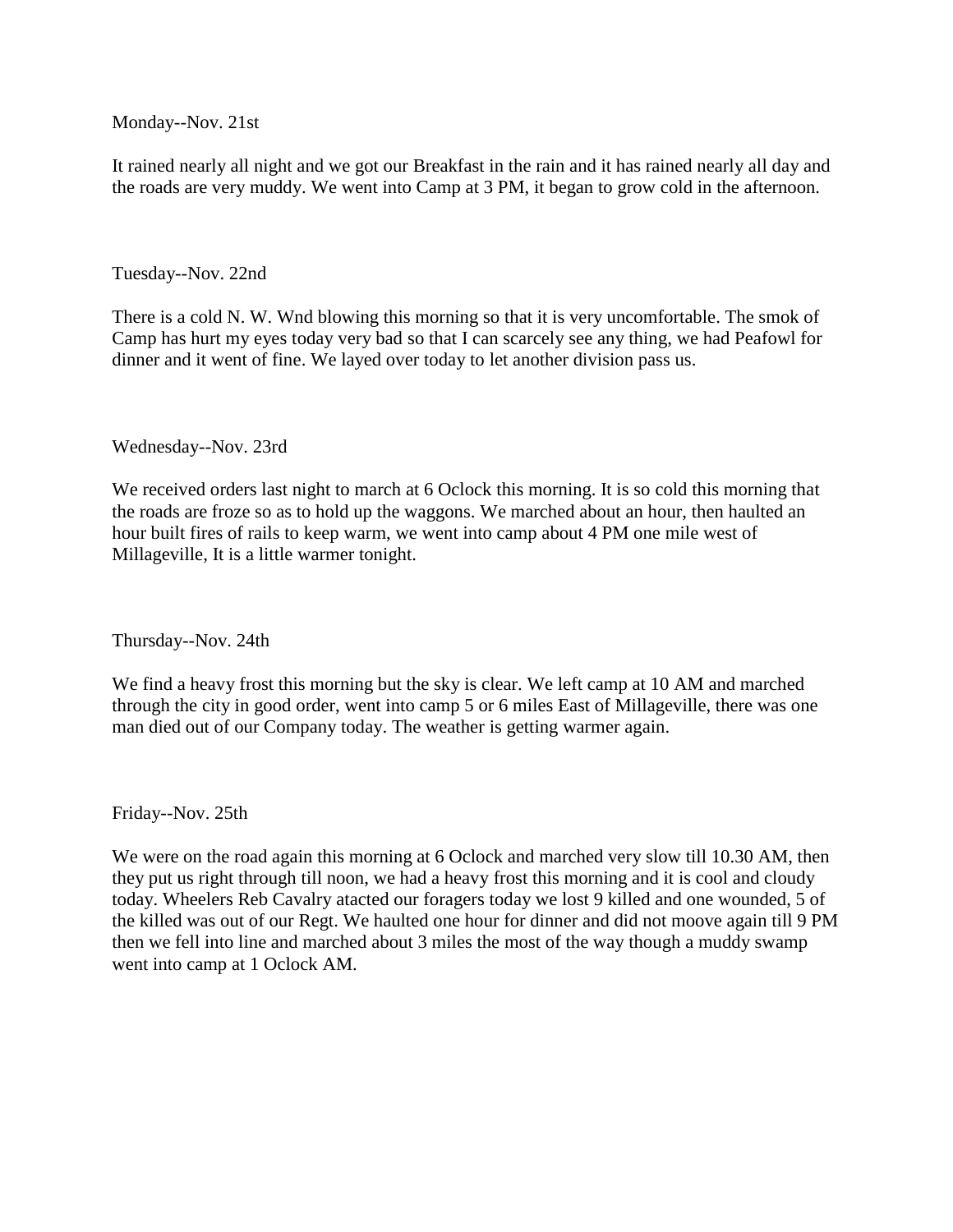Saturday--Nov. 26th

We boiled a chicken & some Poark and went to bed and slept till 5 Oclock AM had orders to march at 6. Wheelers Rebbel Cavalry has been skirmising with our front all the fournoon. We lost 3 killed, we drove them back through the town of Sandersville and went into camp about a mile N. E. of town we did not move again today, I think the rebs intended to scare us back but gave it up as a bad job for we marched right along all the time they were fighting. It has been a very warm day.

Sunday--Nov. 27th

We were on the road again this morning at 7 Oclock, we haven't seen any Rebs today. It has been very warm today, our Company went on Picket tonight the first time for me.

Monday--Nov. 28th

We left our Picket line this morning at 5.20 and went to Camp. We were on the road at 7 AM, we went into camp at noon about 4 miles west of Louisville and went into Camp about one mile east of town. We had about a mile of swamp to march through, the day has been beautifull. I read 2 Chapt. in the Testament today.

Tuesday--Nov. 29th

The day has been clear and warm, there has been some of our foragers killed by Rebbels today, we are still in camp here one mile east of Louisville.

Wednesday--Nov. 30th

The weather is beautifull and the roads dry. I got a darkey to do my washing today. Gen. Furgisons Rebbel Cavalry Charged on our Pickets within about 60 rods of where I was and our Pickets killed 4 of the rebs and mortaly wounded another without loss on our side. There were several of our foragers taken prisoner today. Ther have been fighting on our left all day, the day has been very dry and warm and the roads are exelent. Read 4 Chapt. in testament today.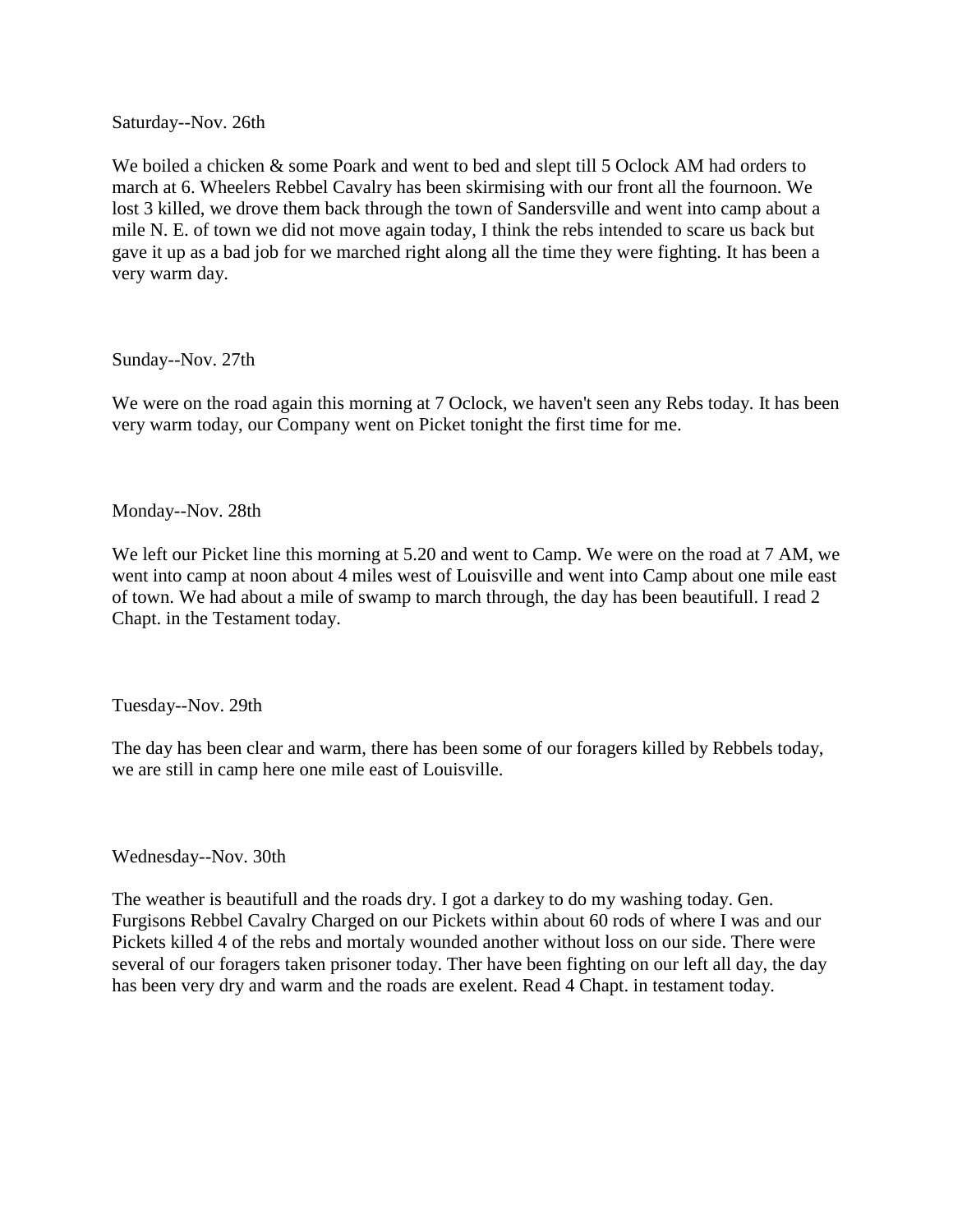Thursday--Dec. 1st

We had orders this morning to be ready to march at 8 AM but did not start till noon. We marched about 8 miles and went into camp at 8 PM. Our Regt. was detailed as train guards, the day has been Cloudy and warm. I read 8 Chapt. in testament today.

Friday--Dec. 2nd

We had orders to march at 7 AM but we moved very slow, we have stoped three or four times to carry rails to fix the mud holes so the teams could cross. We did not at all for dinner today, we went into camp at 6 PM tired and hungry, got a good supper out of Corn meal Poark and sweet Potatoes, then pitched our tents and went to bed to rest. I read 5 Chap. in the Testament.

Saturday--Dec. 3rd

It is cloudy and cool this morning and some sign of rain. We had orders to march at 7AM but did not move till about noon we marched very slow till 2.30 PM and haulted for dinner. Here the Major came up and asked the privalige of reading my diary, he is now reading it, he spoke well of it and asked me my name and occupation. We marched very steady in the afternoon we had a great deal of swamp to march through tonight and did not go into camp till 3 Oclock AM.

Sunday--Dec. 4th

And then we had to go on Picket till daylight, we had Orders to march again this morning at 7AM, we marched about 16 miles today and went into camp at about 9 PM, we were guarding the train today.

Monday--Dec. 5th

We were on the road this morning at 7 AM and marched very buisy all day, we found the swamps blockaded today with fallen timber, we went into camp at about 5 PM.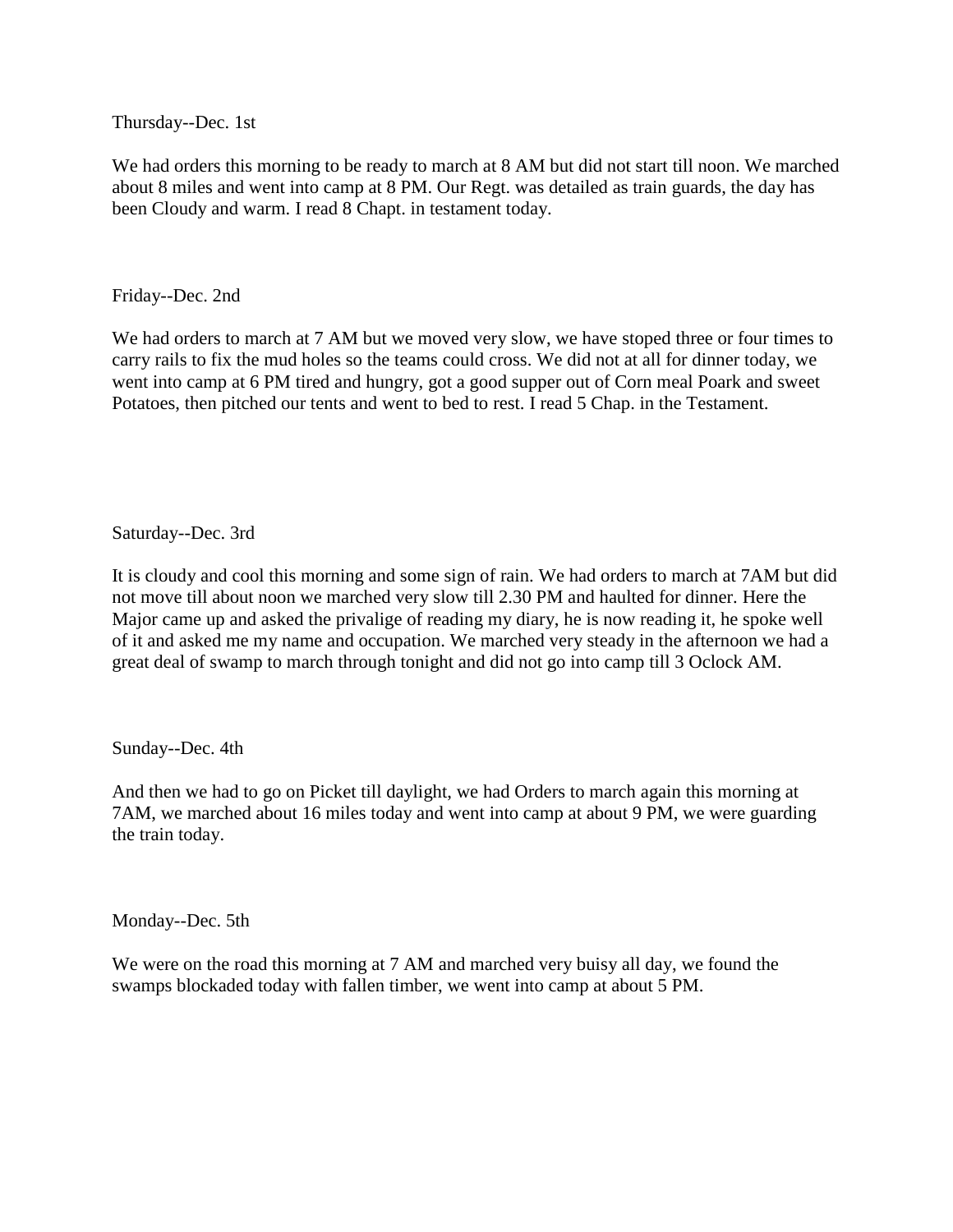Tuesday--Dec. 6th

We left camp about 8 AM marched about 40 rods and layed there till near noon, we were detailed as train guards again today we marched 21 miles and went nite about 6 PM, here we found wood very scarce with the exceptions of green pine and that dont burn very well.

#### Wednesday--Dec. 7th

We were on the road again this morning at 8 AM, marched about 3 miles and haulted to clear the road where the rebs had felled trees to blockade against us, we were on the road again about noon and marched very steady the rest of the day, it rained the most of the fournoon, we went into camp about 6 PM, we had a quite a shower of rain while we were getting supper.

## Thursday--Dec. 8th

We are now in Camp 27 miles from Savannah, we had orders to march at 6 1/2 AM marched about 10 rods haulted, about faced and marched back to camp to await farther orders, we left camp again about noon passed through about a mile of swamps, crossed the Ebenesar Creek, marched about a mile, haulted and layed there till 4 PM fell in again marched 7 miles and went into camp about 5 PM, had just time to pitch our tents and get supper when we had orders to strike tents, we packed up and marched back 3 miles and went into camp at 11 PM spread down our blankets and went to bed without pitching tents, I saw 62 Rebbel prisoners today that was taken last Sunday. The day has been very warm and pleasant. Read 5 Chapt. in Testament.

#### Friday--Dec. 9th

We left camp at 9 AM marched back to where we went into camp first last night, the regt. haulted and I was detailed to go on about 1 1/2 miles to assist in building a bridge but the Pioneers had the bridge about done when I got there. I lay there untill the regt. came up then fell in and we marched about 2 miles and went into camp about 15 miles from Savannah at about 5 PM, we just had time to get supper when we received orders to pack up, we fell in and marched about 1 1/2 miles and went into Camp in a cotton feld about 8 PM. Our advance came in contact of a rebbel battery planted in the road this afternoonm they did not fire but two shots, we lost one man killed and 2 wounded and 3 horses killed. They then retreated and we marched right along. The rebs were badly scared for when we came to where their battery was we found Guns Catridge boxes blankets etc. etc. scattered all along the road. I learned afterward that the cause of their scare was two or three charges shot at them from one of our batteries and the rebs had quite a fort. Read 5 Chapt. in Testament.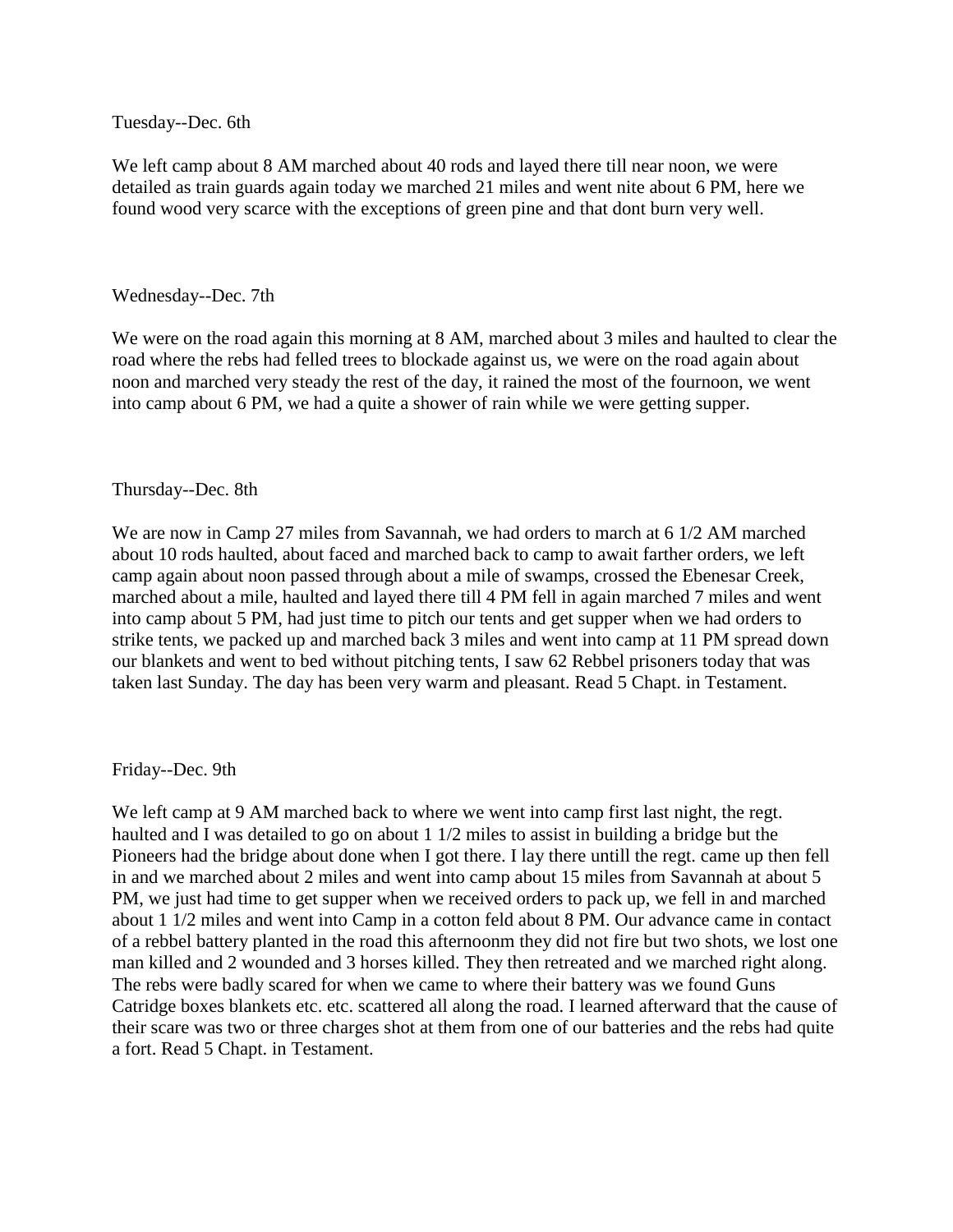Saturday--Dec. 10th

We left camp at 8 AM, marched to within 10 miles of Savannah and haulted on the Savannah and Augusta railroad and lay here the rest of te day. The 20th Corps joined us here, there has been heavy Canonadeing in our front all day. The weather is cool and cloudy and some sign of rain.

# Sunday--Dec. 11th

We were on the road this morning at 8 AM, we marched to within 3 miles of the City of Savannah and formed in line of battle along some temporary breastworks on the left of the road, we had not been here long before the rebs threw a charge of grape shot and two shell up the road cutting the limbs off of the trees along the road but doing no damage to us. It rained all the after part of the night and the air is quite cool today and getting cooler toward night. The rebs threw 5 more shots up the road this evening but done no damage. There has been heavy Conanadeing all along the line today.

Monday--Dec. 12th

We have had a freezeing cold night and the men are shivering around their camp fires this morning. Our foragers came in this moring with a nice lot of rice four. There have been occational Canonadeing all along the line today. The weather was a little warmer in the middle of the day but cool again toward night.

Tuesday--Dec. 13th

We had a quite a frosty night but it is getting warmer and the sky is clear. There is considerable canonadeing all along the line today and there has been quite a battle on our right this afternoon with success to our forces, we captured a fort and a brigad of rebbels, the report came into camp today that our fleet captured Fort McCalester yesterday. My mess had a nice dish of Pigs feet today, we go on Picket tonight at 4 PM and stay 24 hours. We left camp at 4 PM and were plased 5 privates and a Corporal on a post to stay all night & relieve on another every two hours. We were only about 20 rods from the rebbel line so we could hear them talking.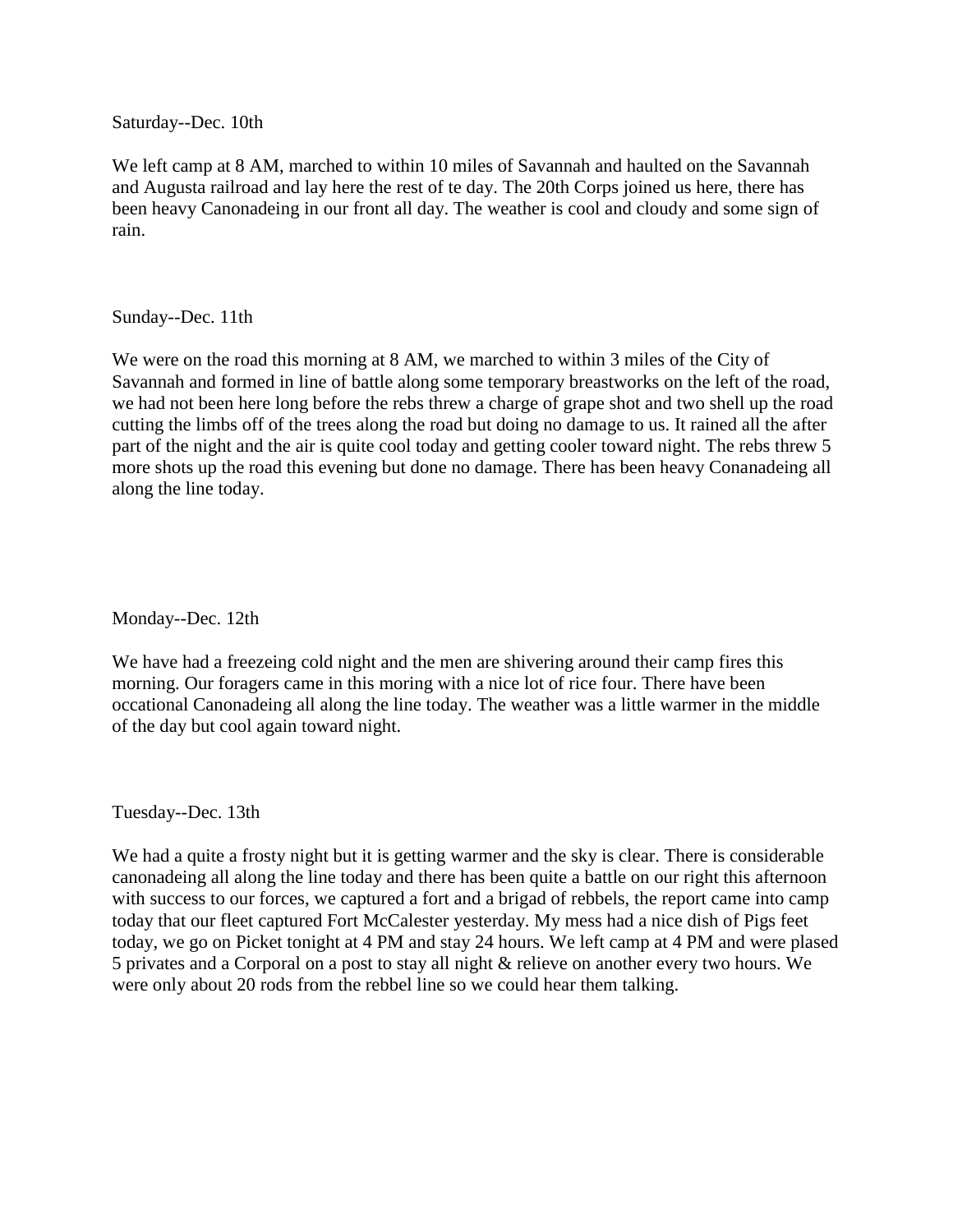Wednesday--Dec. 14th

We were relieved at 6 AM, the night was a little chilly but it is warm and nice today. We were relieved from Picket at 4 PM. Those that were on post through the night did not have any duty to do through the day. The report came in this evening that Communication was opened with the fleet so I set right down and wrote a letter.

Thursday--Dec. 15th

We had to put our camp in order today. The rebs threw some shell into our camp today but done no damage, we also improved our breastworks today to shield us from the rebs shell. The day has been very warm.

Friday--Dec. 16th

We cleaned up our street this morning then went out on drill for one hour but had no duty to do in the afternoon. The day has been very warm. The rebs are throwing shell up through here this evening and our battery is returning the complement. The weather is still clear and warm.

Saturday--Dec. 17th

We had orders to be ready for drill this morning at 7 AM and drill two hours but did not go out till 9 AM. The rebs threw some shell into our camp again today but no harm done but there was two men of the 17th NY wounded pretty bad about 20 rod from our camp. The weather is still very warm and dry.

Third Part of Journal

We have made a long and tiresom march of 330 miles, the first 200 of which was very rough in regard to hills and rocky mountaneous country, but the last 100 was very level and sandy, the timber consists of Norway or Pitch pine with occationaly a scrubby Hickory and Oak, we have had good dry roads all the way with the exceptions of 2 or 3 days that it was a little muddy, the last 100 miles was rather hard marching on account of the sand. We also found pretty pleanty of forage after the 3rd or 4th day in the line of Beef Cattle, Hogs, Sheep, Geese, Turkeys, Chickens, Sweet Potatoes, Turnips, Molasses, Rice, Corn, and Corn Meal, and Flour, Salt, Beans, Peanuts, and any amount of feed for Horses Mules and Cattle. The armyalso burned an immense amount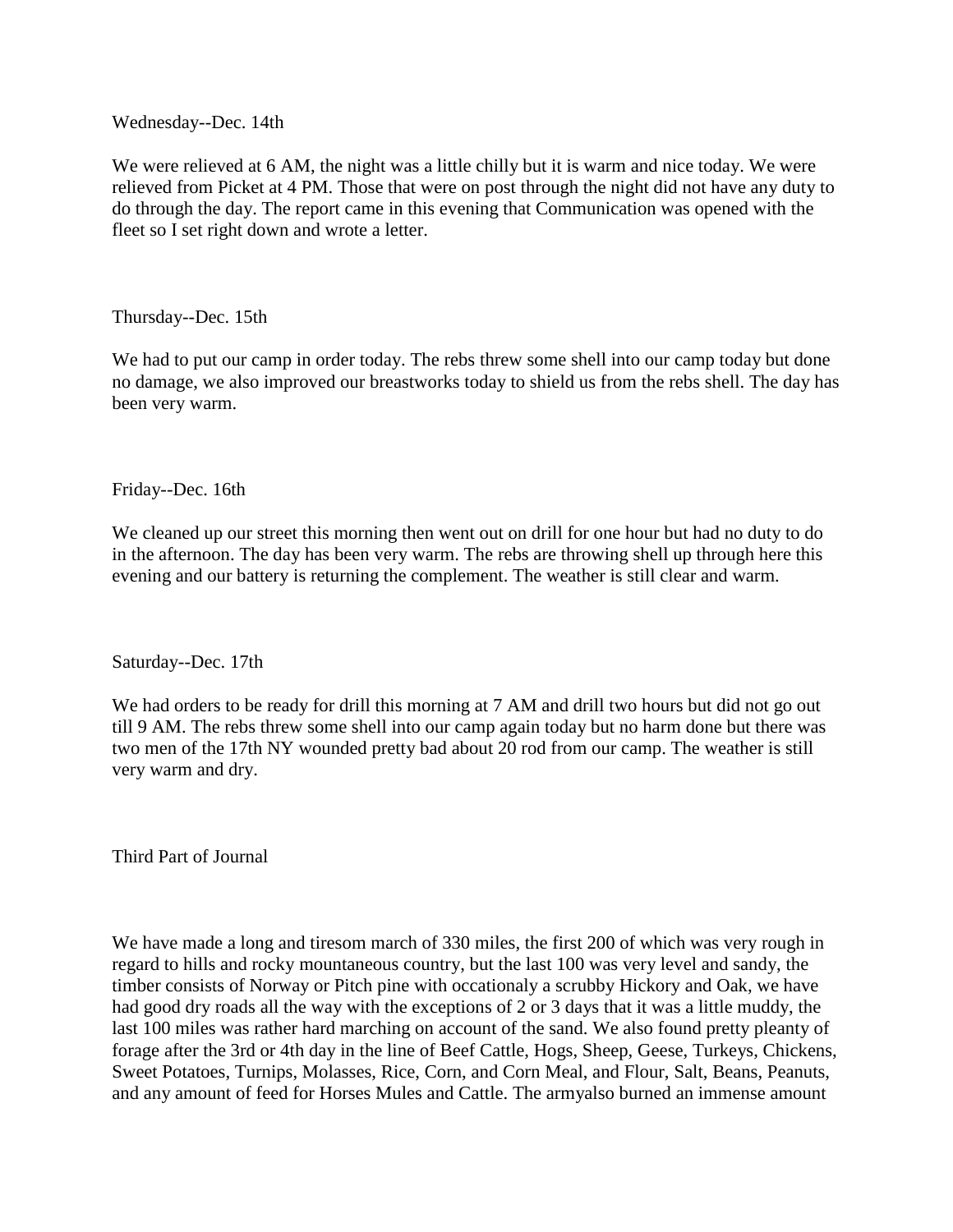of property in the line of buildings Cotton, and Cotton Gins and Presses, & they have torne up all of the railroad that we came in contact with. Taking all things into consideration we have fared very well for soldiers.

# Sunday--Dec. 18th

The mail came in today for the first time since we left Atlanta but there was none for me. We had to go on Picket at 4 PM, the day has been very warm. The rebs threw several shell past the left of our regt. today cutting down trees from 8 to 12 inches through but doing no other damage.

## Monday--Dec. 19th

We had a nice warm night to stand Picket and it is so warm today that the boys all feel like hunting for a shady place to sit down in. I borrowed a V. B. C. Advocate of a fellow in our Company last night and have improved my leasure hours in reading my old favorite paper. It made me feel while reading it as though I was at home. We were relieved from picket at 4.30 PM went to Camp got our supper ready and while we were eating it the rebs threw shell over our tent only a few feet above our heads but doing no damage. The rebs have been very quiet today untill this evening they have done some heavy Canonadeing on our right but I have not heard the result. I wrote a letter today.

#### Tuesday--Dec. 20th

Our men are building a fort about 25 rods in front of us they have to work at it nights for it is right in front of a rebbel fort so that our men cannot work even when the moon shines. The fournoon was warm and pleasant but it is cool and cloudy this evening and some sign of rain. There has been heavy Canonadeing this afternoon all along the line. I wrote a letter to A. S. Hamilton today. Read 3 Chapt. in Testament.

#### Wednesday--Dec 21st

There was a large detail at work on the fort last night but when we got up this morning and low and behold the rebs had disappeared, they evacuated the place, it is said that they crossed the river into S. Carolina. The 20th Corps occupy the City today. There is a cool west wind blowing today but it is clear and pleasant. There is a rhumor in camp that the 14th Corpe is going back to Chattanooga but I dont know how true it is. I saw an Officer that said our forces captured 72 pieces of Artilery in and around the city.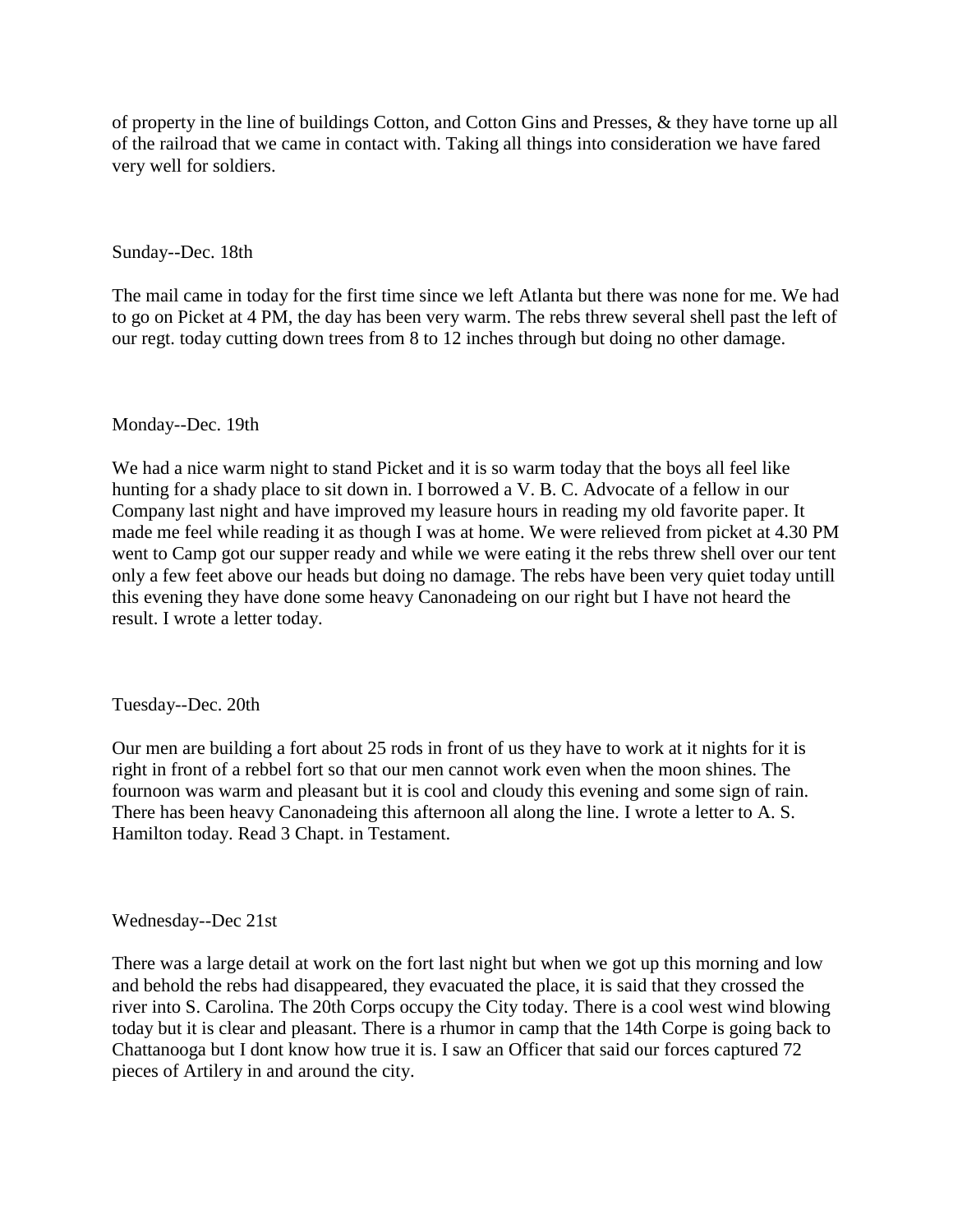# Thursday--Dec. 22nd

We had orders to be ready to march at 7 AM, we marched down to the Railroad and tore up the track and fixed the bridge so that our waggon train could pass over. I picked up 20 of the rebbels sand bags they will hold about 3 pecks apiece, they were filled with sand and piled up to make the fort or the embrasures for the canon, we then marched back to camp picked up our things and marched about a mile and went into camp a little nearer town, we had a pretty cold night and there is a cold West wind or N.W. a blowing today. Read 7 Chapters in Testament.

#### Friday--Dec. 23rd

We had a very cold night there was ice in the mess pan this morning nearly  $1/2$  inch thick and the roads were froze quite hard. Jim Gifford and I went over to the rebbel fort this morning and saw some of their big guns that they left, they spiked the guns but our men went right to work and drilled the spikes out in a short time. We saw 4.32 Pounders 1.20 Pounder rifled and a 6 Pound Brass piece very pretty pieces all of them. When we came back from the fort we brought an old trunk to put our bread and dinner and dishes that is all of our China and glass ware into and we got an old Batten door and made a Table of it so we are keeping house in great stile away down here in Georgia, it is very cold and chilly today and the smoke hurts my eyes very bad.

#### Saturday--Dec.24th

It is very cold again this morning. I am suffering a great deal again today with my eyes, we were drilled about an hour and a half today, the news came in today that our forces captured 10,000 rebbels and 66 pieces more of Artilery below the City of Savannah yesterday, if that be true we have made a good haul shure enough. The mail came in again today but none for me. I read 1 Chapt. in Testament.

#### Sunday--Dec.25th

The old saying is that Christmas comes but once a year and here it is which makes the 28th Christmas that I have seen. There was a general fireing of musketry last evening through all of the camps in celebration of the coming Christmas day. We heard that Gen. Sherman told some of the boys that we would all be mustered out of the service in the course of three months but that is hard to swallow although it may be so. I picked up a Harpers Weekly the other day and I find some very interesting reading in it. Tho it is a monthly of August 1858. We have an inspection of arms every sunday morning at 9 AM. The weather is a little warmer today but it is a little cloudy it rained a very little this morning about daylight. Read 4 Chapt. in Testament.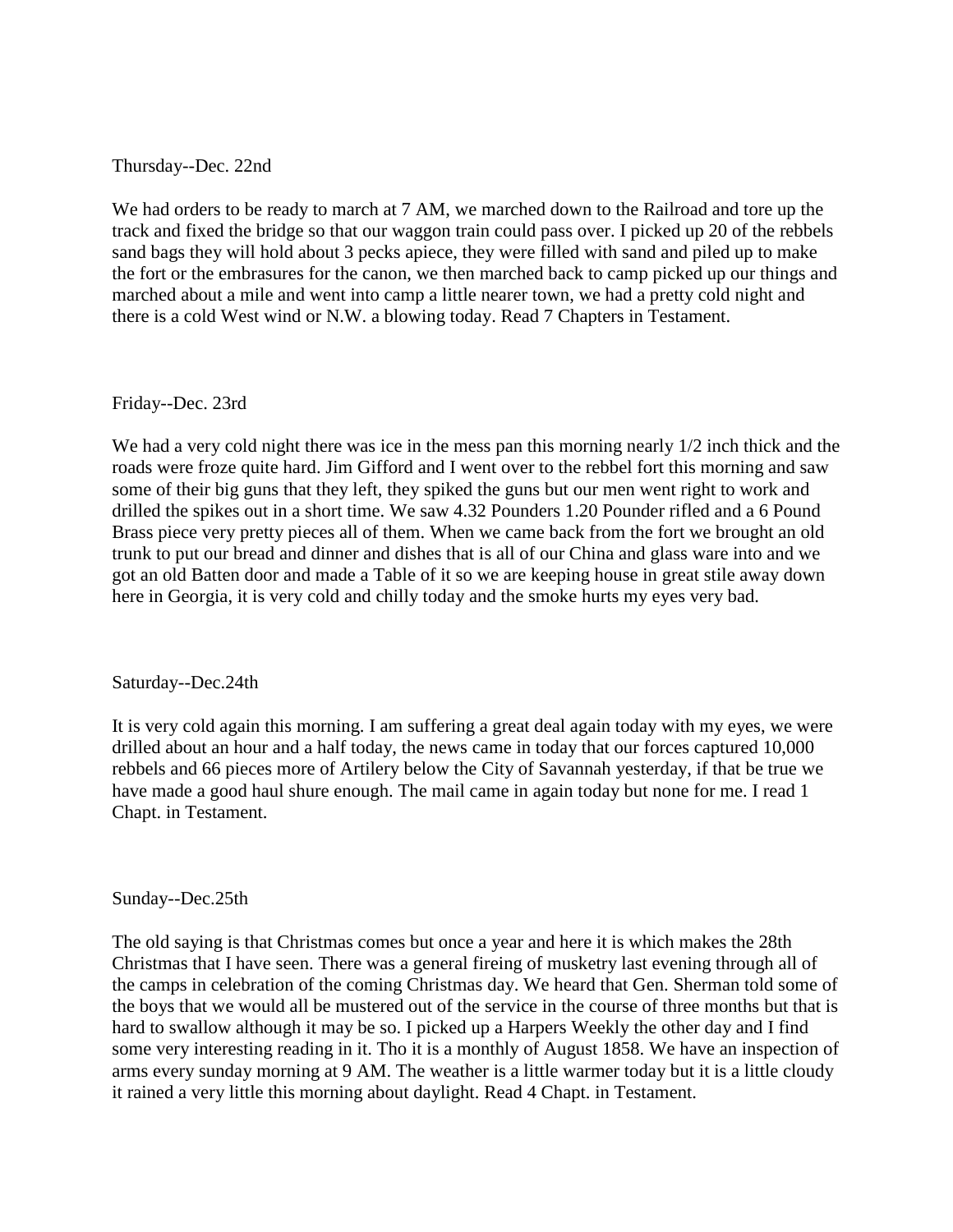Monday--Dec. 26th

It commenced raining last night about 7 Oclock and it rained very hard for an hour or two then slacked up a little but rained all the fore part of the night & we got up this morning and found ourselves in a miserable mudhole, it continued cloudy all day. We had to clean up our guns today for review. The mail comes in every day but I have got none yet. Read 4 Chapt. in Testament today.

Tuesday--Dec. 27th

We got up this morning about 5 Oclock prepaired our breakfast and fell into line at 7 AM marched to the City for General Review we paraded through town and haulted in Broad Street to await the coming of the Hon. Gen. Sherman. Presently we had orders to present Arms and here came the Gen. and his staff but I did not see but what they were all men like ourselves only they had a little nicer clothes on and were on horseback. The Gen. rode along in front of us with his horse on the trot so that I did not have a fair sight of him but he looked as though he might be a pretty smart man.

The City of Savannah is built principaly of Brick with the chimneys runing up the ends of the buildings on the outside like the old log houses used to be in the north. The streets are generally narrow and well shaded with Live Oak trees, Broad Street is a little wider with three rows of shade trees. Business is entirely suspended all of the buisness houses being guarded. We got back to camp about 2 PM. The day has been clear and warm but it is cloudy and a little cooler this evening.

Wednesday--Dec. 28th

It is a little cooler this morning, we have had several pretty hard showers today so that our camp is very muddy. I have done considerable sewing todday fixing up my tent cloth. Read 7 Chapt. in Testament today.

Thursday--Dec. 29th

We received orders to go on Picket at 8 AM we packed up and reported at Brig. Head Quarters and were then marched to the picket line about 2 1/2 miles from camp, we had a pretty cold night and there is a high N.W. wind blowing today and quite cool but clear. Meekor is not fit for duty he has been quite unwell for severall days. Read 16 Chapt. in Testament.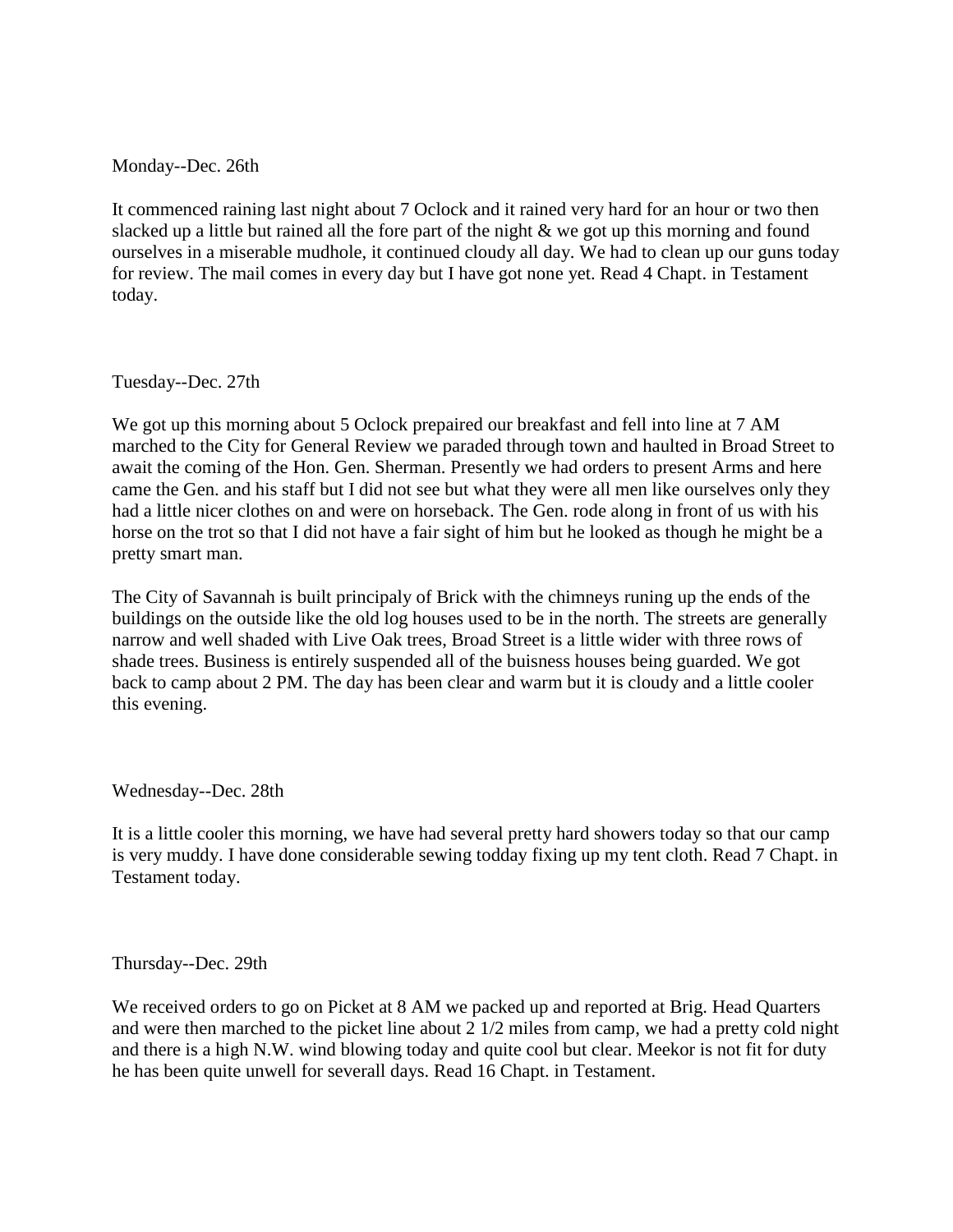Friday--Dec. 30th

The weather came off clear and a little warmer this morning, our regt. was relieved from Picket at about 9.30 AM marched back to camp and received orders to prepair for General Inspection and muster for pay at 2 PM tomorrow. I wrote 2 letters one to A. S. Hamilton and one to Mother Kennedy. The weather is a little cooler this evening. Read 7 Chapt. in Testament today.

Saturday--Dec. 31st

The weather is cloudy and cool this morning and some sign of rain, we cleaned up our Guns etc. for inspection and it commenced raining about 9 AM and was so bad that we mustereed for pay but let the inspection go. It stoped raining about 4 Oclock and began to get colder. I read 4 Chapt in Testament today.

*New Year's Day*

Sunday--Jan. 1st--1865

We had a freezing cold night and the Boys are shivering around their camp fires this morning. We had an inspection of arms at 7 AM. Then 7 of our compay went down town to meeting but could not get across the bridge without a pass. The major would have given us but he thought we would not need any so we were disappointed. We have no Chaplin in our Regt. so we do not have any preaching. I wrote 2 letters one to N. E. Brown, and one to E. H. Brown. It is quite cold again tonight.

Monday--Jan. 2nd

The weather is cold but clear this morning. There is a detail of 12 men out of each company of our regt. made this morning for the purpose of ditching our camp ground, our company had to work till 11 AM then we were relieved for the rest of the day. The weather has come off clear and warm. I wrote a letter today for Mr. Meeker. Read 7 Chapt. in Testament today.

Tuesday--Jan 3rd

We had a very pleasant night and it is clear and warm. Four of us got a pass to go to the City today, there was any amount of provisions selling at the market house. I will here state some of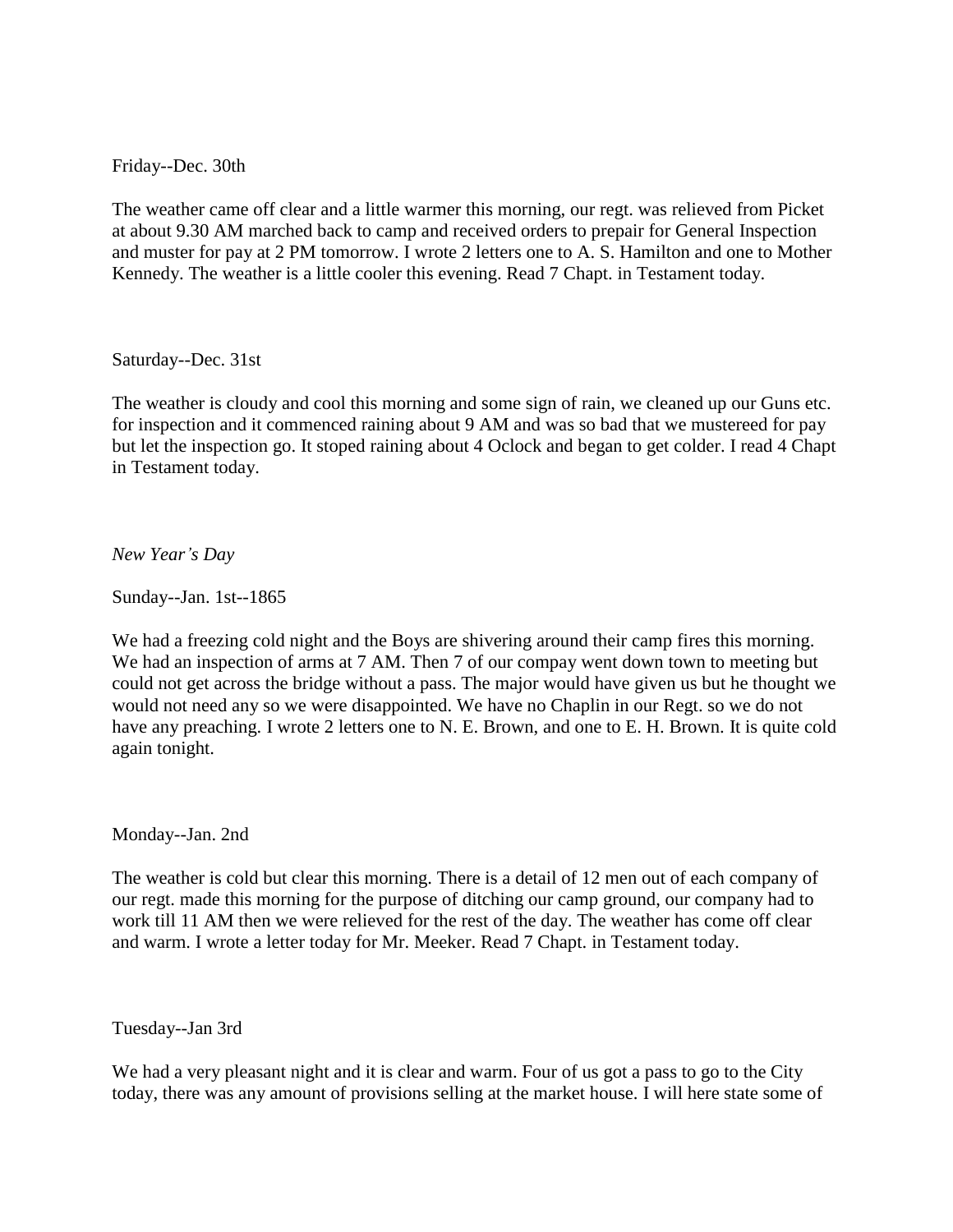the prices. Potatoes were selling at \$8 per bush or \$24 per barrel. Apples were \$1 per doz. Cheese was 1.25 a 2.00 per lb Butter 1.50 Apple Butter per qt. cans 2.50 Sugar 50 @ 1.00 per lb. Rice .15 @ 25 cts per quart letter paper from 50 @ 1.00 per quire envelops 80 @ 1.00 per package etc. etc. etc. The City covers over a large space of ground but the buildings are not very close together. The Savannah river is amuddy nasty stream. I went down to the dock and saw them selling Oysters in the shell at \$3 per bush I also saw a steamer going down the river loaded with discharged soldiers just starting for home, there was a nice brass band aboard playing and it came very near making me homesick but I got over it again. I bought \$4 worth of Rice and \$3 worth of Sugar and 75 cts. worth of Potatoes went back to camp and we had a feast you had better believe. The day has been very warm and pleasant but it is cloudy this evening and a sprinkling a little. Read 4 Chapt. in the Testament today.

#### Wednesday--Jan. 4th

It did not rain much and the sky is clear this morning. Mr. Meeker was quite crasy this morning they have taken him to the hospital. Mr. Whipple has cut his foot so that he is almost helpless. I have been getting up wood and Jim Gifford went to the City. The weather is a little cooler again this evening. Read 3 Chapt. in Testament.

Thursday--Jan. 5th

We received orders this morning to be ready for fatigue duty at 6 AM, we were marched down to the city and had to work on the Fortifycations our whole Brigade was out they work a Brigade every day. We worked with a relief on hour on and one off the day was warm and pleasant. I had nothing in camp to take along for dinner and I bought some bread for my dinner it cost me \$1.25. We were at work for \$16 a month and board ourselves for we do not draw more than half rations enough but never mind it will be all right in the spring.

Friday--Jan. 6th

It clouded up and rained some in the after part of the night and we had quite a heavy shower after daylight but it has faired off a little and is quite warm. We drew two days rations this morning to last four days consisting of Hardtack salt-poark, Beans, Coffee, Sugar, salt, pepper, and soap. It is quite cool again this evening and a high N.W. wind blowing. Read 8 Chapt. in Testament today.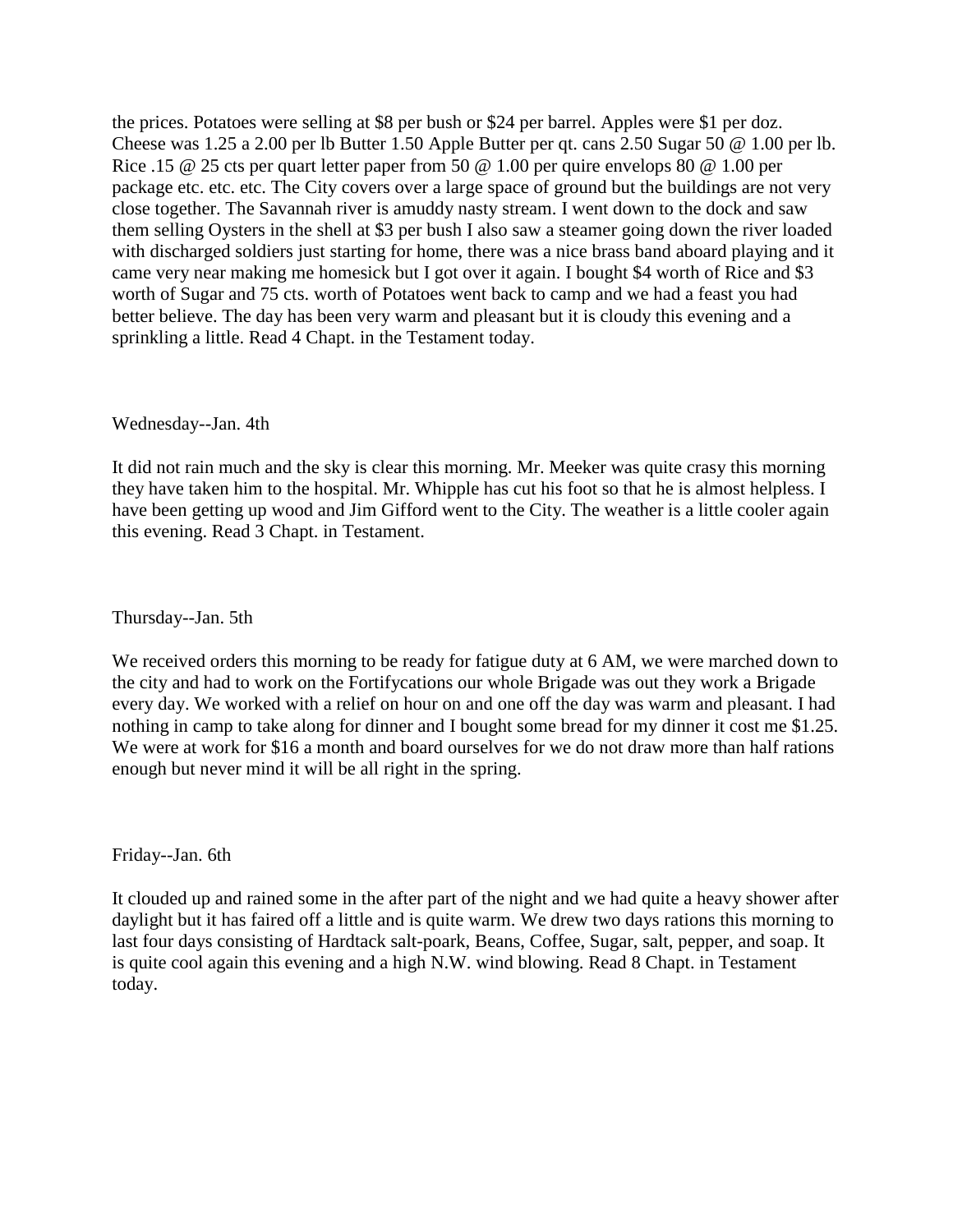Saturday--Jan. 7th

We found a heavy frost in dixie this morning but the wind has gone down and we have had a very nice day. We were out on drill an hour today. I wrote a ltter to A. W. Brown. It is getting quite cool again this evening, we received this evening for our Brigade to be ready to march at 6.30 AM tomorrow, we are going out 7 miles to guard a drove of Cattle to stay two days, we heard a very comical war speech from the Rev. Mr. Chaplain in a Mass Regt. He spoke about two hours and cracked a good many sharp jokes, which made it very interesting to the soldier boys for they are all fond of a good joke at any time.

## Sunday--Jan 8th

We found the ground white with frost again this morning and ice in the numerous mudholes around our camp. We were on the road about 7 Oclock marched out 7 miles and haulted about 10 AM behind a line of breastworks. There is quite a chilly wind blowing today. Jim Gifford and I bought an overcoat in Co today. Read 5 Chapt. in Testament today.

# Monday--Jan. 9th

I had to go on Picket this morning at 3 Oclock and stood till 5 Oclock it was quite cool and misty. It began to rain about 10 Oclock AM and rained about an hour and slacked up and came off a little warmer. I wrote a letter to H. W. Smith, and done up a paper to send to H. E. Brown. Continues cloudy the rest of the day. Read 3 Chapt. in Testament today.

#### Tuesday--Jan. 10th

It rained considerable this forepart of the night and is still cloudy, this morning we were relieved about 10 AM and started for camp it began to rain when we got within about three miles of camp and the last mile and a half it rained very hard and continued to rain untill 2 or 3 PM we arrived at camp between 1 and 2 PM and we were about as wet as wet could be. We drew rations this PM they consisted of Salt Poark salt Beef Hardtack 2 days and Coffee Sugar Tea Soap and rice and some dryed ground Potatoes about 1/2 pint for three of us. The wind is raising this evening and I am cold and chilly by getting so wet.

#### Wednesday--Jan. 11th

There is a cool wind blowing this morning and I feel that I have taken a pretty bad cold by getting wet yesterday. I heard yesterday that James N. Moore was in this army and I wrote him a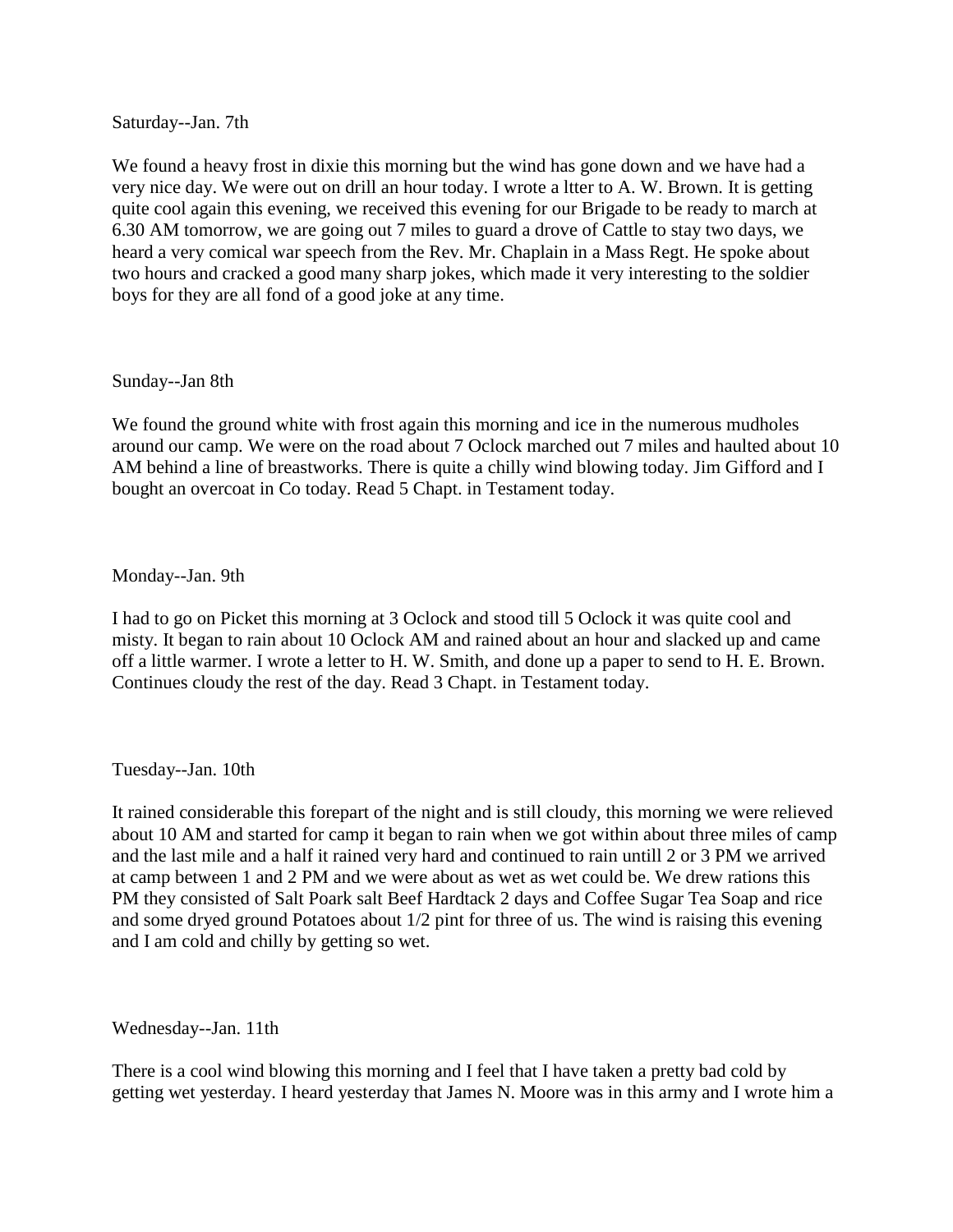letter this morning requesting him to come and see me, I have cleaned up my gun this AM. I wrote a letter to Nelson Kennedy. The report came in the paper this morning that our forces were repulsed at Wilmington S.C. We drew one days rations of soft Bread today, and I traided my loaf of Hartack. Read 6 Chapt. in Testament today. We received orders this evening to be ready for fatigue duty tomorrow morning at 6 Oclock. Our Regt. drew clothing this evening. I drew 1 pr. socks and 1 Shirt.

# Thursday--Jan. 12th

We left camp at about 6.30 and were marched down to the city and worked on the breastworks. The 2nd Brigs. of our div. mooved down to the City and went into camp there. We had a pretty cold night last night and a heavy frost this morning but it came off warm and we have had a beautifull day, but it is cool again this evening. I came by the Hospital in returning to camp and saw Mr. Meeker, he is gaining slowly. We received orders this evening to be ready for Picket at 8 AM tomorrow.

# Friday--Jan 13th

We had a quite a cold night and another heavy frost thismorning but the day has come off warm and pleasant. Our Regt. signed for clothing again this morning. The Major got up a quite an excitement in the regt. today by getting the boys to run foot races and wresseling and jumping, after severall of the boys had run the Major proposed that they had a race out of the Officers. So the Major, Adjutant, Capts. and Lieuts. that were here all went out and run together, and the Major and two of the Lieuts fell down about the middle of the race. Then they had all of the Orderly Sargeants run, then all of the 1st Corporals. Takeing it all togeather we have had a very lively day of it. Such excitement is good to keep up the spirrit of the boys. We drew one days rations of soft Bread and some Beef. It is getting quite cool again this evening. I read 8 Chapts. in Testament today. I wrote a letter this evening.

# Saturday--Jan. 14th

It is quite cool this morning with a chilly N. W. wind. Our regt. was relieved about 10 AM marched down to camp and found out that the rest of our Brig. had moved to town and we had orders to pack up immediately and in about 1/2 hour we were on the road to town, when we arrived there we had orders to fit up our tents in comfortable stile with brick fireplacces and we went to work in earnest for we expect to stay here some time. We drew two days of Suugar, Coffee, Rice, Ground Potatoes, Pepper, and soap. There was a detail of 9 men and a Corporal mad out of our company this evening to work on the fort tomorrow.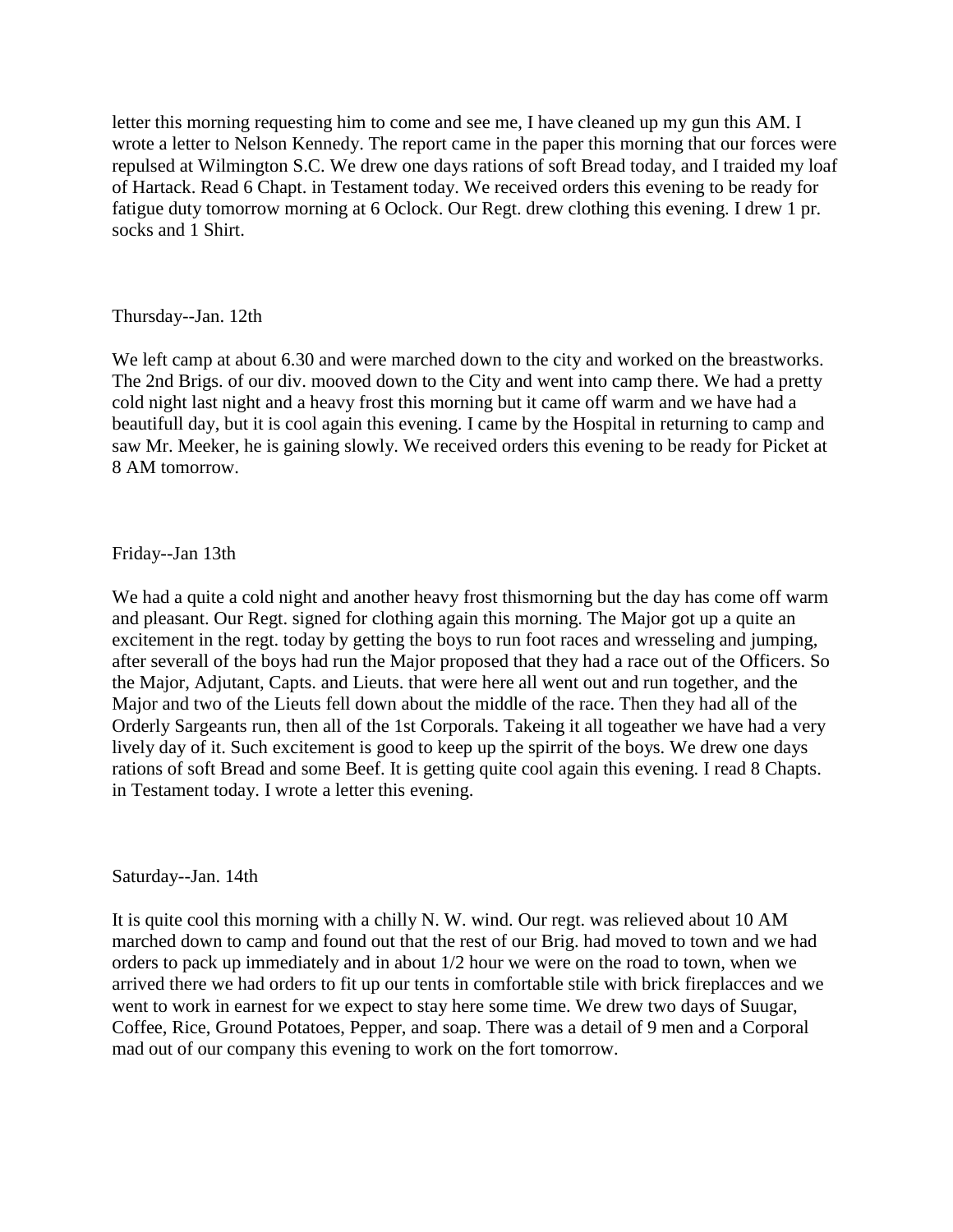#### Sunday--Jan. 15th

I was one of the detail so I had to work on the fort all day today. The weather was quite cool this morning but it was quite warm through the day. There was two soldiers burried today right here in sight of our camp. And here I will mention that our camp is within about 20 rods of the City Graveyard and it one of the most beautifull graveyard I have ever seen I never saw any in the north that would begin to compare with it. I should judge there were 200 Beautifull Vaults and each yard is fenced with a nice Iron fence and beautifully ornamented with evergreens of all kinds. We drew one days rations of soft bread today.

#### Monday--Jan. 16th

The weather is cold and cloudy this morning, the boys were all out in good season at work on their tents, we had orders last evening to prepair for general inspection tomorrow at 2 PM. We were all doing the best we know how this morning to get our tents fixed up comfortable when the orders came that we need not fix up our tents much for we had got orders to move wednesday morning so we stoped work on our tents, cleaned up our guns and accoutrements for inspection and then I went to writing. Rhumor sayes that we are going into Florida to make a raid of 10 days or two weeks and then come back here, and another report is that we are going to Charleston, and another sayes that we are going out to cut off the Augusta and Richmond railroad but I can tell better where we are going when we get there. We had a generall inspection of Arms, Knapsacks, Haversacks, Canteens and everything this afternoon by Col. Smith Comanding 14th Regt. Mich. Inft. and he is a fine old man too I say old for he is quite gray and his face is wrinkled, he is a tall Portly man but mild and gentle in his manor. We had a very pleasant day but it is cool again this evening. I wrote a letter to Ellen this evening.

Tuesday--Jan- 17th

We had a heavy frost this morning. The sun has warmed the air a little but there is a cool west wind blowing, all the clothing I drew last night was one pr. Drawers. The Sargt. has gone to draw rations it is the report that we are to go out with 10 days rations. We drew hardtack, Saltpork, Fresh Beef, Salt, Coffe, Rice and soap and we are to draw soft bread yet. I have been waiting all day thinking I would get a letter but it does not come yet. We have had a nice warm day but it is getting cool again this evening. I read 6 Chapt. in Testament today.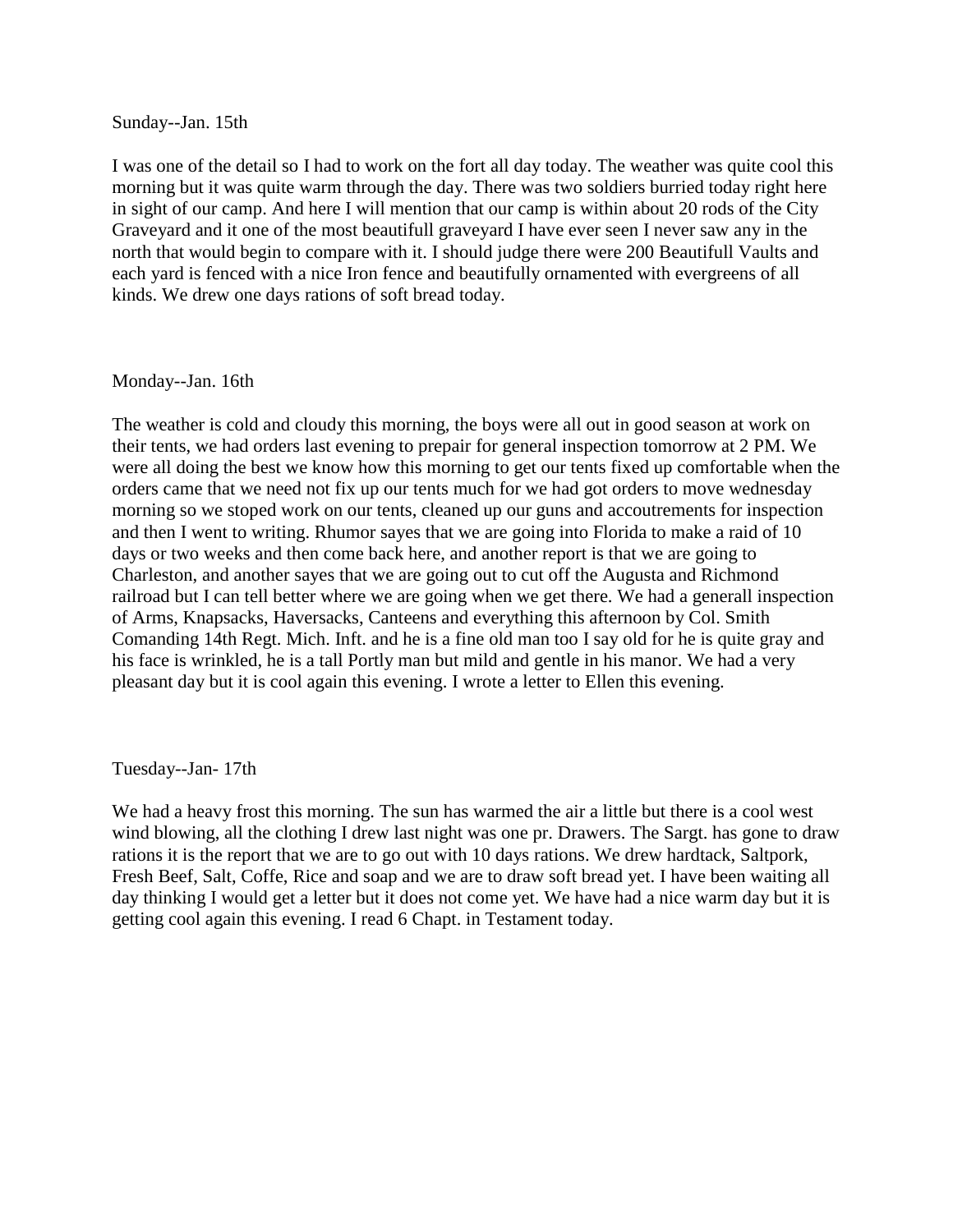# *Fourth Part of Journal*

# Wednesday--Jan. 18th

The weather is cool but clear. Our marching orders have been countermanded until farther orders so we do not know when we shall move. We had two hours Company drill this AM then Gifford and I went down town, we went down to the dock and bought all the oysters that we could eat for 10 cts, we also bought some Buiscuit and Butter and had a gay old dinner. We had to pay \$1.00 per lb for the butter & 75 cts per doz for buiscuit. We returned to camp about 5 PM it has been very pleasant through the day but it is cool again this evening. We drew one days rations of Hardtack and one day of Poark, I mailed Part Third of my diary this morning. We received the news of the capture of Ft. Ficher by our forces today. Read 4 Chapt. in Testament today.

## Thursday--Jan. 19th

We received orders this morning and left camp at about 8 AM and we pitched in and carried off all the lumber they had in their tents and about 4 PM they came back again but we had used up about all of the lumber to fix bunks in our tents. It began to rain about 2 PM and rained very steady all the afternoon so we did not go on drill. There was a salute of 36 guns fired in the City about 3 PM said to be for the capture by our forces of Wilmington N. C. We drew 2 days rations of Hardtack, Sugar, Coffee, and one of Salt Poark, this evening. Read 3 Chapt. in the testament today.

#### Saturday--Jan. 21st

It rained nearly all night and it is damp and cloudy this morning. We received orders last night to be ready to march at 7 this morning and about day light this morning we had orders to let our tents stand till farther orders so it is hard to tell what hour we will move. It is the generall opinion that we are going to Augusta Ga. We received orders to be ready to march at 12.30 PM we packed up and moved about 40 rods and had orders to fix up winter quarters the report is that the roads are so bad that we cannot move, so we went to work to put up log cabbins it has been showery by spells all day but we have a nice dry camping ground. I read 8 Chapt. in the testament today.

Sunday--Jan. 22nd

It has been cloudy and damp all day I was detailed this morning to help dig a well for our company and there was a detail of 19 men made to clean up our camp so I think we will stay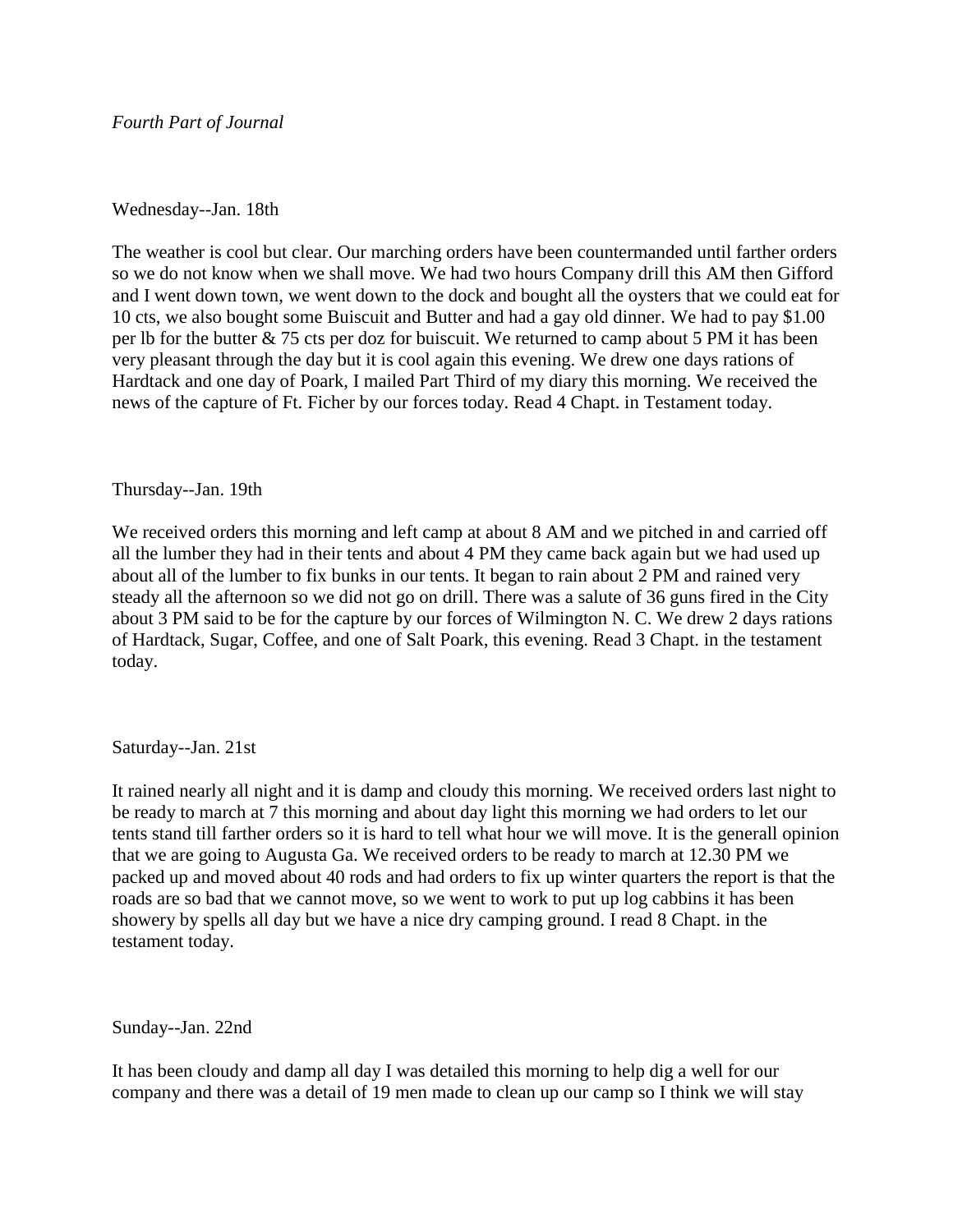here several days. I have written two good long letters today one to E. H. Brown & one to A. S. Hamilton. It has been raining since about 4 PM I read 8 Chapt. in the Testament today.

# Monday--Jan. 23rd

It rained all night but the weather has been a little fairer today. The company was detailed this AM to clean up the street and we have orders to be ready for Dress Parade at 4.30 PM. I have written a letter home today. There was 25 men detailed out of our regt. this PM as Patrole guards to go outside of the picket line to pick up some men that were out there shooting which is contrary to orders and we arrested 5 or 6 of them. I did not get back to camp in time for dress parade. Read 2 Chapt. in the Testament today.

## Tuesday--Jan. 24th

The weather is a little cooler today. I wrote a letter to Mr. Moore folks today we had dress parade again this PM but the smoke hurt my eyes so that I could not go out. I read 6 Chapt. in the Testament today.

# Wednesday--Jan. 25th

We had a pretty cold night and it has been cool all day we received orders about 11 Oclock last night to be ready to march at 7 this morning and we marched out about two miles and haulted for the train to pass. Our regt. was rear guard today. We went into camp about 5 PM. We haulted an hour for dinner but had nothing to cook but coffee, it is very cool this evening. I read 5 Chapt. in the Testament today. We have marched about 11 miles today.

# Thursday--Jan. 26th

We received orders last night to be ready to march at 6.30 AM, we left camp about 7 AM. We passed through where the town of Springfield used to stand about 1 PM but the place was almost entirely distroyed by the yanks on the other comapign. It was a beautifull situation for an inland town. We went into camp about one mile from the town. Our Regt. went on picket to night. We had a freezing cold night last night and there has been a cold chilly wind blowing today all day. We drew rations just after dark tonight consisting of 3 days of Hardtack Sugar, and coffee and 2 days of salt poark. Read 4 Chapt. in Testament today.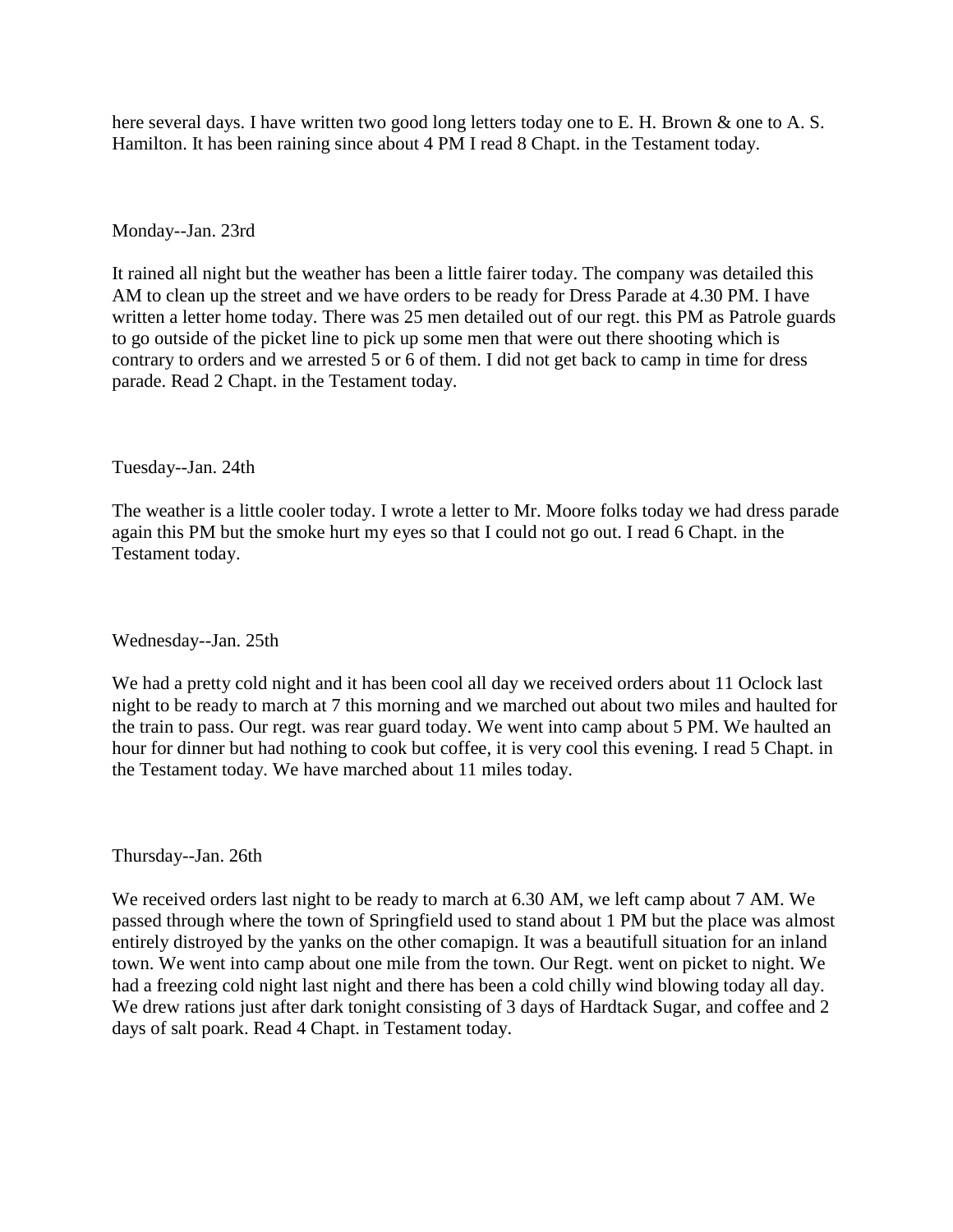Friday--Jan 28th

We left the picket line at 6 AM and the regt. had left camp when we got in but we overtook them about a mile out and we marched about 1/2 mile farther and came to a creek and swamp, the creek was bridged but the swamp was about 20 rods wide and a little over knee deep and you can immagine how we felt when the Adjutant came back and told us we would have to wade the swamp for we were all shivering with the cold and there was ice to be seen all along the edge of the swamp. You can be sure it was a cold bath but we got through safe. We marched about 7 miles and went into camp for the night, at about noon. Our Company forraged some fresh pork and Beef yesterday and some more beef and some mutton today. We had a very cold night and there is a cold west wind blowing today but the sky was clear. I read 5 Chapt. in the Testament today which finished the reading the Testament through since I have been in the service.

# Saturday--Jan. 28th

We had orders to be ready to march at 8 AM, we marched out onto the road haulted till the wagon train came up for our regt. were detailed as train guards today, we marched very slow for about 5 or 6 miles and went into camp in a corn field about 3 PM. We had a very cool night and the ice stood in the mudholes all day. I commenced reading the Testament through again today, read 7 Chapts.

# Sunday--Jan. 29th

We have orders for marching this morning, the weather is still cold. The report came that the mail would go out at 2.30 PM, I wrote a short letter home. The smoke has nearly blinded my eyes today. I read 1 chapt. in the Testament today.

# Monday--Jan. 30th

We had a pretty cold night but it came off clear and warm in the middle of the day, we had company drill this AM and then we had orders for all that had loaded guns to go out and fire them off. We had company drill again this PM and dress parade at 5 PM. It is cool again this evening. The mail came in again tonight but none for me. I read 7 Chapts. in the Testament today.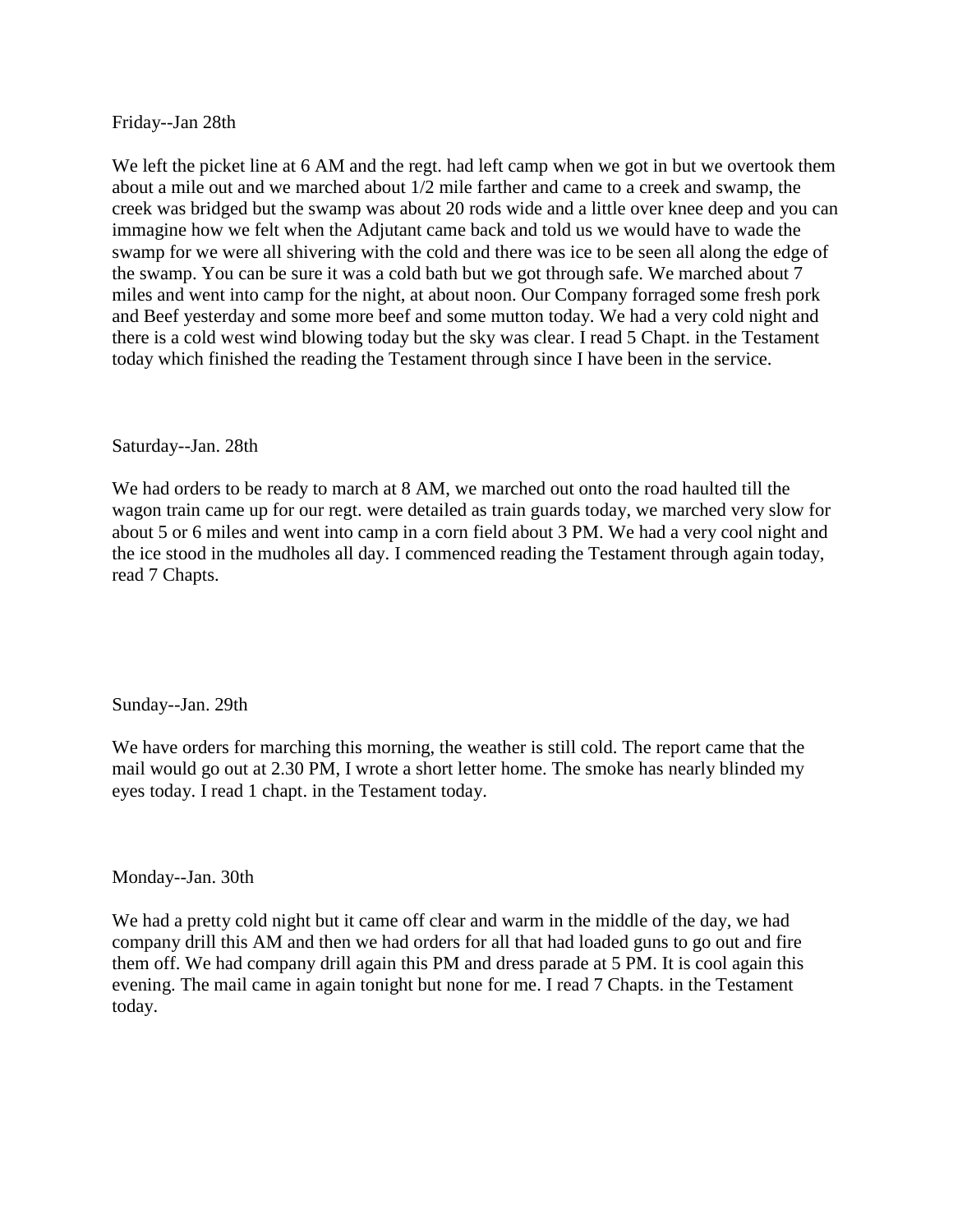Tuesday--Jan. 31st

We had another cool night but it came of warm and nice through the day. We had company drill this AM and about 11 AM I was detailed with 17 others of the company to go down to the river and unload a steamer, it was loaded with Oats. I did not have to work only an hour, we returned to camp about 5 PM. I bought a can of Peaches for \$2.00. I wrote another letter home today. I read 7 Chapts. in the Testament.

Wednesday--Feb. 1st

We are haveing beautifull weather just now, the nights are just cool enough to sleep good and it is warm and pleasant through the day. I was put under guard and made to carry a fence rail two hours but it was done through a false report of some of the company. We had company drill at 1PM and drill parade and Battalion drill at 4.30 PM. We drew one days rations of fresh Beef today. I wrote a letter to J. Meeker. I read 6 Chapts. in the Testament today whech finished the Book of Mathew.

# Thursday--Feb. 2nd

It was a little cloudy this morning and some sign of rain but it has cleared off and is very pleasant, we did not have any company drill today but we had General Inspection and review which took up about 4 hours in the afternoon. We drew 4 days rations of Hardtack, Sugar, Coffee, Salt, Soap and Pepper, and one day of Salt Poark, and Beans, and 1/2 day of Salt Beef. The mail came in tonight but none for me. I read 4 Chapts. in the testament.

Friday--Feb. 3rd

We had a light shower of rain in the after part of the night and it is still cloudy and damp. We had company drill at 2PM and it rained pretty near all of the time we were out. I wrote a letter hame today. I read 5 Chapts. in the Testament today.

Saturday--Feb. 4th

It rained lightly through the night and was damp and wet this AM. I wrote another letter home today. It cleared off this PM and was warm and pleasant. We had Company drill both AM and PM and Dress Parade at 4 PM. There was a detail of 7 men out of each company of our regt. at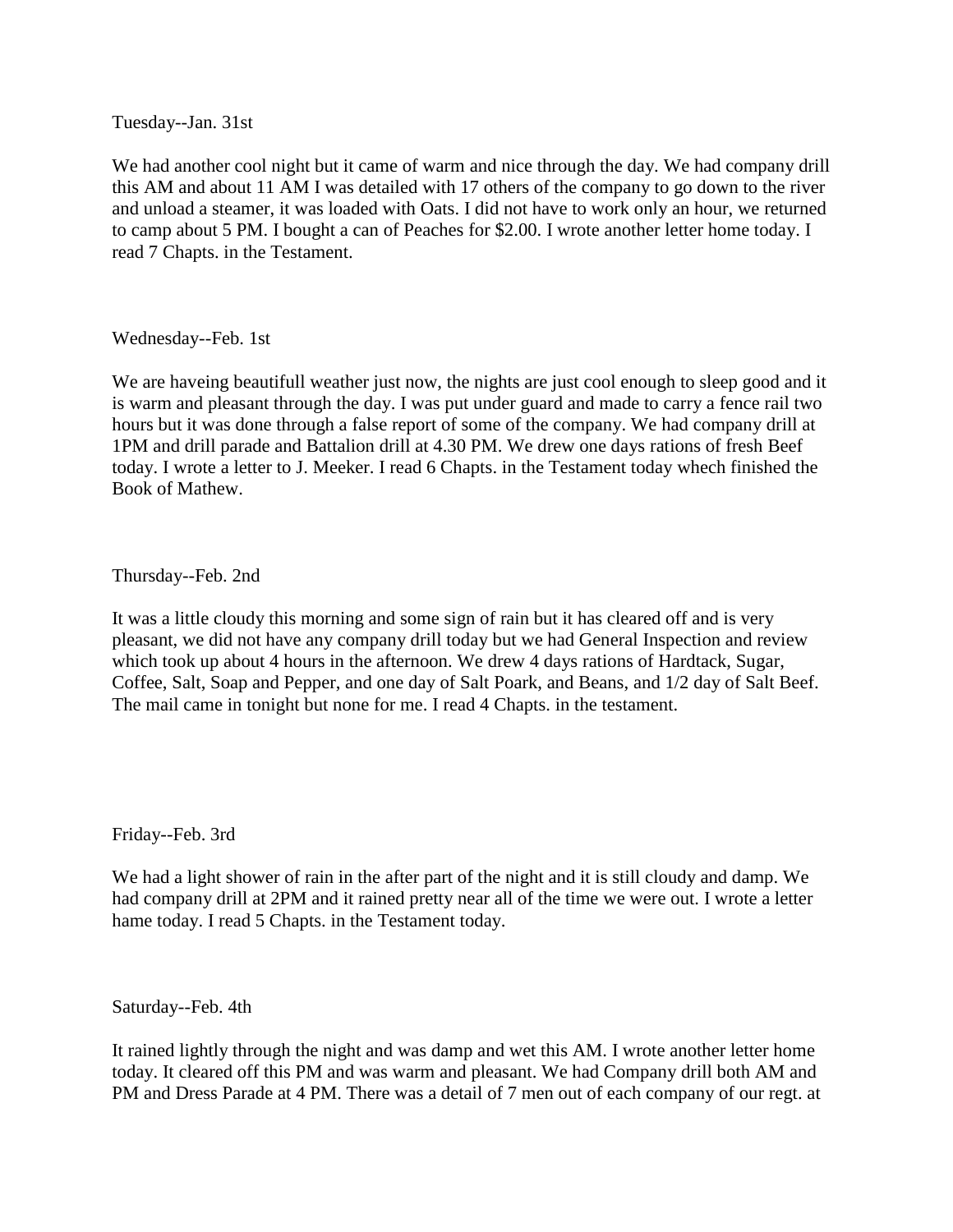work on the road today over across the river. We drew one days ration of fresh beef today. I read 5 Chapts. in the Testament today.

#### Sunday--Feb. 5th

The weather came off nice clear and warm this morning. We received orders about 11 Oclock last night to be ready to march at a moments warning, some of the boys cralled out and began to pack up and cook something to take with them and in a few minutes the orders came again to be ready to march at a moments warning today, so we all layed down and went to sleep again. The mail came in again about midnight but none for me. We got up about 4 Oclock this morning got our breakfast packed up our duds ready to march at any moment. Then we had orders to be ready for inspection at 11 AM after inspection we received orders to be ready to march at 1 PM, but did not leave camp till about 2 PM. Then we marched about 1/2 mile farther and haulted again and layed there till after 9 PM then we fell in again and crossed the pontoon and the corderoy about 3 miles and went into camp at 11 PM pitched our tents and went to bed. I read 7 Chapts. in the Testament today.

## Monday--Feb. 6th

We got up this morning and found ourselves in S. Carolina in a barren scrubby Black Oak country, the soil is sand. We have no marching orders but I think we will move again tomorrow morning, the mail went out again today at 11 AM, I wrote a letter to Mr. Gifford, one of the Ill. regt. found a Piano burried in the sand to keep the yanks from destroying it but it is hard to hide anything so that the yanks cannot find it and S. Carolina will fare worse on this campaign than Ga. did on the other. We drew rations again today 4 days of Bacon and two days of Beans all to last 4 days. Government alows us 15 ozs of Hard bread, or 20 ozs of Soft Bread, 3/4 lb of Poark or 1 1/4 lbs Beef, 8 lbs of Sugar to 100 men and when we get Beans or Rice or Potatoes it is just so much taken from our bread, and less of soft Bread and we do not get more that 2/3 our alowance of Sugar and Coffee although we have all of the Coffee we can use without waisting it. It began to rain about 1 Pm and is still raining tonight. I read 4 chapt. in the Testament today.

#### Tuesday--Feb. 7th

It rained all night and all the fournoon today. Iwrote another letter home today, the mail came in this afternoon but none for me yet. We have no marching orders yet. It is still cloudy and cool this evening. We drew one days rations of Hardtack and one of Salt Poark this PM, read 5 Chapt. in the Testament today. We received orders this evening to be ready to march at 7 Oclock tomorrow morning.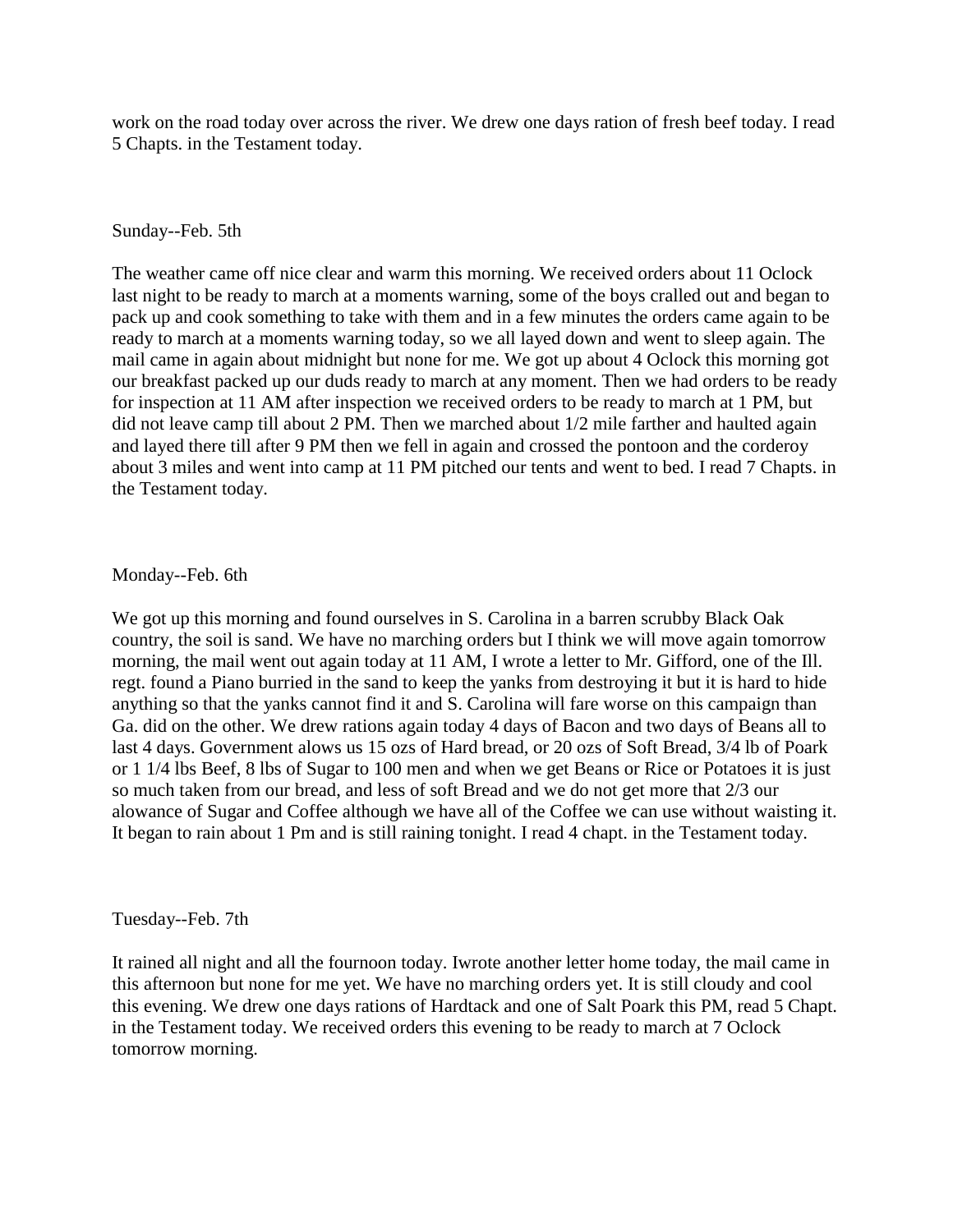#### Wednesday--Feb. 8th

We got up this morning and found it quite cool with a high west wind. There was a boat sunk down at the landing yerterday afternoon and it was loaded with Hardtack, Sugar, and Coffee, and there was over 100 Boxes of Hard tack got wet and spoiled and they threw them out onto the bank and I went down about 11 Oclock last night and got about 1/2 bushel of them and dryed them by the fire so I did not get to bed till after 2 Oclock this morning. I expect we will fat now for a few days. We were on the road this morning at 8 AM and they marched us very fast, we haulted about 11 AM and had to carry two fence rails apiece back 3/4 of a mile to make Corderoy in a mudhole. About 1/2 of our road today has been swampy and muddy. I think we must have marched about 12 miles today and went into camp about 3 PM right in sight of where the town of Brighton stood only a few days ago but it did not stand long after the yanks came to it. We passed one very beautifull dwelling house that was left standing and guarded I suppose the owner was a Union man while our army is going through but when we get out of the way he will be as black at heart as he ever was. When we came into camp there was quite a large building close by but the boys were not long tearing it down and carrying it off for fire wood 3/4 of an hour after we haulted there was not hardly a chip to be found where the house stood. There has been a chilly wind blowing all day and we are going to have a cold night. I read 4 Chapt. in the Testament today.

#### Thursday--Feb. 9th

I was detailed with 6 others of my company and 7 out of each in the regt. to go in advance as foragers for the regt. We left camp at 6.30 AM and they put us right through on the quick step and part of the time on doublequick till noon then we had it a little easyer PM but the worst of it was we did not find any forage to amount to anything. All of the great houses on every plantation had been burned and the Cotton Gins and Presses. In fact our forces are just turning S. Carolina up side down. We have passed through a beautifully timbered Pine Country today, and passed severall very large Plantations, we have marched about 22 miles today. The weather has been freezing cold with a high West wind. I lost one of my mittens today. We had a light squall of snow today but it was only a few flakes. We went into camp about 5 PM in a beautifull grove of young groath Oak and Pine timber. I read 2 Chapt. in the Testament today.

## Friday--Feb. 10th

We had a very cold night and there has been a cool west wind blowing all day but the sky has been clear. We have marched about 23 miles today the same kind of a country that we came through yesterday and passed some very large plantations but the large buildings were all burned except one & they hoisted a white flag on one corner of their Poarch and their house was guarded. It was a very beautifull residence. We aslo passed two very nice Churches which are always respected by our army. We got considerable forage today. We went into camp about 5 PM in a grove of Pine timber and we were very tired. I read 2 Chapt. in the Testament today.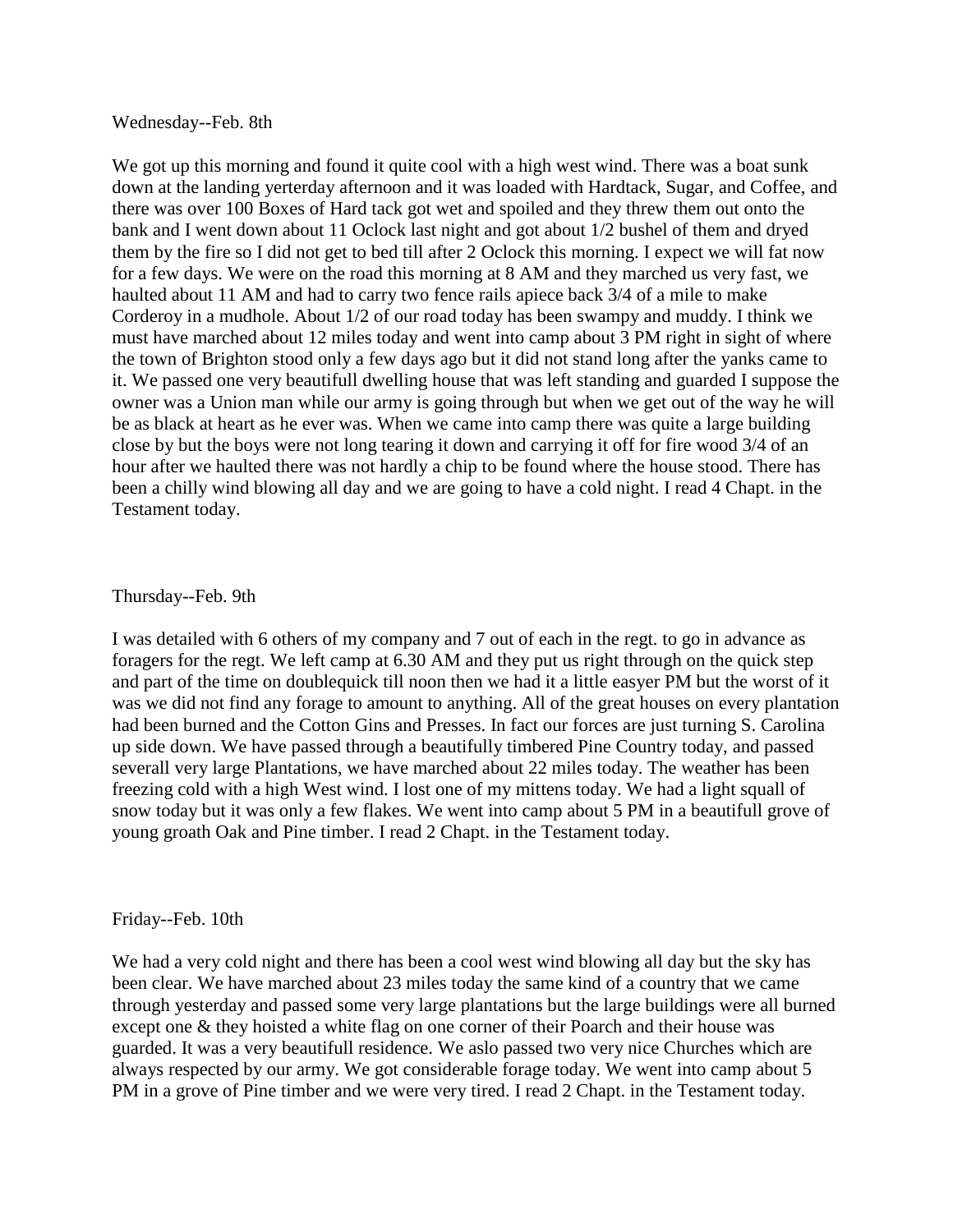Saturday--Feb. 11th

We were on the road about 6 AM and marched very fast till about 9 AM. We haulted then for the 1st & 3rd Divi. trains to pass. We fell in again at 1 PM and marched about 3 miles to the vilage of Barnwell where our regt. went on Provost guard at about 3 PM. The most of the town was burned before we got there. The day has been cool with a west wind. Read 6 Chapts. in Testament today.

Sunday--Feb 12th

We were on the road again this morning at 6 Oclock marched, out to the Brig. about 4 miles and haulted to draw rations to last us three but did not have time to issue them before we had to fall in again. I was not very well so I got my Knapsack and gun into the ambulance. We passed through the town of Williston a station on the Branchville R. R. We marched very steady today we must have marched about 20 miles and went into camp about 5 PM about 1/2 mile from the Edisto river.

Monday--Feb. 13th

We were on the road again this morning at 7 Oclock, we marched across the river and went into camp with orders to fix up quarters for the day and at 12 Oclock we had orders to be ready to march at 1 PM and we marched out 5 miles and went into camp at about 3 PM on a large plantation. We had a freezing cold night but we have had a very nice day and it is cool again this evening. Jim Gifford went out after we got into camp and killed two good fat geese so we will live fine tomorrow. I read two Chapts. in the Testament today.

Tuesday--Feb. 14th

We were on the road at 6 AM and we marched very steady all day. We crossed a small river at 11 AM and haulted about two hours for them to build a bridge so the train could cross we started out again about 1 PM and it commenced a drizeling rain just after we started and kept it up all the afternoon and it got so cold toward night that it froze and made a regular sleet. We went into camp about 5 PM and were wet and cold, got our tent put up and then had to move it again in the rain to get it off of the collor line. We marched 22 miles today. I read 3 Chapts. in the Testament.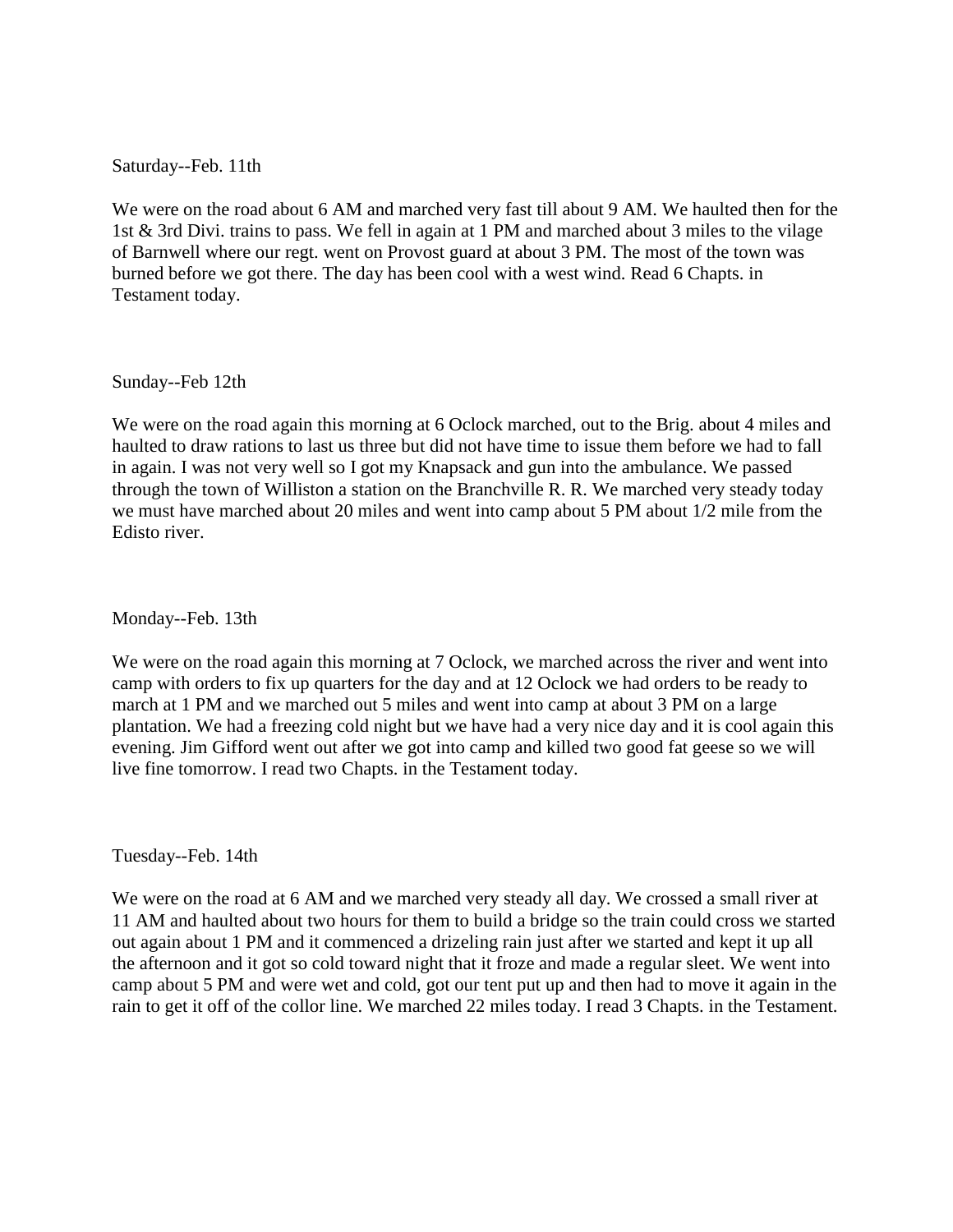Wednesday--Feb. 15th

We were on the road about 8 AM marched back about 2 miles for we were on the wrong road we then turned to the right, our camp last night was within 18 miles of Columbia but we are leaving that place on our right and are in camp tonight about 4 miles from Lexington S. C. We marched about 20 miles today and went into camp about 6 PM right in the timber. Our foragers took the wrong road this morning and 5 of them have not come in tonight. Jim Gifford is among them. Our forces put out skirmishes this PM expecting the rebs were close by but if they were we did not see them. It rained all night and has been cloudy and damp all day. I read 1 chapt. in the Testament today.

#### Thursday--Feb. 16th

We were on the road at 6 AM passed through the town of Lexington between 8 & 9 AM. The most of the buildings were burning. The weather was cool and cloudy AM but it cleared off and was a little warmer PM. I gave out and was put into the ambulance about 10 AM and road the rest of the day. We marched about 10 miles, then turned round and marched back about 5 miles to get on to another road and went into camp about one mile from the Saluta river.

#### Friday--Feb. 17th

We were on the road at 6 AM crossed the river and haulted about an hour for the 3rd Div. to pass. We passed through a very rich country today and our forces destroyed an immence amount of property in the line of Cotton, Corn, Buildings, Mills, etc. and we got any amount of forage such as Poark, Flour and Meal, etc. We marched 15 miles and went into camp about 1/2 mile from Broad river at about 4 PM. We are now in a very rough country the hills are timbered with Pine and Ceader and I saw some White Ask and White Oak timber today the first that I have seen since I have been in Dixie. The weather has been pretty warm today with a very high west wind which made the rebs houses and other property burn very well. I read 2 chapt. in the Testament today.

#### Saturday--Feb. 18th

We have no marching orders this morning. We are waiting for them to put down the Pontoons and the river is very wide and they had to send back to one of the other Divis. this morning to get some more pontoons. The weather came off clear & warm this morning. We received orders to be ready to march at 2.30 PM so we packed up and lay there till dark when we got orders to put up our tents for the night and be ready to march at 6 tomorrow morning so we went to bed on that. I read 3 chapt. in the Testament today.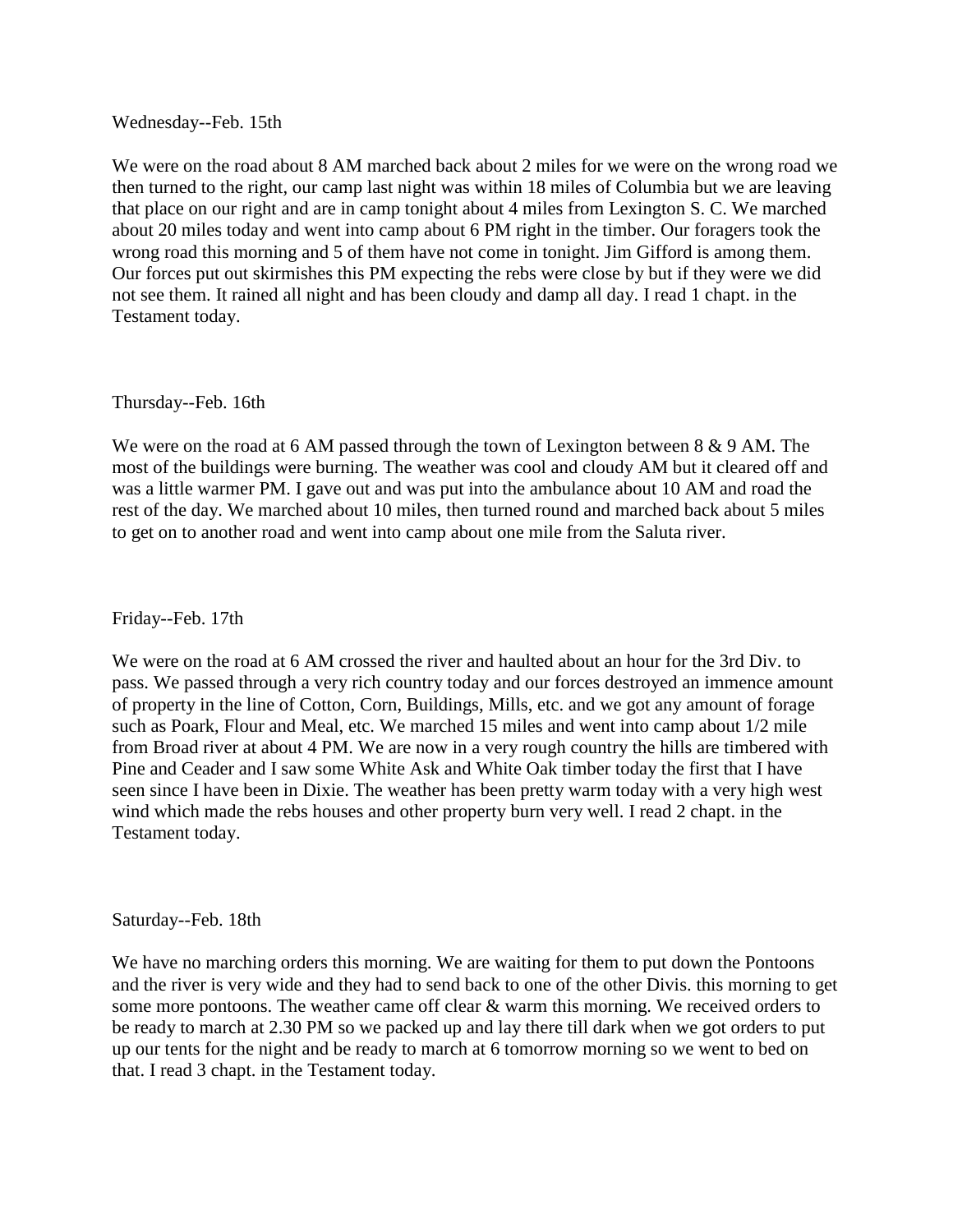Sunday--Feb. 19th

We were on the road at 6 Am crossed the river and marched 5 or 6 miles and haulted an hour for dinner and when the hour was about up we received orders to prepair our camp for the night. The weather is warm and pleasant. I got my things into the ambulance again today. The soil for the last 3 days has been yellow clay and very muddy untill today the roads have been better. We heard yesterday that Columbia was captured and burned by our forces. Our boys are bringing in reb prisoners every day there was one brought into our regt. only a few minutes ago. Our brigade has been out on detail this PM tearing up Rail Road Track. I read 2 Chapts. in the Testament today.

Monday--Feb. 20th

We were on the road at 6 AM marched about 5 or 6 miles came in with the 1st Div. and went into camp for the night. Our company and 2 others of our regt. had to go on Picket tonight, the day has been warm and pleasant but it is getting a little cooler this evening. I read 1 chapt. in the Testament today.

Tuesday--Feb. 21st

We had a frosty night but it came off warm and nice this Morning. We left the picket line at 10 AM went to camp and was on the road at about 10.30 AM. I got into the Ambulance about noon and rode the rest of the day. The country through here is very rough and the soil is red clay. The Timber is White and Blk. Oak. Some Hickory and some Pine. We must have marched about 10 miles and went into camp at about 4 PM in an oak grove. The day has been cool. Read 3 chapt. in Testament today.

Fifth Part of Journal

Wednesday--Feb. 22nd

We were on the road at 6 AM marched out 4 or 5 miles and haulted for one of the other divisions to pass. Started up again and passed through White Oak Station on the Charleston and Richmond R. R. about 10 AM. We marched about 10 miles and went into camp about 5 Pm in a little grove. I got my things carried in the Ambulance today. The weather was quite cool AM but warm and pleasant PM.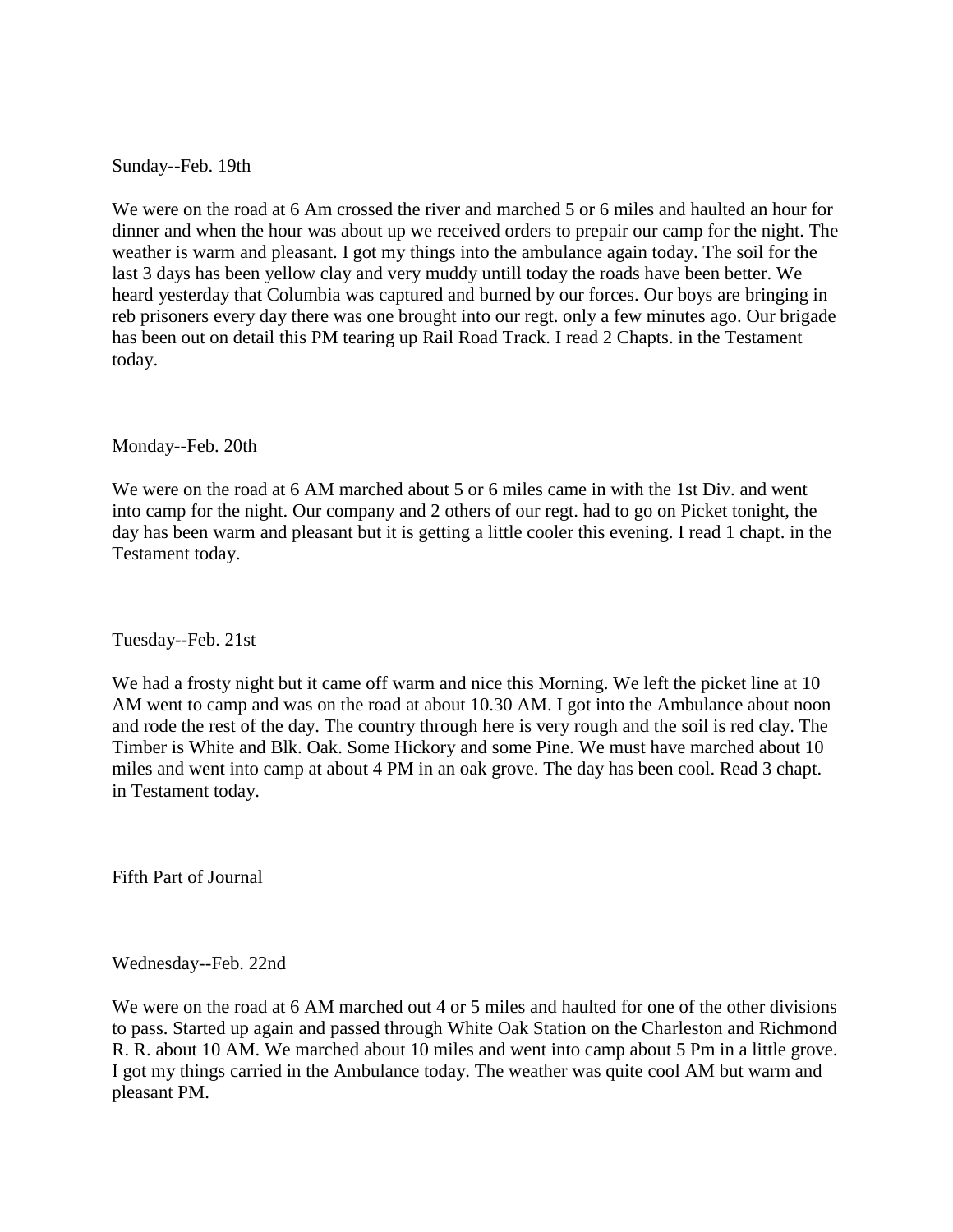Thursday--Feb. 23rd

We were on the road at 8 AM and got a ride in the Ambulance. The weather is cool and cloudy with a little mist. We marched 5 or 6 miles and haulted for the 1st Div. to pass. Our Div. is train guards consequently we have to stay in the rear of the other Divisions. It commenced raining about 4 PM and is still raining this evening. We went into camp about 6 PM in one of the roughest countrys that I ever saw and had to get our supper in the rain. I read 5 Chapt. in the Testament today.

Friday--Feb. 24th

We broke up camp at 10.30 AM marchd about 1/2 mile and crossed the Watterree River, it is about 30 rods wide and shallow and a very swift current after crossing the river we had to climb some very steep hill and the road was dreadfull muddy we marched about 3 miles and went into camp about 2 PM. It rained all night and has been showery all day and the road is so muddy that it is almost imposible to move the supply train. We drew 1/2 days rations of Hardtack and Coffee this morning. I read 2 Chapters in the Testament.

Saturday--Feb. 25th

It rained all night & till about 8 AM steady and it has been damp and cloudy all day. Our regt. went out on detail at 5.30 PM. I was not very well and got excused from duty and my eyes have been nearly smoked out of my head this PM.

Sunday--Feb. 26th

It rained nearly all night again last night and was very foggy this morning but the sun came out about 9 AM and I think that our storm is over with for the present. Our waggon train was passing till about 10 Oclock last night and they are passing again this morning. The roads are in a dreadfull condition. I did not rest much last night on account of my eyes and head paining so and my head is very bad today. The train all got up about noon so I think we will move again tomorrow. We had regimental inspection at 4PM we have had a very pleasant day since the sun came out. I read 7 Chapt. in the Testament today.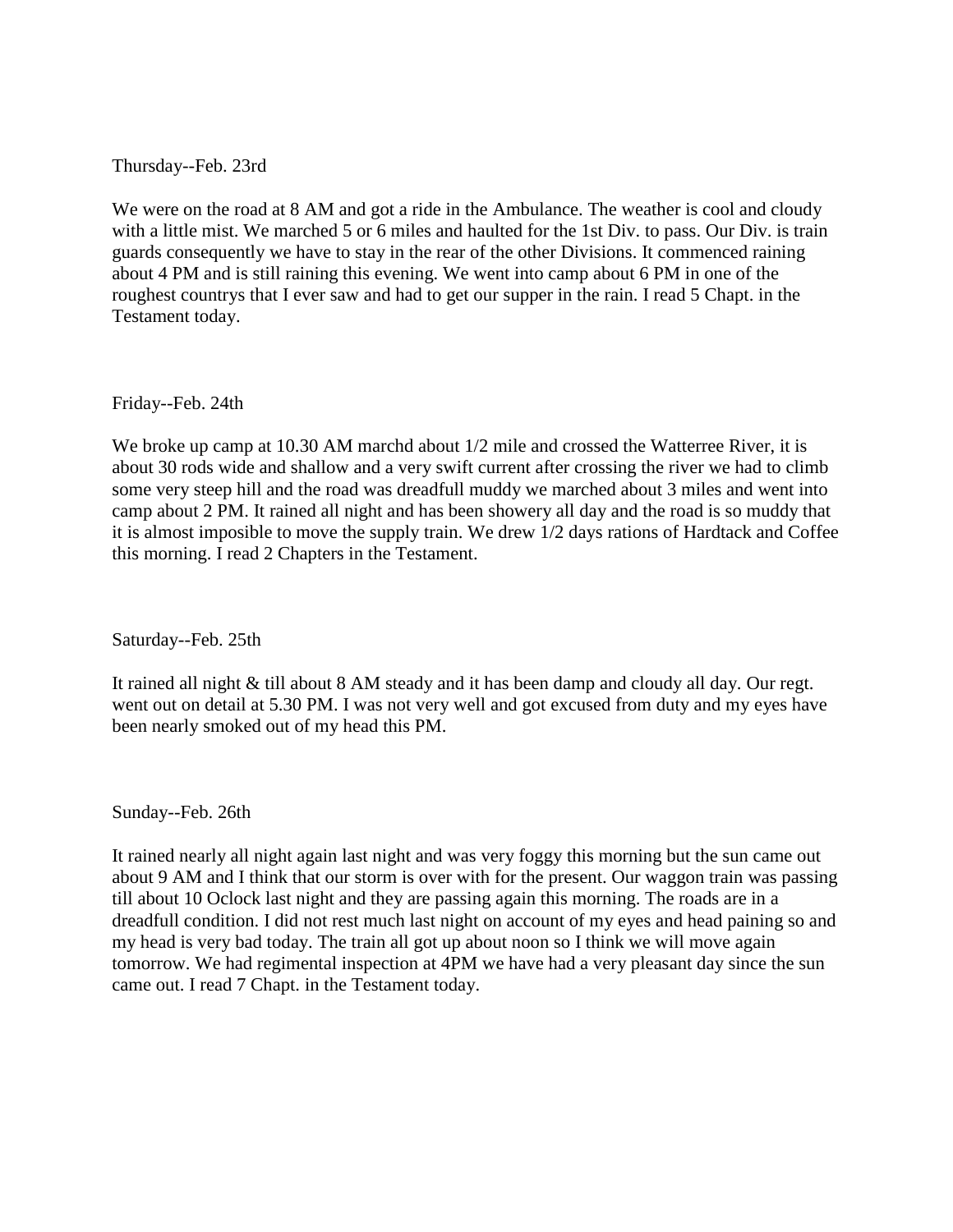Monday--Feb. 27th

I will here insert the names of our Commanding officers from the highest to the lowest: Major Gen. W. T. Sherman commanding this army, Corps Commander is Major Gen. Jeff. C. Davis, Division Commander is Brig. Gen. Jas. D. Morgan, Brigade Commander is Brig. Gen, Wm. Vandervere. Our Col. is Henry Crumond Company officers is Capt. Casper Earnest, 1st Lieut. Patrick Kelley, 2nd Lieut. Edward S. Simonds, Orderly Sgt. Harvey M. Smith, 2nd Sargt. Wm. H. Adams, 3rd Sgt. Saml. M. Brower, 4th Sgt. Wm. Dunbar. I will omit the Corporals. We had a very nice night and it was clear and pleasant this Am but clouded up this PM and some sign of rain. I mentioned yesterday that our trains had all come up but I was mistaken, for when the train had got about half over the Pontoon Bridge broke and they lost 14 boats and they had to move the bridge down the river about 1/4 mile and our regt. was detailed to go down and make about 1/2 mile of new road and they did not get it done till about dark. There was one man in another company got hurt very bad by a tree that was sliding down the bluff a limb struck him on the head. The name of this place is Rocky Mount. and it is very well named for it is a rough rockey country. The report came in yesterday that Richmond was taken and Grant lost 6,000 men but they do not generally give Credit to the report. My health is better today than it has been for several days. I read 10 Chapters in the Testament today.

# Tuesday--Feb. 28th

It rained nearly all night and is still raining this AM. We mustered for pay at 10 AM and at the same time received orders to be ready to march at 11 AM, we marched about 3 miles and went into camp after making a road the most of the way. It did not rain any this PM but it is still cloudy and damp. We drew one days rations of Hardtack, Sugar, and Coffee. I read 7 Chapts. in the Testament today.

# Wednesday--March 1st

We were on the road at 6 AM our Brige. was detailed to guard the waggon train and help them out of the mudholes and up the hills and we traveled over some of the roughest country I ever saw and almost bottomless mudholes but as bad as the roads were we marched about 20 miles and went into camp at 6 PM. It rained some last night and it has been showery all day and a cool wind blowing. We came into camp tired and hungry and not much to get for supper. Timber through here is mostly Oak an Hickory with some Pine. I read 4 Chapts. in the Testament today.

# Thursday--March 2nd

We were on the road at 6 AM and found very good roads for 4 or 5 miles and then the road was dreadful muddy and we marched very fast. It rained some through the night and it has been misty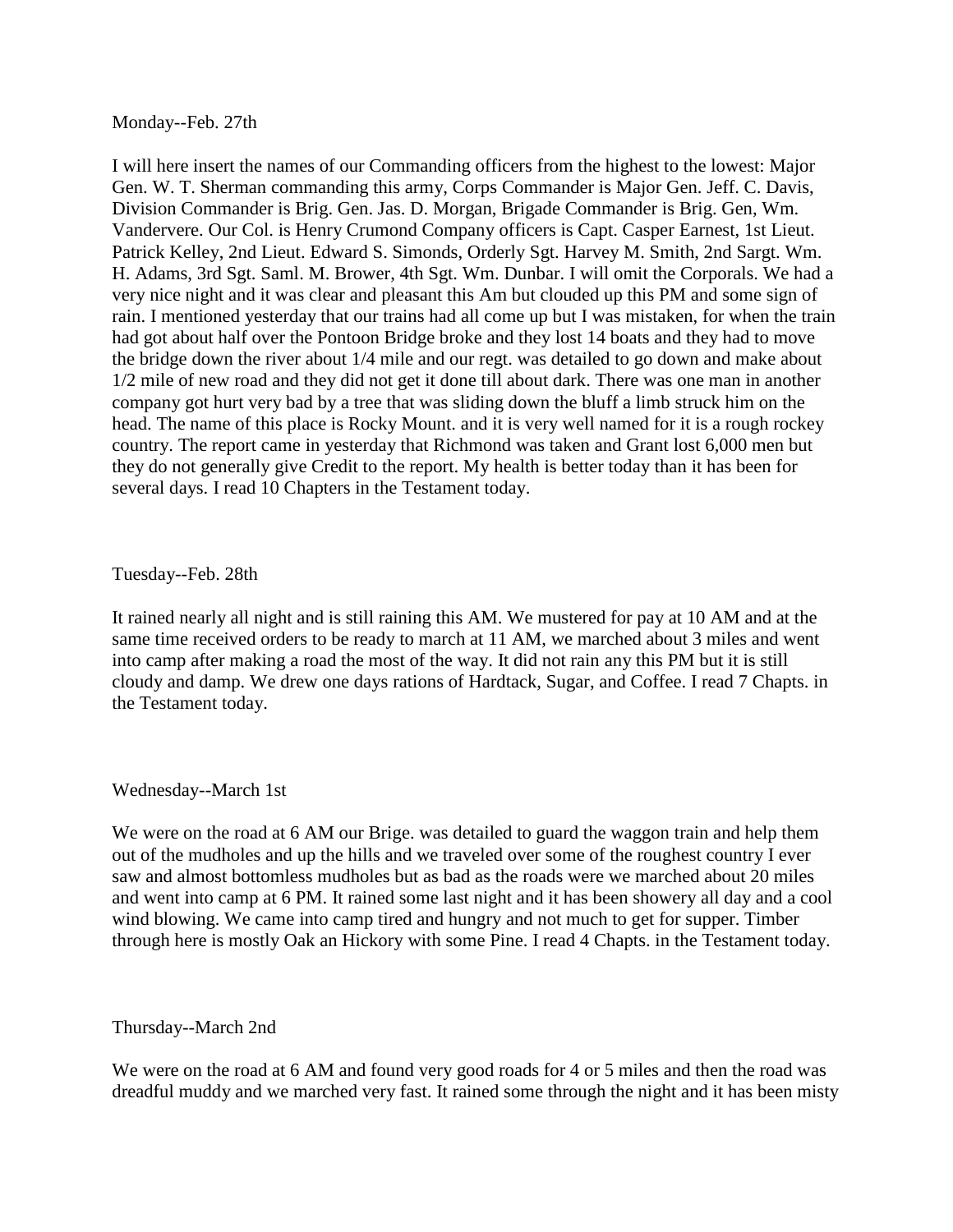and wet all day. We haulted about 1 PM for the train to come up and lay there till about 4 PM then fell in and marched about 2 miles and went into camp about 5 PM in a beautifull pine grove. We crossed Lynch Creek about a mile back. I read 7 Chapts. in the Testament today.

# Friday--March 3rd

We broke up camp at 6 AM and found a very good road till about 2 PM then the road was bad again. It was damp and cloudy last night and we had one pretty hard shower today but the sun came out clear this evening. We marched 24 miles back and did not get into camp till about dark. Our foragers came in tonight with their mules will loaded with meal and Bacon. Our Brig. was detailed to go out and fix the road after dark tonight and worked about an hour. I read 2 Chapt. in the Testament today.

# Saturday--March 4th

We broke up camp at 6 AM and found very bad roads AM but the roads were good PM. We had about 2 hours rain after we started this morning but it faired off and was quite pleasant the rest of the day we must have marched about 18 miles today and went into camp about 6 PM near te Big Peedee river. I rode in the Ambulance today. We came in with the 20th Corp just before we went into camp. I read 6 Chapt. in the Testament today. We drew rations of Hardtack sugar and coffee today to last two days more or less. We crossed the line into North Carolina this PM.

# Sunday--March 5th

We had a cool windy night but it came off clear and warm about 10 AM and I think we will have some better weather than we have had for a few days back. We have no marching orders this morning and I think that we have to lay over here a day or two till they get the Pontoon Bridge down. There has been occasionall canonadeing on our right front today. We had company inspection at 11.30 AM. I read 10 Chapts. in the Testament today.

# Monday--March 6th

We had a cool night but it came off warm and pleasant this morning. There was heavy canonadeing in the same direction that it was yesterday again this AM. We have no marching orders yet. Our Regt. went out on dress Parade at 5 PM. We drew one days rations of Hardtack 1 1/2 of Sugar and 2 of Coffee this evening. I read 13 Chapt. in the Testament today.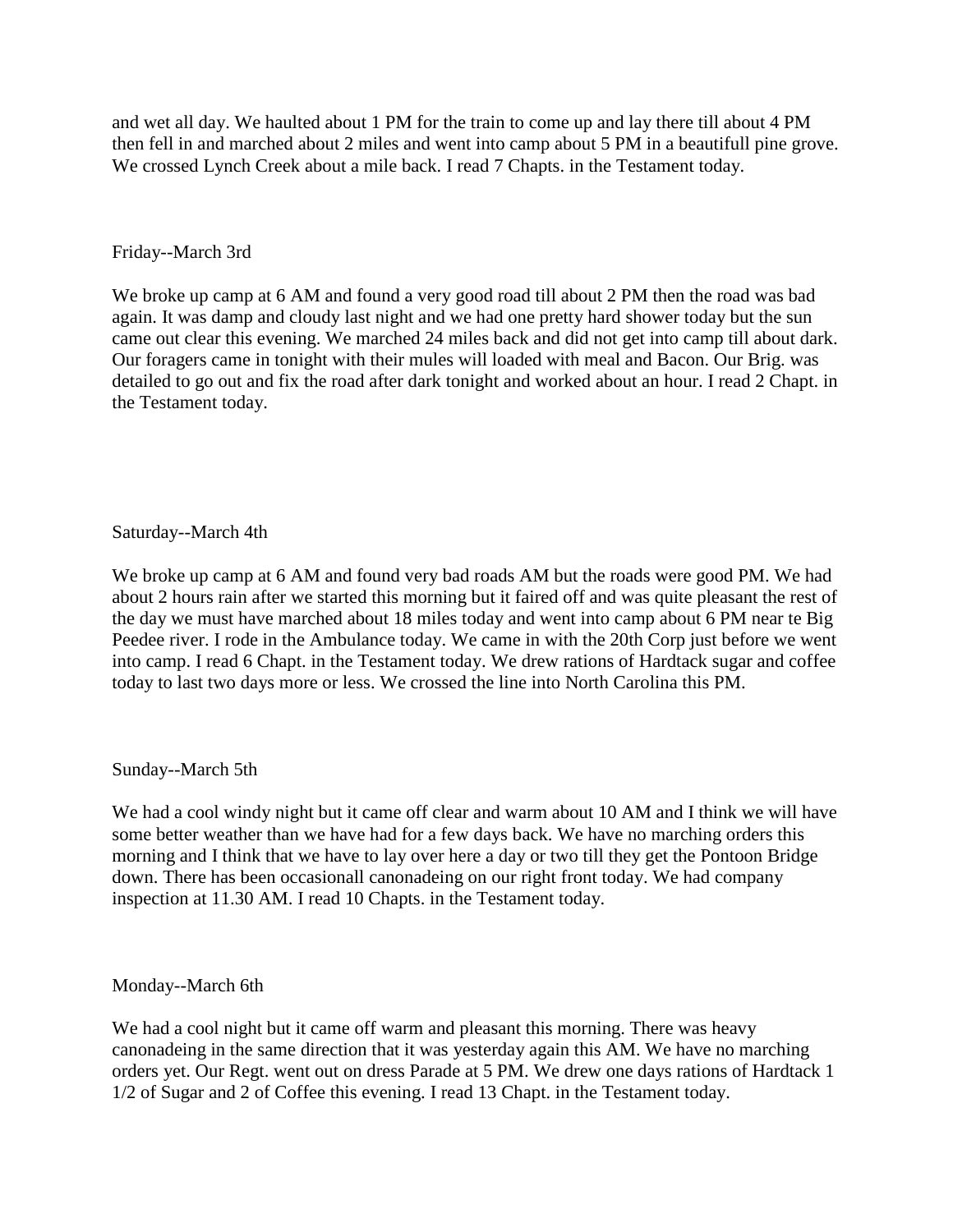# Tuesday--March 7th

We got up this morning and found a heavy frost but the day came off clear and warm. The troops were crossing the river all night. I heard that the Pontoon Bridge broke again some time in the after part of the night which caused a delay of 5 or 6 hours. We had orders to be ready to march at 2 PM we crossed the river marched out about a mile and went into camp for the night. I read 6 Chapt. in Testament.

#### Wednesday--March 8th

We were on the road at 6 AM. I got my Knapsack into the Ambulance today. It was very foggy this morning and about 10 AM it commenced raining and rained till about 3 PM and then it poured down almost in torrents till 10 PM. We went into camp about 7 PM pitched our tents and went to bed wet, cold, and without any supper, and that is the way a soldier enjoyes life. But all this time goes towards making up the term of service. We must have marched 24 or 25 miles today.

Thursday--Mar. 9th

We broke up camp at 6 AM, we did not have time this morning to dry our clothes much. I was quite unwell and had to have my Knapsack hauled in the ambulance again today. The weather was quite clear and warm AM but it clouded up and began to rain about 2 PM and toward night it poured down again just the same as it did last night and we went to bed again wet cold and hungry. We marched about 18 miles today over a very bad road and went into camp about 6 PM. I hurt one of my ankles this PM and am quite lame tonight.

# Friday--Mar. 10th

We broke up camp at 7.30 AM but our Brig. was train guards today and did not start out till about 10 AM some of the train did not get in till after daylight this morning on account of the bad road yesterday. I was quite lame and had to ride in the ambulance today but the road was rough and muddy and I had to walk some. The rebbel cavelry attackted our cavelry this morning and captured 100 of our cavelry with horses and equipments and 2 pieces of Artilery and several of their prisoners held by our cavelry. Bur our cavelry rallied and recaptured the artilery and some of the men and drove the rebs all through the woods. We marched 11 miles today and went into camp about 9 PM. The weather has been cool and cloudy today. Jim Gifford had his gun stole today while the regt. was resting.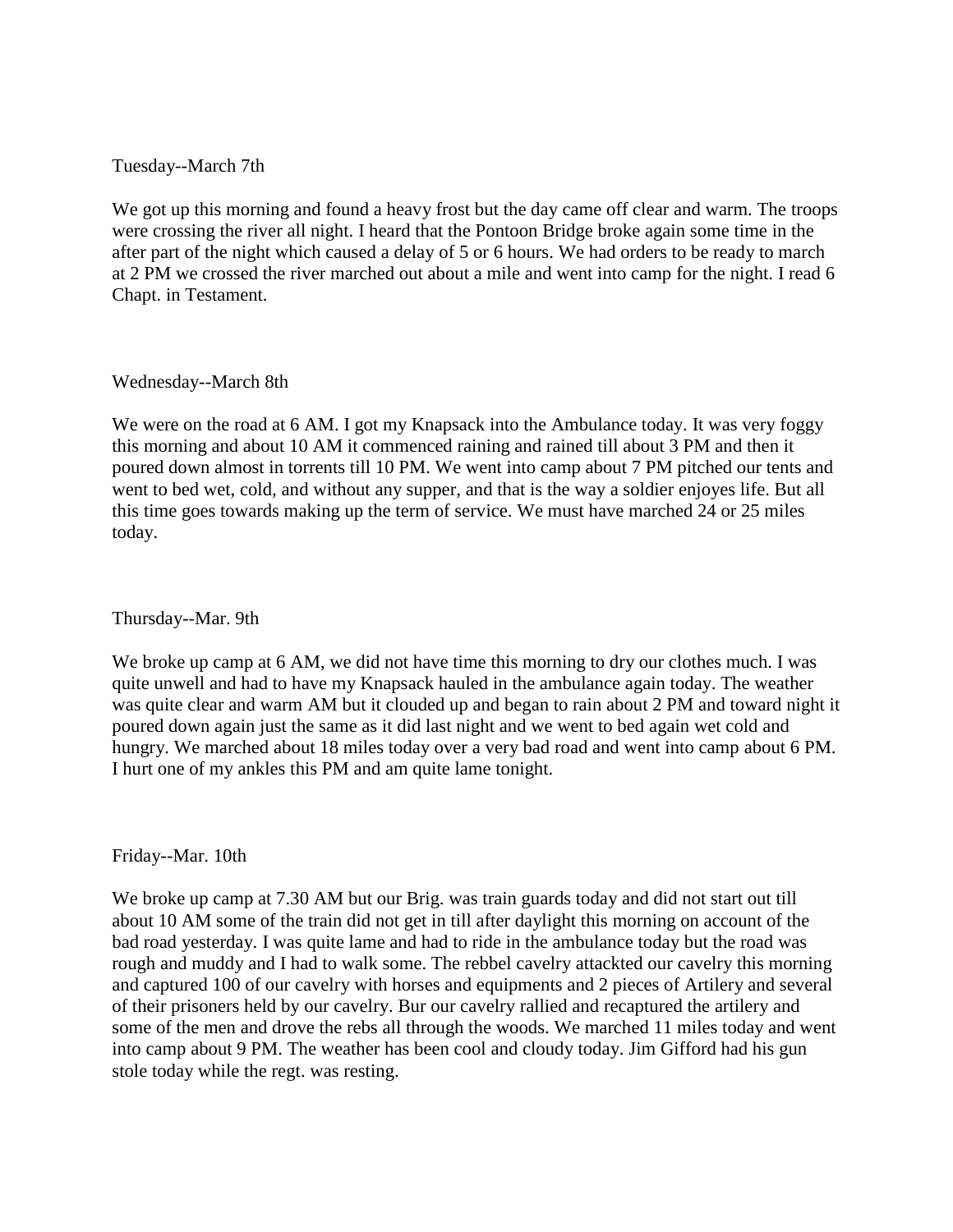#### Saturday--Mar. 11th

We received orders this morning to be ready to march at 9 AM. I was no better this morning and had to ride in the Ambulance again today. The road has been very good today. We have been traveling for the last three days on the Fayetville and Camden Plank road but the plank are about worn out and that makes the road tough but it has been pretty good today. We marched 11 miles today and went into camp about 5 PM within 2 miles of Fayetville N. C. Our forces occupied the place this morning. The weather has been clear today but there has been a cool chilly wind blowing all day. We drew one days rations of Hardtack & sugar tonight to last 3 days and we do not get but very little forage for Shermans whole force is here now and the country is entirely striped of all kinds of forage.

#### Sunday--Mar. 12th

We had a quite a cool night but the day came off Clear and pleasant. We got word about 10 AM that the mail was going out at 1.30 PM and the boys all shouted and started for their Pens paper and went to writing letters and about noon they told us that we would get a mail at 5 PM and then there was another shout went up and the boys waited with all the patience they could muster. I was surely as anxious as any of them but when 5 Oclock came it brought no mail and about 6 PM we had orders to pack up. We broke camp marched down through the town crossed the river, the name of the river is Cape Fear. We then marched out about 1 1/2 miles and came upon the rebbel pickets. The brigad haulted all but the 14th and they marched out in the advance, drove in the rebbel pickets and persued them for about two miles and then we put out our pickets for the night. There was quite a number of shots exchanged we killed one reb and captured two prisoners with loss on our side. When our forces came up the rebs were just tearing up a bridge but a few shots from our men stoped their fun. We signed for clothing tonight after we went on Picket so I think we will not leave here for a day or two yet. I wrote a letter home today. I read 6 Chapt in the Testament today.

#### Monday--Mar. 13th

We had a pretty cool night but it has been very warm through the day. Our regt. captured 30 rebs last night instead of two. We were relieved from the picket line about 2 PM and moved over onto another road about 2 miles west, and 3 regts. of our brig. are out about two miles on this road driving the rebs back. Or Brig. is made up of the 10th and 14th Mich, the 16th and 60th Ill. and the 17th N. Y. Youaves. We heard that the mail was up at Div. Hd. Q. tonight. I hope so for I am anxious to get it. I caught a very bad cold last night and an almost sick today. I read 4 Chapts. in the Testament today.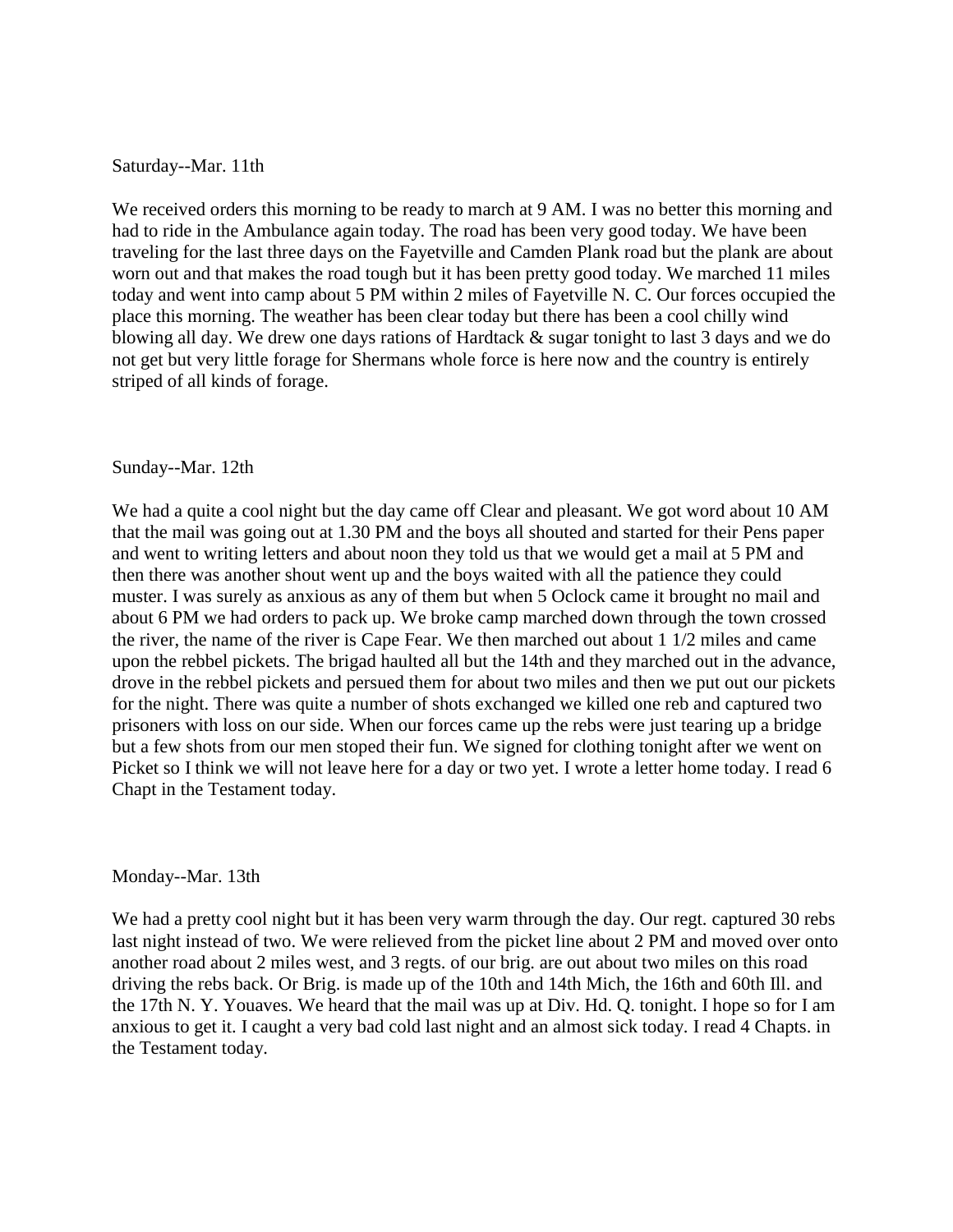#### Tuesday--Mar. 14th

The nonveterans of our regt. was mustered out today and they are to start for home tomorrow morning. The weather was clear and warm AM but clouded up and some sign of rain PM. Our Brig. had orders to clean up their guns for inspection tomorrow. I have been very unwell now for a day or two on account of a bad cold in the head. I read 4 Chapt. in the Testament today.

# Wednesday--Mar. 15th

We had orders to be ready to march at 9 AM and we had company inspection at 7 AM. We started out on the road about 10 AM and I was so bad that the Dr. gave me a ticket to ride in the Ambulance and I rode all day but the road was very rough and muddy. We had a heavy thunderstorm about 1 PM and it more or less the rest of the day. We marched about 12 miles and went into camp about 6 PM.

# Thursday--Mar. 16th

We broke up camp at 7 AM. I was very bad and could hardly walk at all but I had to walk bout 1/2 mile before I could get into the Ambulance on account of a bad piece of road, and we had bad roads all day and I had to get out severall times and walk around the mudholes and about three PM all of the Ambulances were ordered to the front to bring in the wounded men and then I heard that our advance had been fighting all day with pretty heavy loss. We passed the 20th Corp. Hospital and I stoped in and saw two men on the tables that had just been having their left legs taken off and the hospital was full of men wounded in every form. The loss of our regt. was light. Our company lost no men but the 1st Lieut was slightly wounded. There was two Divi. of the 14th Corp. and two of the 20th engaged.

Friday--Mar. 17th

There was misketry firing all night but it was assertained that the main rebbel force left there works near midnight . We started out on the Goldsboro road about 10 AM marched out about 10 miles. The roads were very bad and we did not get into camp till about 9 PM. Our foragers have not had very gook luck for a day or two and we had nothing for supper but a few sweet potatoes and corn coffee. I have had to march today and I had a hard day of it but the Col. get my Knapsack carried on a pack mule and the Dr. says that I have had two Epileptic fitts one on the 16th of Feb. and the other on the 14th of March. I know that I am now very weak and scarcely able to get around. I read 3 Chapts. in the Testament today.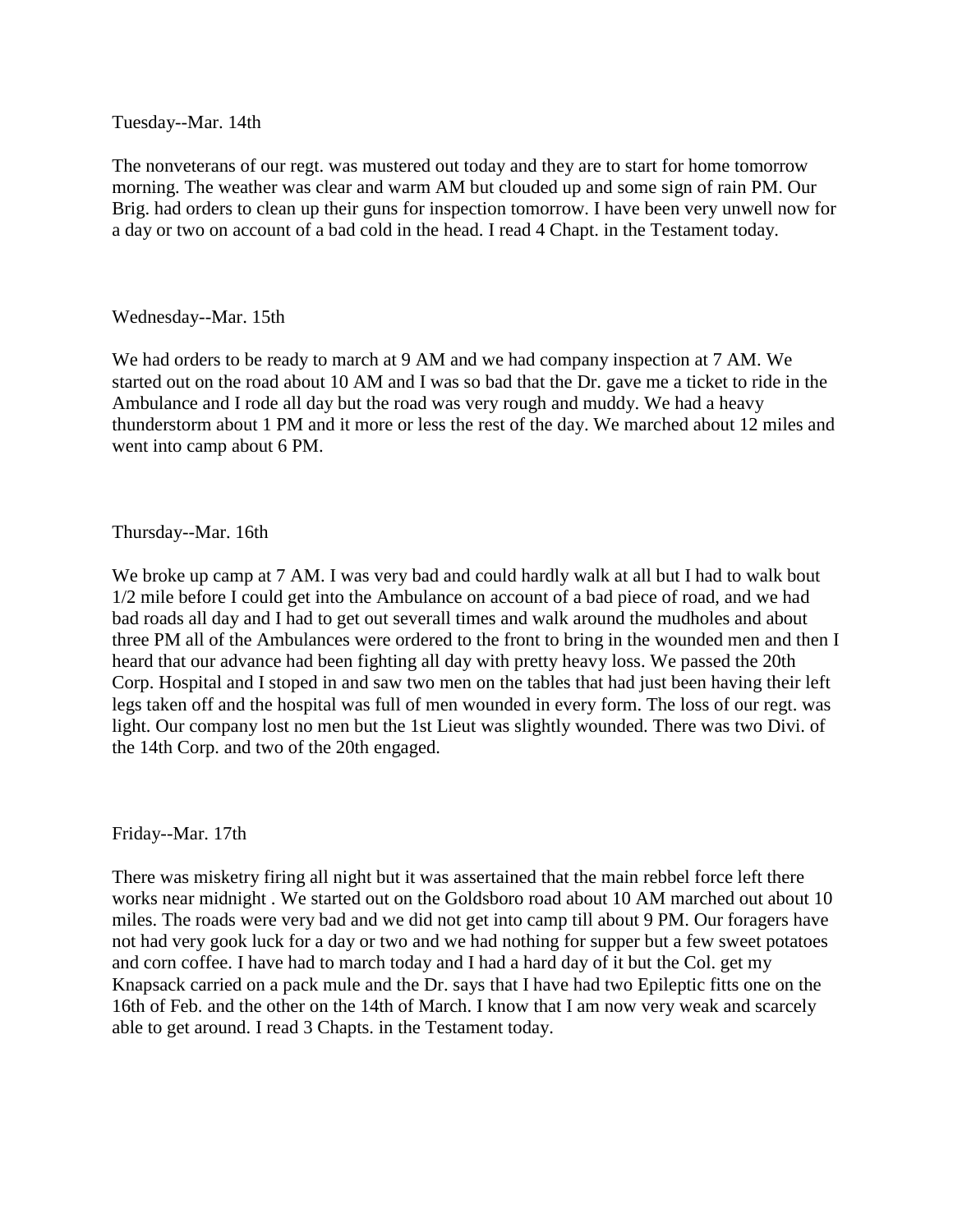Saturday--Mar. 18th

We broke camp at 5.30 AM, I got my blanket carried today but had to carry the rest of my things muself. Our Brig. was in the advance today and about 11 AM were fired into by a rebbel battery we lost one man killed and two wounded. Our brig. formed in line of battle and the rebs ran for dear life. The weather has been clear and warm yesterday and today with a gentle breeze. I saw Peach and Plumb trees all out in blossom today which looked very nice. After our brigade formed in line they drove the rebs about a mile and haulted, it was then 11 AM and we lay there till and went into camp on the line, and two companies of our regt. went on picket. I read 5 Chapts. in the Testament today.

#### Sunday--March 19th

The 1st Div. 14th Corps. passed us this morning and went in advance; they had not gone more than 3 miles before they came onto rebs. the 1st Div. formed in line and drove them about 1 1/2 miles and the rebs made a stand. There was steady firing on both sides till about 1 PM and then the rebs charged our lines and drove us back abot 1/4 mile and they captured 3 guns of the 19th Ind. Battery and perhaps some others. They also captured some of our amunition-wagons and I suppose some prisoners, just then the 20th Corps has been engaged. There must be a heavy loss on boath sides I know that we have met with a heavy loss. It is now about dark and they are still at it I am still quite unwell and not able to be with the regt. or else I should stand my chance with them. Read 4 Chapt. today.

#### Monday--March 20th

The firing ceased on boath sides last night after it got so dark that they could not see each other with the exceptions of occasional picket firing which was kept up all night. I packed up and went to the regt. this morning but still I was quite unwell. I learned that our company only lost 2 men wounded and none killed yesterday but our company was out on the skirmish line this morning and had one man killed. And then about 10 AM our regt. and the 16th Ill. charged the rebbel line and drove them out of their first line of works and persued them to the next line where the rebs drove our men back with their artilery a short distance where our men haulted and put up breastworks where we lay all day. It commenced raining about 2 PM and rained the rest of the day. We lost one man in the charge he was either killed or taken prisoner. I saw 20 rebs killed and about 10 or 12 wounded lying on the field the work of our regt. yesterday. Our regt. also captured two rebbel battel flags one of them was taken from the 54th Va. and they also captured a good many prisoners yesterday and some today.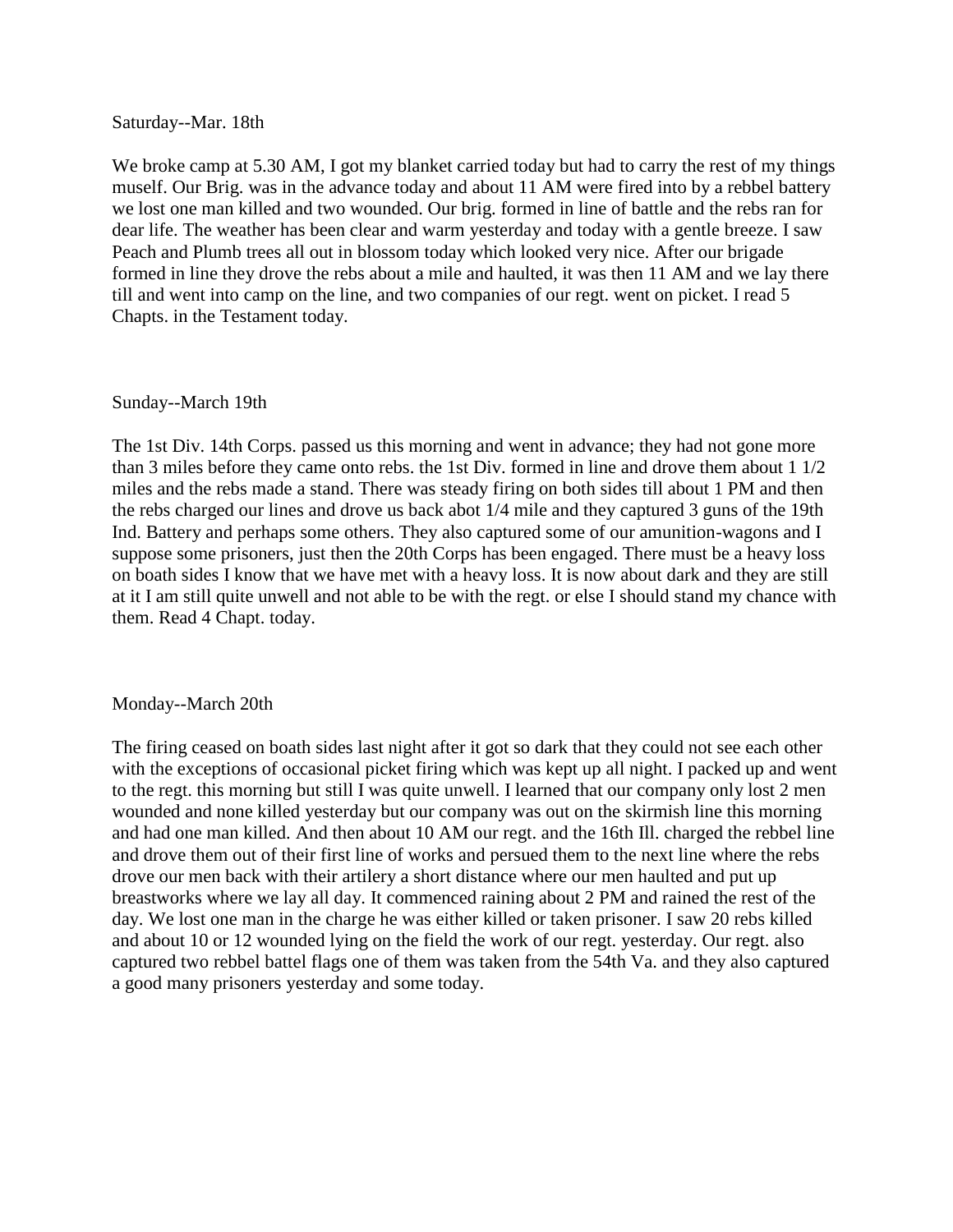Tuesday--Mar. 21st

We were relieved from the front line just before dark last night and moved a little to the right and put up another line of works, then put up our tents and went to bed in the watter for our whole battle ground is in a pine swamp. The pickets kept up an occasional firing all night but when we got up this morning we found out that the rebs had got enough of it and all left satisfied that the yanks are a little too much for them. We broke up camp about 8 AM marched over to the rebbel works took the Goldsborough road and marched out about 10 miles and went into camp on the bank of a small river that I did not learn the name of. I took a bad cold yesterday and am quite unwell again today but had to march and cary my load for the Ambulances are all loaded with the wounded.

# Wednesday--Mar. 22nd

We broke up camp about 8 AM and made our way toward the town of Goldsborough N. C. 13 miles I was very unwell today again but I managed to get along for they marched very slow. We marched through the town about 5 PM and went into camp about 1 1/2 miles north of the vilage in an open field. The town is small but beautifully situated but we are to have communication here by railroad Via of Newborn N. C. Capt. Earnest came to the regt. tonight.

Thursday--Mar. 23rd

We had to move our camp this AM about 15 rods in order to have a better situation. Our foragers got a little meal and pleanty of meat yesterday and some more meat today we drew some beans bacon and salt today the weather has been very windy and cool for the last three days. I am still quite unwell today.

Sixth Part of Journal

Tuesday--Mar. 21st

We still lay here behind our temporary breastworks and every little while the boys are made to dodge down their heads to keep out of the way of the shot and shell and the sharpshooters balls which are thrown in here at us, there was one man wounded in the regt. yesterday in the arm by a musket ball. We drew two days rations of Hardtack today we were relieved from the front line this evening and moved to the right and in the rear of another regt. and put up another line of works.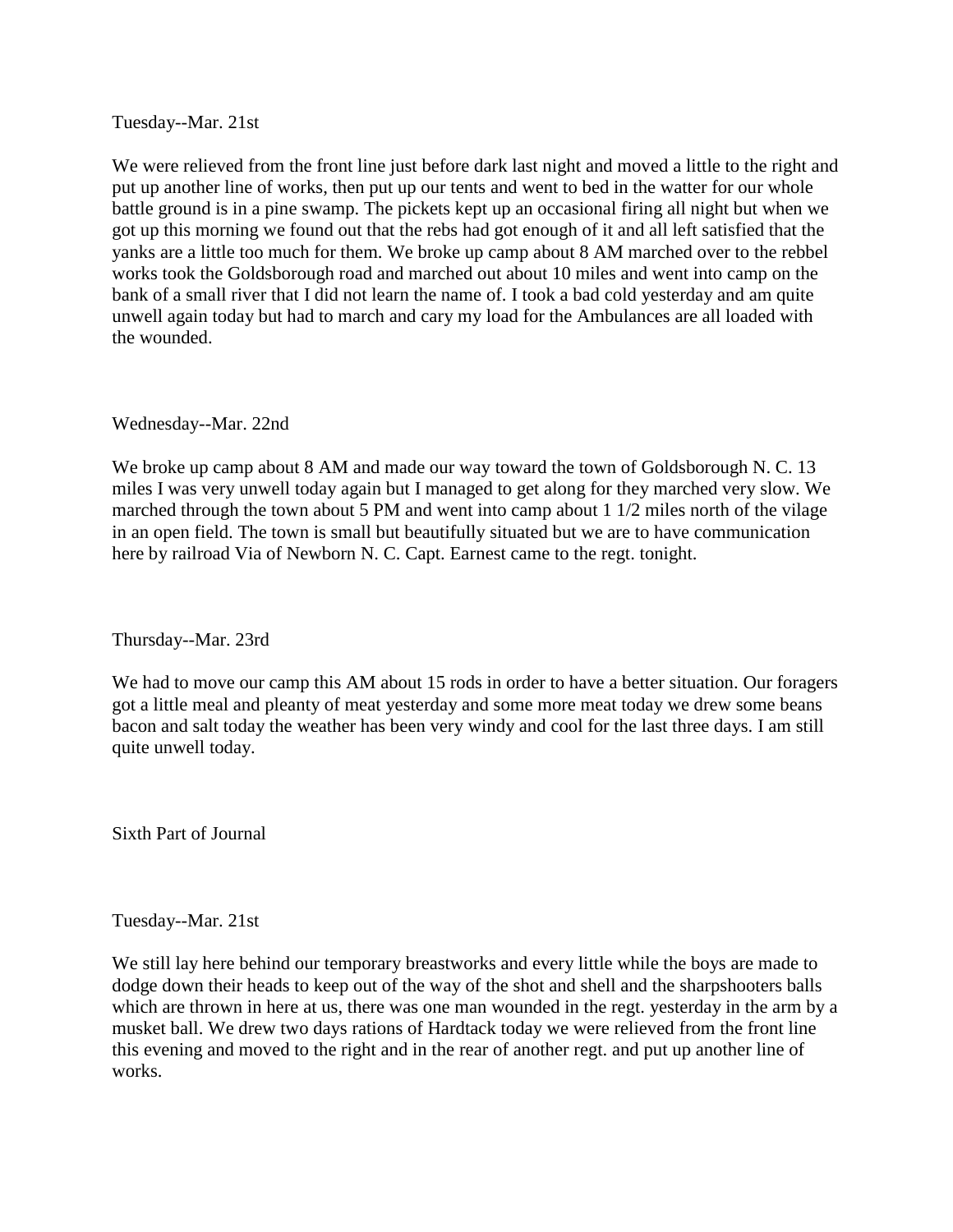Saturday--Mar. 25th

The day has been cool but clear. I had another bad spell today and I feel very miserable. The mail went out at 2.30 PM but I could not write any.

Sunday--Mar. 26th

It has been a little warmer today than yerterday. Our regt. went out today to guard a forage train they had to start at 4 AM and got back at about 3 PM. We got a large mail this PM. I got 9 letters.

Monday--Mar. 27th

We had a heavy frost last night but it has been warm and pleasant today. There was another mail came in today but none for me this time. I wrote a letter home today. I do not feel much better yet because I cannot rest nights. The regt. was out on dress parade at 5 PM.

Tuesday--Mar. 28th

It was cool again last night and the day has been foggy. I wrote another letter home today. We drew clothing this AM. Jim Gifford was put on extra duty today for not going with the regt. a forageing last Sunday he was not well but did not go to the Drs. to be excused from duty. I have felt considerable better today. The regt. was out on dress parade again at 5 PM. There is a standing order for dress parade at that hour every day while we stay in camp. Sherman issued an order to the effect that the army was to have a good rest here and be well fed well clothed and payed off so that the soldiers can leave here on the next campaign in good spirits. Lieut. Kelleys time is out the 13th of mext month. I wrote another long letter home today.

Wednesday--Mar. 29th

We have had several light showers today and it looks as though we would have more rain tonight. I wrote a letter to Elmer and one to Ad Hamilton today. The regt. was on dress parade and after that they had batalion for about half an hour. We drew 3 days rations of Hardtack, Sugar, and Coffee and some Salt Poark, Beans, Codfish, and Vinegar. We have all the rations we can use for the first time since I came into the service only when we hapened to get pleanty of forage while on the march. I feel quite smart today but am very weak. I read 3 Chapts. today.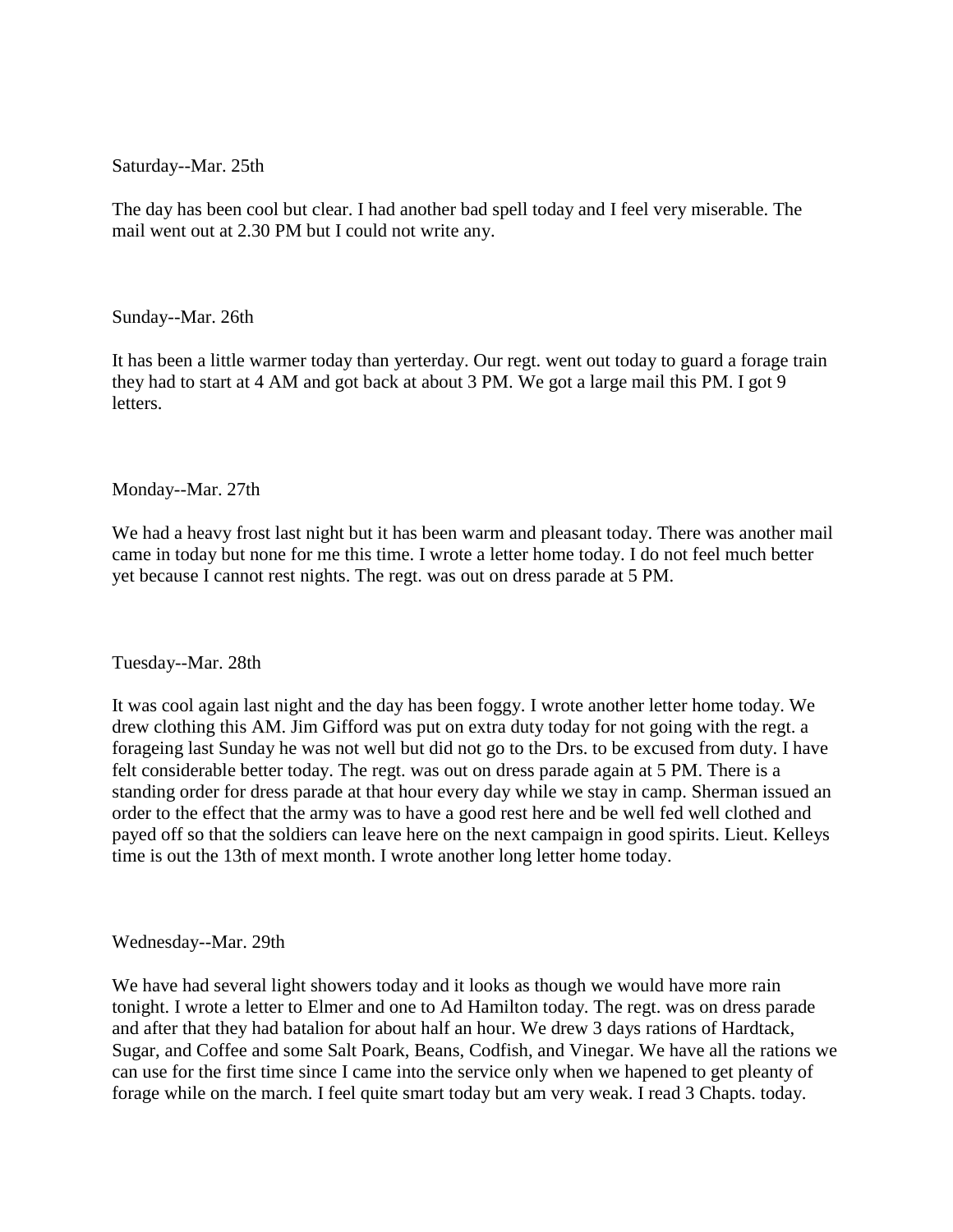Thursday--Mar. 30th

It rained most all the after part of the night and nearly all of the fournoon and it was quite cool PM with a high S. W. wind. The regt. was on dress parad and Batalion drill again today. I read 3 Chapt. today.

Friday--Mar. 31st

The weather has been cool and winday again today. I went over to the 17th A. C. and mad Loren a good long visit and then I went down through the town and got back to camp about 4 PM then I went and tryed to find the 38th Ohio regt. but failed. The regt. had general inspection at 5 PM. I read 3 Chapt. in Testament today.

Saturday--April 1st

We have had a most a beautifull day clear and warm with a gentle S. E. breeze. I wrote a good long letter to Henry Smith today, also one home and some cotton yarn home by mail. There is a detail made out of our regt today as Cattle guards to be gone from the regt. a month 5 men two corporals and a Sargent out of our company. We had a dress parade at 5 PM, read 5 Chapts. today.

Sunday--Apr. 2nd

We have had another very nice day. We had General Inspection at 9 AM and dress parade at 5 PM. I reced. a letter from home today. Loren Moulton came over today and we had another good visit. My health is better now than it has been in two months. I wrote a good long letter to Lorens folks today. I read 2 Chapt. in Testament.

Monday--Apr 3rd

It is just six months today since I was mustered into the service. We have had a very nice day. James Gifford went over to the 15th A. C. today to find an old friend. I was on drill today for the first time since we have been in camp here. I wrote a letter home today. I was out on dress parade and Batalion drill this PM and it pretty near tired me out. I read 3 Chapt.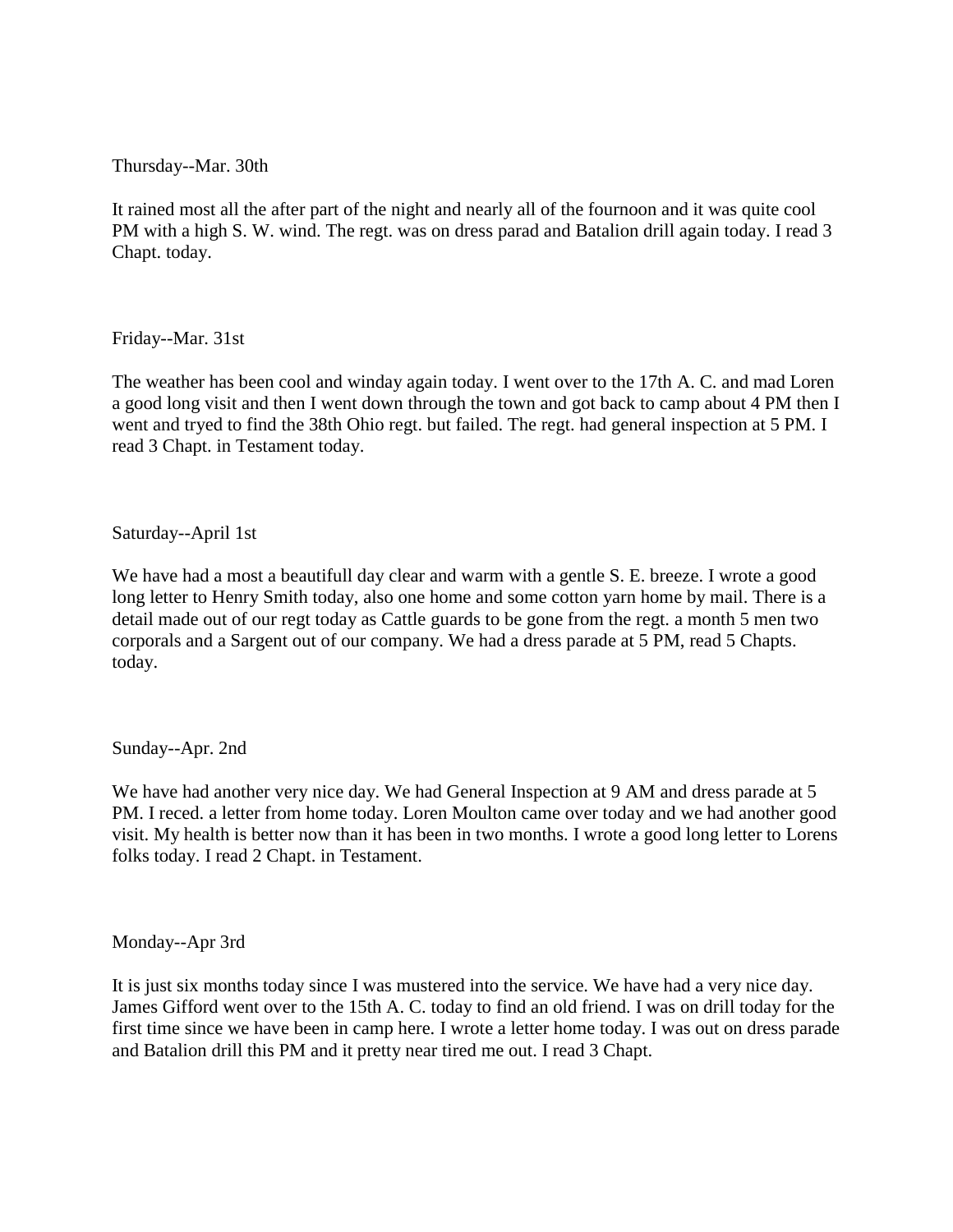Tuesday--Apr. 4th

We have had a very warm day I was on drill this AM and Battalion drill and dress parad again this PM. We drew 3 days rations of Hardtack 5 of Coffee and Sugar, 2 of Salt Poark one of Codfish one of Beans and some Vinegar. My head begins to feel bad again this evening. I read 5 Chapts. today.

Wednesday--Apr. 5th

The day has been very warm and sultry. I have been quite unwell today and did no duty, the regt. had Company drill AM. We drew one days rations of Softbread and some Pickled Onions. The boys here in camp have peace declaired a dozen times a day but it dont seam to come yet. I read 3 Chapt. today.

Thursday--Apr. 6th

I wrote another letter home this morning, I do not feel as well today as I did yesterday. We reced. the news of the fall of Ricmond Va. today with 25,000 prisoners and 500 pieces of Artilery in the form of an order signed by Gen. Grant and it has been a happy day with the soldiers. The day has been very pleasant. I read 5 Chapt. We drew one days rations of soft bread and some Irish Potatoes today.

Friday--Apr. 7th

The day has been cloudy with a few light sprinkles of rain I received a letter from home today and answered it. There was a funeral procesion of some officer passed our camp just after noon. I am no better than I was yesterday. I read 3 Chapt. today. The regt was on Company drill two hours AM and two PM and dress parade at 5 PM.

Saturday--Apr. 8th

It has been very warm today. The regt. did not drill any today but they had dress parade at 5 PM. We drew 3 days rations of Hardtack 5 of Coffee and Sugar 2 of Salt Poark and some Tomato Pickles. I have had another bad spell today. There is a rhumor in camp that 600 rebs came in yesterday and 600 today and gave themselves up at prisoners. I read 4 Chapts. today.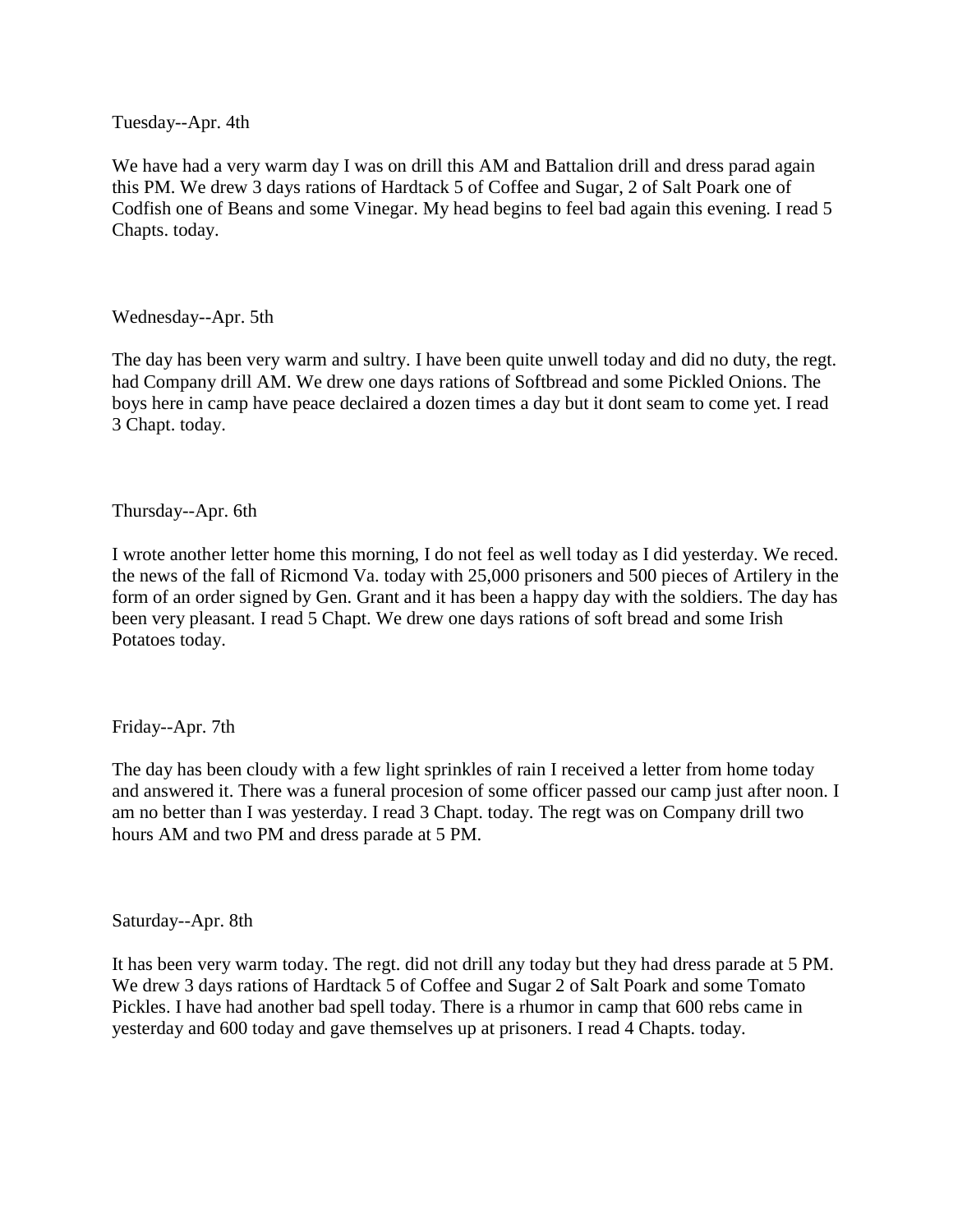Sunday--Apr. 9th

We reced. orders last night to be ready to march at an early hour monday morning. There was a quite a display of fireworks last night in the line of skyrockets, fire balls, and firing of musketry with an occasional shot from the Artilery, as a salute for the fall of the rebbel capital and other good nuse that is coming in every day. And then to cap the whole the 1st and 2nd Brigades fought a sham battle without arms. Chargeing each other backward and forward for over three hours, when our Brig. the 1st drove the 2nd and captured their colors and claimed a victory and all went to their quarters. The Dr. came in to see me this morning and told me he would have to send me to the Hospital. It is reported that Gen. Sherman ordered all men to be sent back that could not stand a march of 900 miles, and about 8 AM the Ambulance called for me and our 2nd Sargent and a man by the name of Palmeter, took us to the Hospital where we were examined and about noon we were put aboard the cars to go the Newberne, N. C. We had to ride in open cars and some men so sick that they could not sit up. We arrived at Kingston about 2 PM lay there about an hour waiting for another train, them moved on arriving at Newberne about 6 PM a distance of 56 miles but we were not taken to the Hospital till about 8 PM and they were crowded so with sick and wounded they could not give us beds; so we spread our blankets on the floor and went to bed then they came around and gave each one a slice of Softbread which was all the supper we had. It was quite cool in the morning and evening but warm through the middle of the day. Kingston and Newberne are like all other southern Cities about 50 years behind the times in stile of Architecture.

#### Monday--Apr. 10th

We had a fine shower in the night which makes every thing look lively and pleasant in natures line. We were routed out about 6 AM washed ourselves and got ready for breakfast, then marched down street about 4 blocks and they were crowded so that we had to wait over an hour, and then our breakfast consisted of Corn meal, and Molasses Softbread and a cup of Coffee. Then they came around took our names and the command we belonged too and our rank we then marched out 2 1/2 miles to Camp Chattanooga a Convalescent Camp and we lay there in the road over an hour, and it began to rain, then the Sargent came out and marched to our quarters which was log cabbins with roofs, and we nearly all got wet before we got our tents up, and it rained tha rest of the day more or less. Our supper consisted of a cup of Coffee and three Hardtack. Takeing it alltogether it is useing sick soldiers rather rough, but Uncle Samuel dont know how his boys are treated if he did it would not be so a great while. I read 3 Chapt. today. I saw the first regular Fort today that I have ever seen but I did not learn the name of it. It lies just south of the town of Newberne and there is another one on the South East of town.

Tuesday--Apr. 11th

We drew our Coffee and Hardtack again this morning and a small piece of Salt Beef but we have notheng to cook it in so it will not do us much good. We had a damp night and it is still cloudy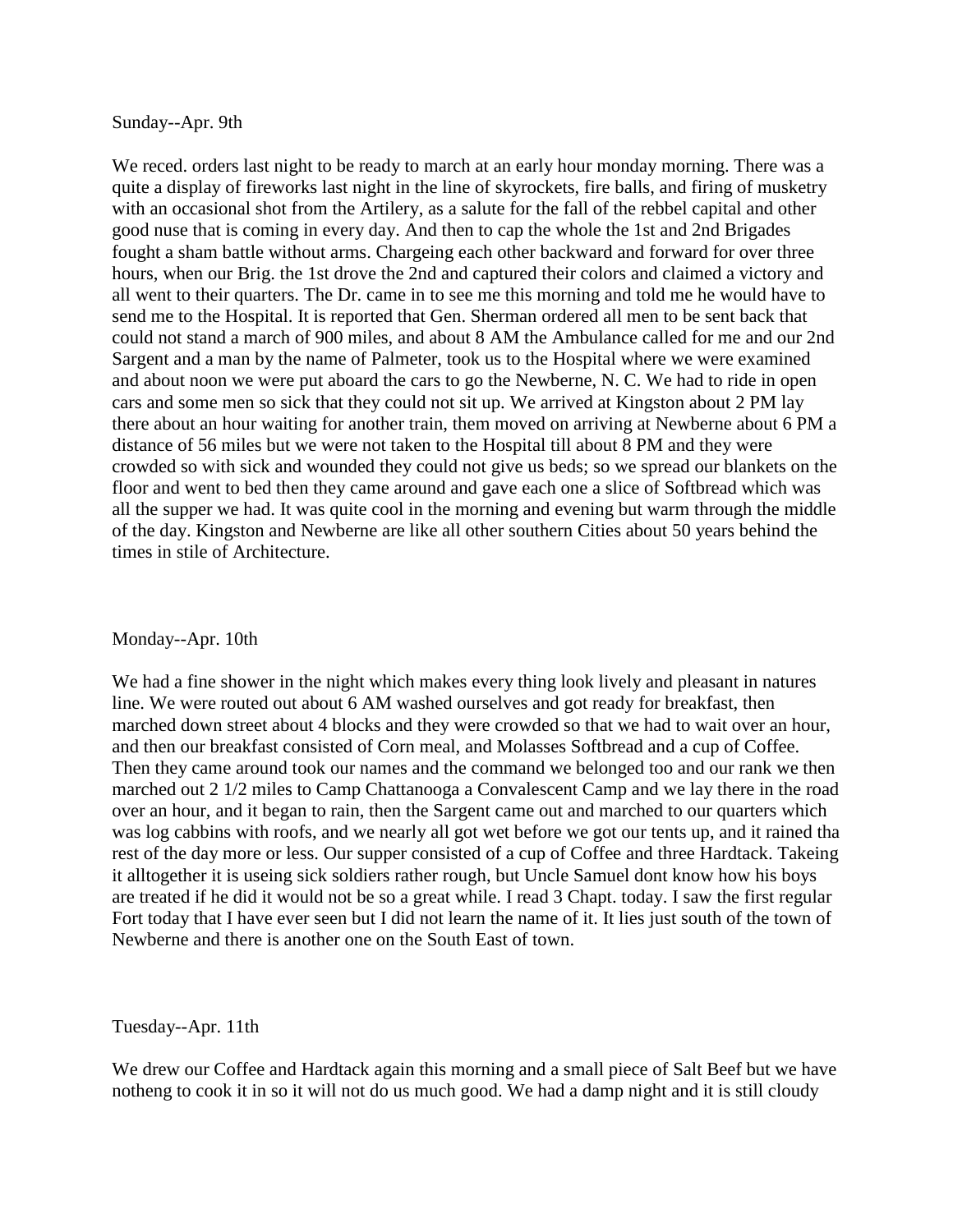but warm. I read 4 Chapts. today. We drew our cup of Coffee and one days rations of Hardtack tonight. There was a rhumor came this PM that Lee had Surendered with his whole army to Gen. Grant and there was a salute fired in Newberne on the strength of it. I went at here to a little Lake a fishing this PM but did not catch any. There has been a high South wind blowing most all day.

## Wednesday--Apr. 12th

We drew our cup of Coffee and a small piece of Salt Poark for our breakfast. There was a man came in this morning with Religious Papers from the U. S. C. C. and I got a New York Observer. We drew some Bean Soup for our dinner today. There was a rhumor caime in today that Gen. Lee had sent a dispatch to Gen. Johnson and Gen. Beaurigard ordering them to surrender at once for there was not use of fighting any longer, and another rhumor says that Gen. Grant sent an order to Gen. Sherman not to attact Gen. Johnson but there are so many rhumors that we cannot tell what to give credit to. We had a nice night and it has been warm and pleasant today with a South West wind I read 4 Chapt. We drew our cup of Coffee and one days rations of Hardtack for supper.

# Thursday--Apr. 13th

We drew our cup of coffee and a small piece of Salt Beef for breakfast but did not get any dinner today. We had a nice night and it came off clear and warm this morning but clouded up got a little cooler and began to rain about 3 PM. The news came today confirming the report that Gen. Lee had surrendered the whole army of Northern Va. to Gen. Grant, and there was another salute fired from all of the Artilery in and around Newberne. It makes the men here feel as though the day of rejoiceing was near at hand. I read 6 Chapts. today which finishes the reading the Testament through the second time since I have been in the service. I went over to the river a fishing again today but did not catch any. There was a salute of 100 guns fired this evening for the surrender of Gen. Johnson and his army to Gen. Sherman.

#### Friday--Apr. 14th

We had a quite a cool night but it came off warm and pleasant with a gentle S. E. wind we drew our cup of Coffee and a small piece of Salt Poark for our breakfast but did not draw anything at noon. We fried our Poark and some Hardtack and one of the boys had a little ground Coffee so we steaped that and made a good dinner out of it. One of the men that came back with us went to the Hospital today. I read 3 Chapts. There was an order came today for all men that were able to do duty to go to their commands. We drew our cup of coffee and one day of Hardtack tonight. There was about 300 new recruits came in tonight.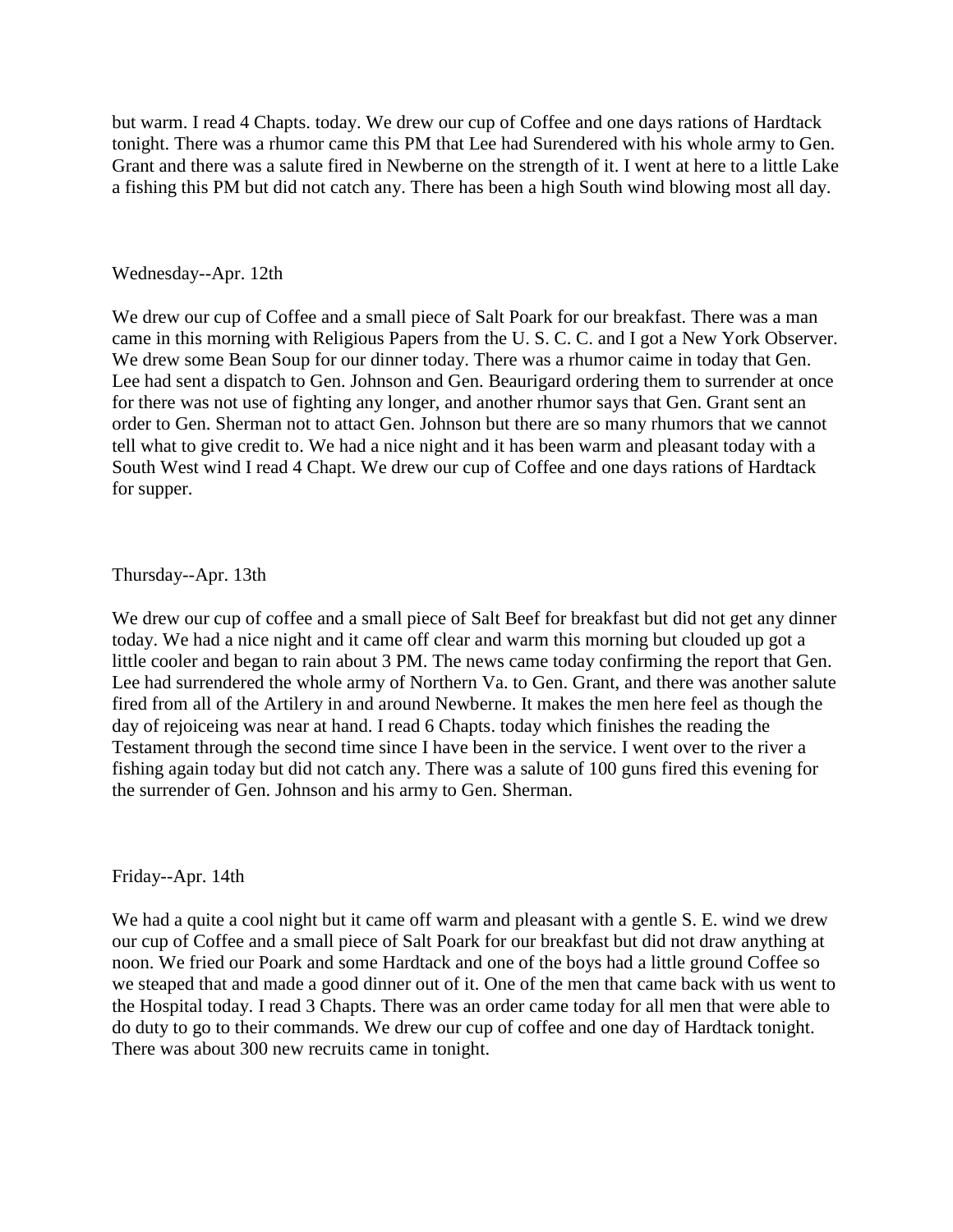Saturday--Apr. 15th

There was about 200 more recruits came in here this morning. We drew our cup of coffee and a small piece of Salt Beef not cooked for breakfast, but did not draw any dinner today. We had a cool night and it began to rain about 9 AM and rained till about noon with considerable thunder. I read 3 Chapts. today. I wrote a letter home today.

# Sunday--Apr. 16th

We had a very pleasant night but the wind rose and blowed quite cool from the west all day. There was a salute of 100 guns fired about noon but we did not hear what it was for. And toward night there was considerable shelling done out west of this camp two or three miles which caused considerable excitement in camp, but it was afterwards reported that the shelling was done by a squad of drunken officers and men. I have been quite unwell today and one of my mess mates told me that I was coming down with the yellow jaunders I looked in the glass and found that I was getting quite yellow and my lungs are very sore so that I raise considerable blood.

Monday--Apr. 17th

We have had a very cool night and it has been cool all day with a N. E. wind I have taken a pretty bad cold in consequence so I do not feel any better than I did yesterday. We drew a cup of Been Soup for our dinner today. The Sargent that came with us went to the Hospital today. We received the sad news of the death of our President this PM which the most of the soldiers feel to be a great loss to our country just as Peace and Prosperity is about to return to our nation. The flags were all lowered to half mast. I read 3 Chapts. today.

Tuesday-- Apr. 18th

We have had a nice pleasant day with a gentle S. E. wind. My messmate went down yesterday and bought some Lemons and sugar and we have been speculating in lemonade today. I feel a little better than yesterday. I read 3 Chapt. today. We drew our cup of coffee and 1/2 loaf of soft bread tonight.

Wednesday--Apr. 19th

We had a pretty heavy thunder storms in the night it lasted about two hours. We were all called out today and our names taken together with our Co. Regt. and Corps so we could get our discriptive Roll. We heard a few days ago that Johnson had surrendered and Jeff Davis was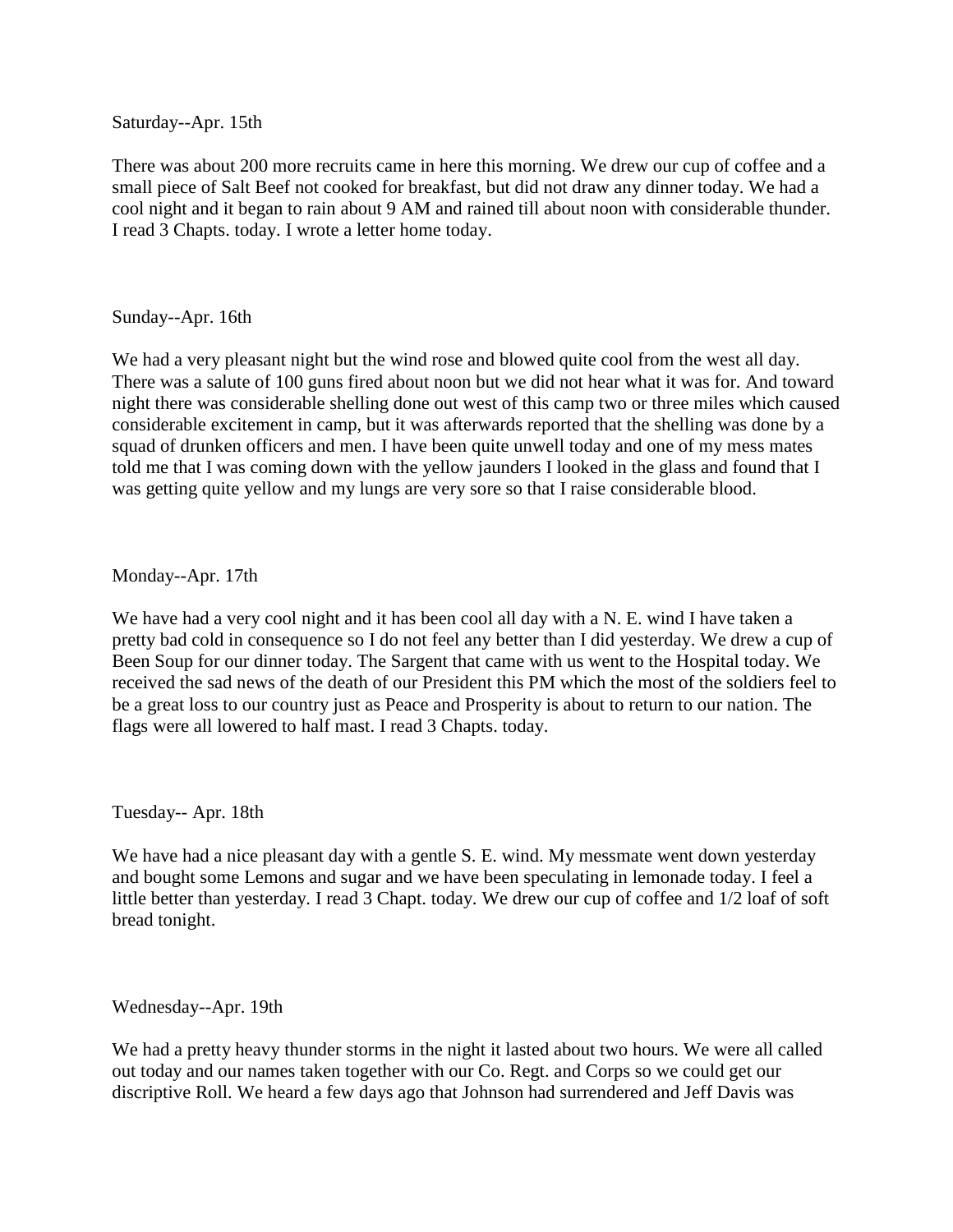captured but that is proved to be untrue. I feel a little better today. We have had a very pleasant day with a gentle S. wind. We drew our cup of coffee and  $1/2$  loaf soft Bread again tonight. I read 4 Chapt. today.

Thursday--Apr. 20th

It clouded up this morning and it has been showery all day. We drew fresh boiled beef this morning. I went out this afternoon and sold a pailfull of Lemonade for \$1.20 then I went to the sutters and got 35 cts worth of Butter. I read 6 Chapt. today. There was an order came here signed by Gen. Sherman stating that he was going to have his army on their road home in a few days.

Friday--Apr. 21st

We had a nice night but it has been cloudy and quite warm the most of the day with light showers of rain but it is cool this evening. There has been 4 heavy guns fired about every 15 minutes all day down here in town to show their respect for our late President and they have kept their flags at half mast for the last four days. There are but few but mourn the loss of that good man. I am about the same in health as yesterday. We sold some more Lemonade today. I read 8 Chapts. We drew soft bread again tonight. I wrote a letter to J. L. Gifford today.

Saturday--Apr. 22nd

The day has been very warm. There was about 100 men left here for the front today among them was my messmate a Corporal of Co. F of our regt. he is a fine man and a good companion. He was down town this AM and he said that all business was to be suspended this PM holding it sacred for the nations great loss of their President. I read 7 Chapt. today. We drew soft bread again tonight. I read another paper from the U. S. C. C. this evening. I feel better than yesterday. Those men that started for the front came back about sundown because they could not get transportation.

Sunday--Apr. 23rd

We had a quite a cool night and it has been cool all day with a west wind. There was 200 or 300 more men came in today from Goldsboro. I begin to feel quite smart again the jaunders have allmost left me. We draw two cups of coffee per day 1/2 loaf Soft Bread and a small piece of salt Beef as usual. I read 8 Chapts. today.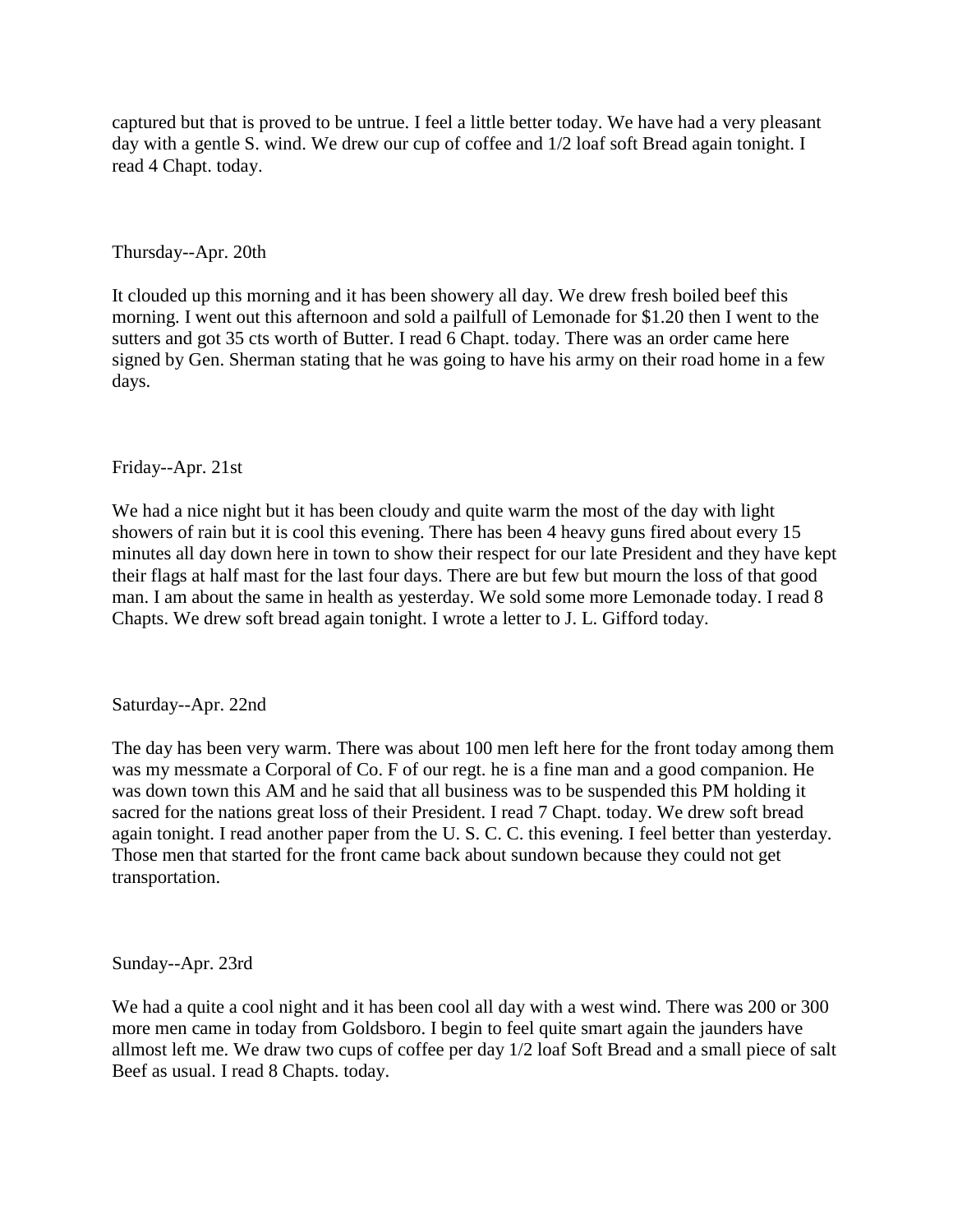Monday--Apr. 24th

We had a cool night but it came off warm and pleasant through the day with a gentle S. W. wind. There was some more troops came in today and some started out but came back the same as yesterday. I am gaining in health-slowly. I bought a doz Lemons and some sugar of my Corp friend today on tick and have sold one pailfull of Lemonade today. I read 6 Chapts. today.

#### Tuesday--Apr. 25th

We had a cool night but it came off warm and pleasant. I done a quite a large washing roday 3 shirts one pr drawers one pr socks and two blankets and when I got through I was pretty tired, but I am gaining in health slowly. There was a squad of men left here for the front today and my Corporal friend went with them. I sold the rest of my Lemonade today. The material cost my \$1.30 and I sold it for \$3.11 I read 5 Chapts. today. We got some dinner today consisting of a pint of Been soup without any Beens in.

## Wednesday--Apr. 26th

The nights are just cool enough so that we can sleep comfortable and it comes off quite warm through the day. I caught a little cold yesterday while washing. There was about 300 more men left here today for different departments. There was a salute of 15 guns fired this morning in town and then there was a gun fired every 30 minutes all day in mourning for the nations boss. The firing on the 21st was from the diferent forts in this vacinity. I read 25 Chapts. today.

#### Thursday--Apr. 27th

The weather still holds out fine beautifull growing weather. I got a pass and went down to Newberne today. The whole City was trimed in mourning even to the collored people they show great respect for their diliverer from bondage. I went to the Christian Commition rooms and they gave me a book entitled the Soldier of the Cumberland. And a tract The Mothers last words, and some paper and envelopes, some thread, needles and Pins, and they gave me some Religious Papers to read and then gave me 40 more to distribute through camp. I returned to camp about 5 PM just about tired out for it has been a very warm day. There was a few more men came to camp today. I read 9 Chapt. today.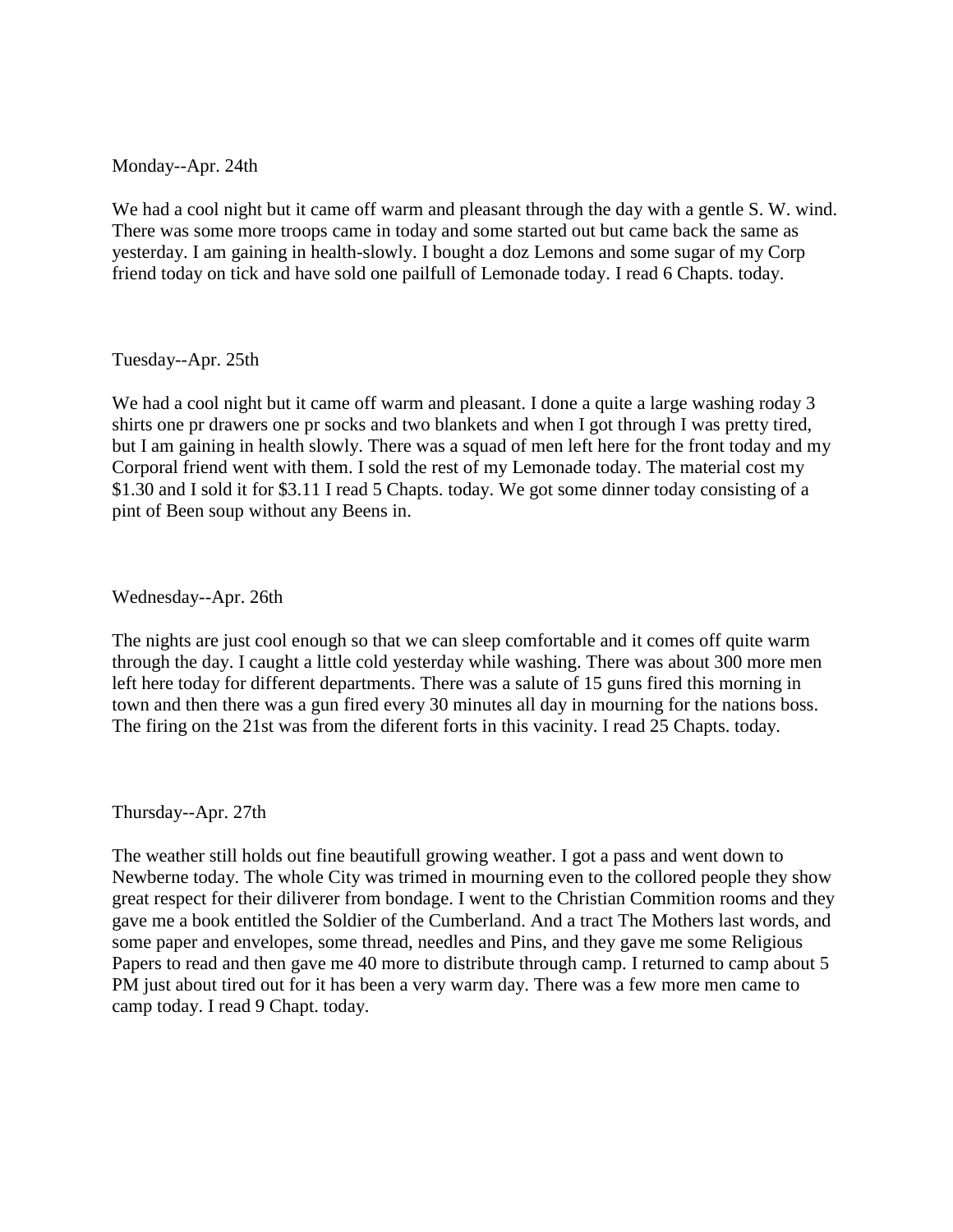Friday--Apr. 28th

I feel rather unwell after my trip to the City and I think that I have taken some cold. There was about 50 men left here for the front this morning. The day has been very warm and sultry. I read 4 Chapts. today.

## Saturday--Apr. 29th

I am very unwell today hardly able to sit up at all. The Dr. came to camp this PM and examined the men to send the worst ones north, he took my name and I suppose we will on a Hospital boat. It was very warm and sultry AM but the wind raised and it clouded up and turned quite cool PM.

## Sunday--Apr. 30th

We had quite a shower of rain in the night but it came off pleasant this morning. Those men that were examined yesterday were sent off this PM myselfe with the rest. We got aboard of the ocean steamer Kennebeck at the city of Newberne N. C. at about 7 PM and we left the dock at 9 PM and had a very nice still time. I read 6 Chapts. today. I begin to feel a little better.

#### Monday--May 1st

When I got up this morning I found myself in sight of Ft. Clark on Hattarass Inlett. The boat just haulted long enough for the Pilot to land and then we pulled out onto the broad Atlantic,there was quite a thunderstorm came up about 8 AM but it did not last but a short time and then faired off again. We passed Cape Hatterass about 8 AM and kept within from one to two miles of the coast all day. The sea was quite boistrous just after the storm for an hour or two and toward night the wind raised again which made it a little rough till we stoped in the Hamton roades on the west of Fr. Monroe about 11 PM they cast anchor for the night. I read 4 Chapts. today.

#### Tuesday--May 2nd

I got up this morning and about the first object of note that met my eyes was three of Uncle Sams Monitors two single Turrit and one double. They were quite a curiosity to most of the soldiers. We find the hand on the boat to be very kind to us if they have a piece of soft bread and meat or a cup of coffee left after eating their meals they will give it to some of the sick soldiers and they very often go and get an extra plate full and give to some sick soldier. When any of the sick men happen to get in their way they speak kindly to them instead of ordering them out of the way in snapping snarling terms. And the Capt. of the boat he is a short thick set and very fat man and he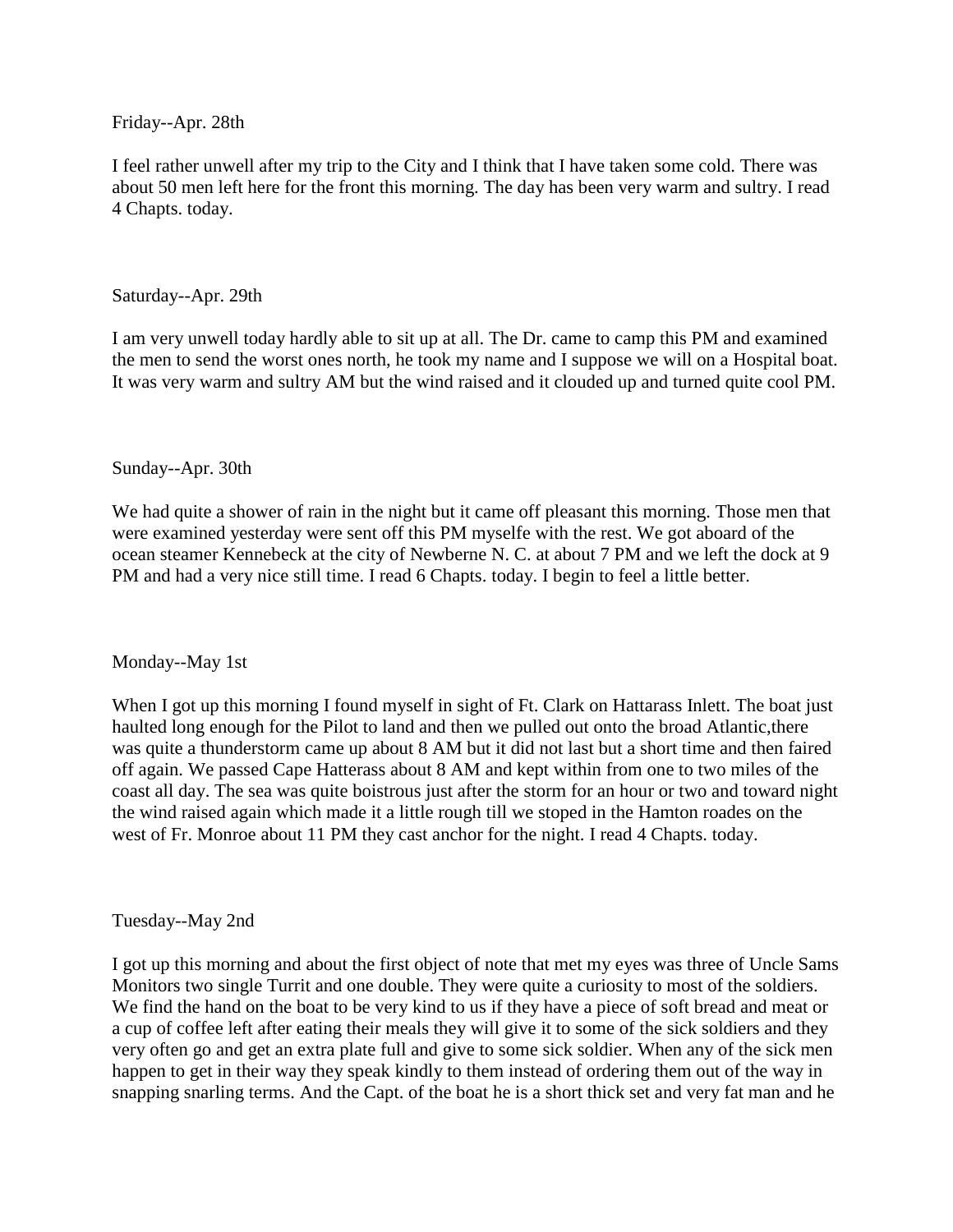is very kind and good natured to the men not afraid to converse with any of us and always ready to answer any question asked by them. And our Surgeon in charge is also very good to us in every respect. We are not crowded but have pleanty of good comfortable quarters on the lower deck, so taking it alltogether we are haveing a very pleasant trip. While they were prepairing to take on coal this morning I went ashore and bought 2 loaves of bread for 15 cts and 1 lb of Butter for 50 cts. After taking on coal, and watter for cooking and drinking we pulled out to sea about 10.30 AM. I went out onto the Hurricane deck and had a good view of the Ft. and of that celebrated millitary prison called the Rip Raps situtated about half or 3/4 of a mile from the Ft. right in the bay or entrance of the roads. We passed Cape Charles about 1 PM. We have had a very nice day but we have had a head win all day, and we have been in sight of land all day but farther out than yesterday. I read 4 Chapts. today.

#### Wednesday--May 3rd

When I first got up this morning I could not see land in any direction but we came in sight of Burgham Poart Light House at 7 AM and have been nearing the coast ever since. We passed the Barneygat Light House at 10.30 AM. We passed the Soldiers Barracks along the coast about a mile in length. We still have a head wind today, but still we are makeing very good time. We passed through the narrows about 5 PM. Ft. Hamilton is on the right and Ft. Richmond and Ft. Jersey Hights on the left as we came in. There is also another ft. on the right that I have not learned the name of. We anchored off Jersey City at 7 PM for the night. After passing through the narrows we had a splendid view of Jersey City, New York City, and Brooklin. We had a very nice time a coming up. I escaped being sea sick although a great many of the men were pretty bad. I feel pretty well with the exception that I have taken some cold. I read 2 Chapt. today.

#### Thursday--May 4th

We lay anchor till 10.30 AM when the Hospital Boat Thomas PWay came alongside took us on board and at 11 AM we were on our way for Grant, U. S. Hospital situated on Davids Island 20 miles up east river from N.Y. City. We passed on our trip some of the most beautifull scenery that I ever saw. We arrived at the barracks about 1 PM and found it a very beautifull place and every thing kept in the very best of order. I expect there are representatives here fron nearly every county in the U. S. We have a good comfortable beds and good living, I feel tolerably well today with the exceptions of a slight cold taken on the boat. They are sending men away from here to the City to be discharged every day so I think my turn will come after a while and I will be as patient as possible. I read 5 Chapts. today. I wrote a letter home today.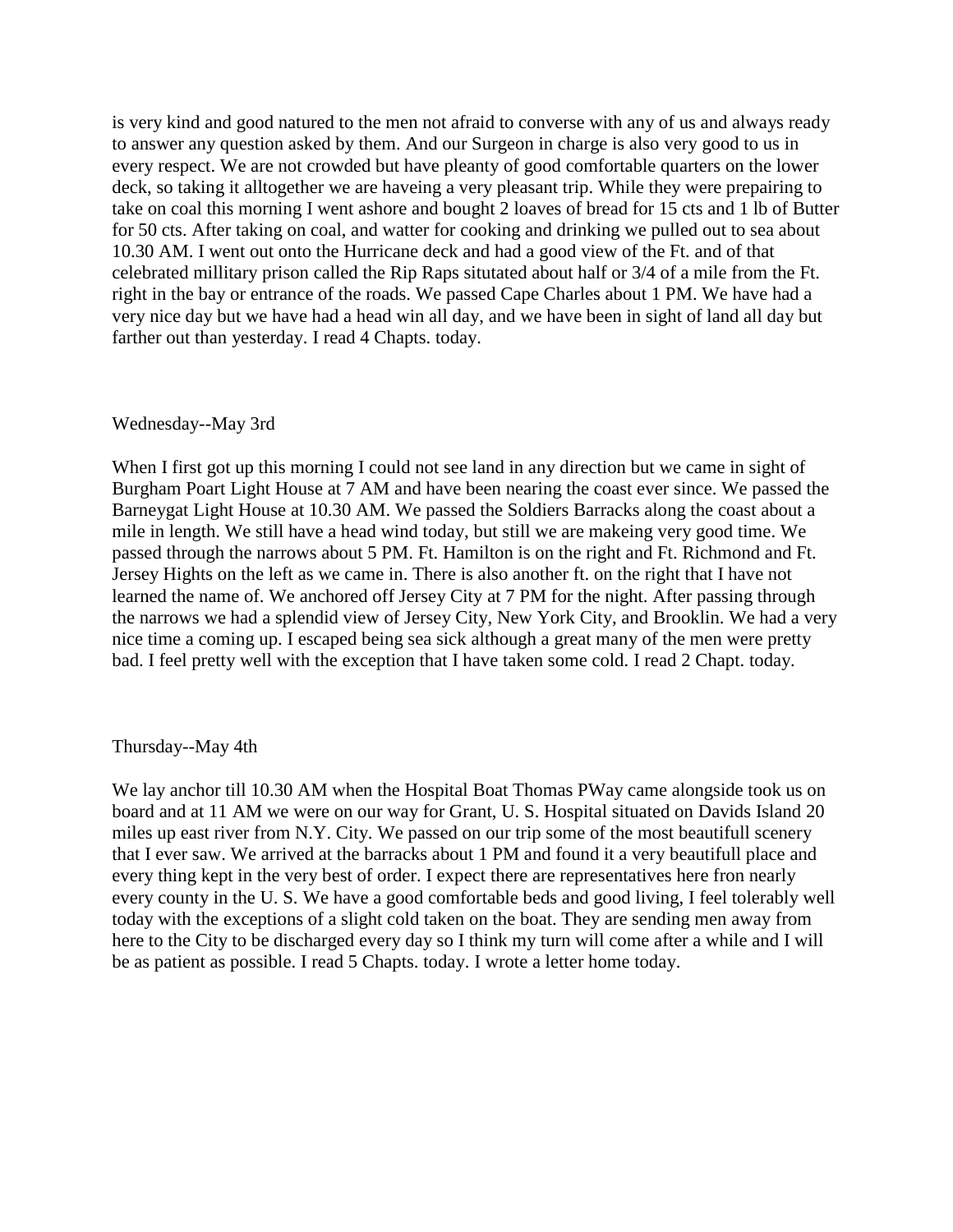Friday--May 5th

We have had a very nice day but it clouded up this evening and got quite cool. My throat is a little sore today but otherwise I feel tolerably well. This was the day for the Ladies to have visited the hospital but for some reason they did not come. Our hospital is very comfortable and pleasant and we are well cared for in every respect. I read 4 Chapt. today.

# Saturday--May 6th

It commenced raining about 7 AM and has been raining more or less all day. The Ladies made us a visit today and presented each patient with a piece of Cake, an Orange and a small piece of Butter for which we are very thankfull. I felt pretty well all day but this evening I have a headacke and feel quite bad. I read 5 Chapt. today.

## Sunday--May 7th

We had quite a cool windy night but it came off warm and we have had a very nice day. We had inspection at 9 AM when everything had to be in perfect order. I have had a headache and felt quite bad all day. We received some papers from the U.S.C.C. We signed for clothing today. I read 5 Chapt. today.

# Monday--May 8th

We have had a cloudy showery day and this evening it is raining quite hard. I have not felt as well today as common a dull headache and a diareah setting in. There has been a good many discharged here today 5 or 6 out of this ward. There was a recomendation for a discharge sent in for 5 more myself as one of them, and our names were taken after we went to bed. Read 5 Chapts.

#### Tuesday--May 9th

It rained all night and nearly all day today. The ladies did not come today on account of the rain. I understand that we are not permitted to draw any more clothing. I have been quite unwell today. I read 4 Chapts. I wrote 2 letters one home and one to the regt.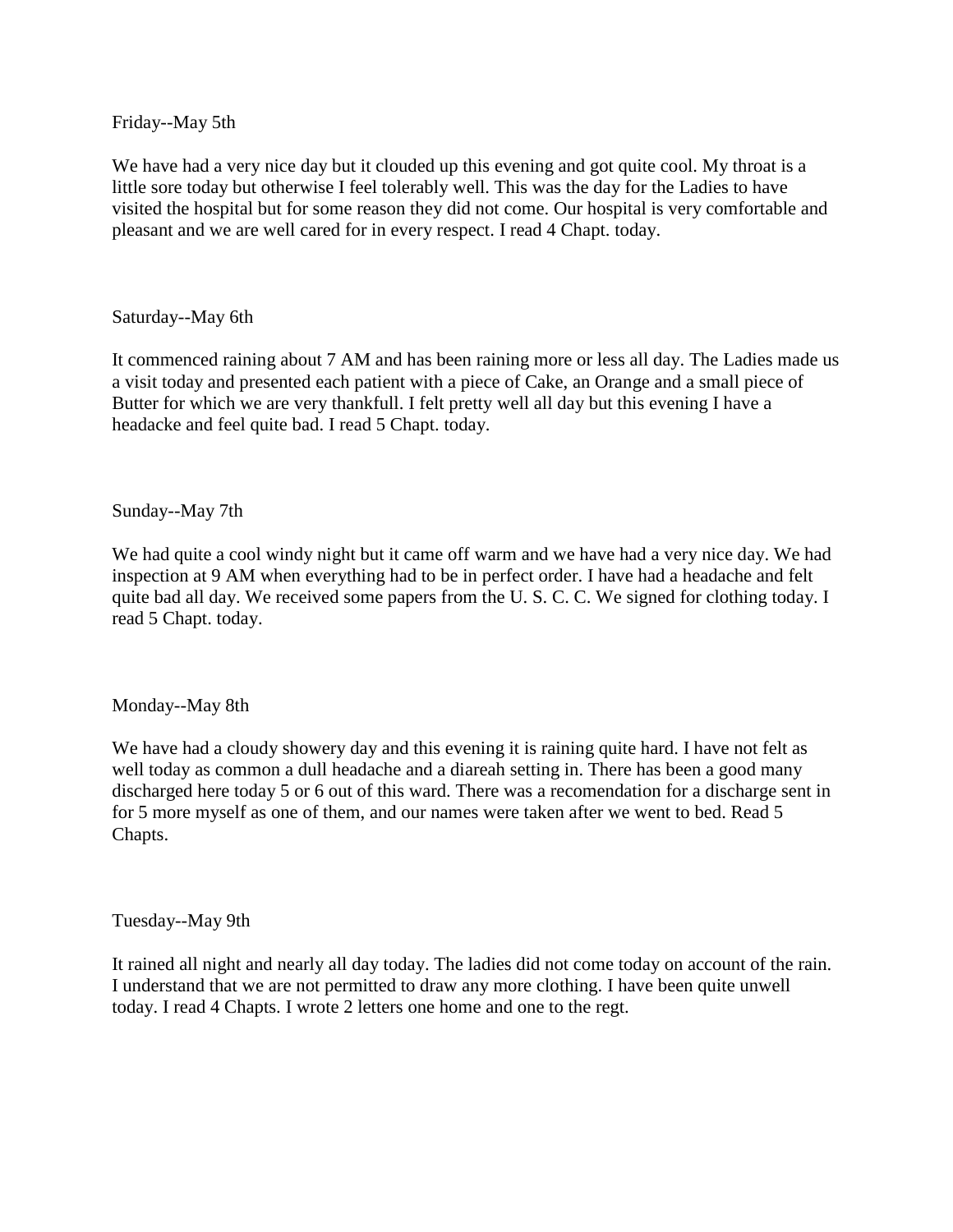# Wednesday--May 10th

It cleared off in the night and we have had a very nice day but it is quite cool and windy this evening. I have felt pretty well all day but this evening I do not feel as well. There is a man in our ward that we thought was coming down with the Smallpox but the Dr. examined him and pronounced it a false report. I read 4 Chapt. today.

# Thursday--May 11th

It has been cool and cloudy all day and this evening there was a heavy storm came up from the S. W. and I learn that it done considerable damage in the city of Brooklin in the way of unroofing buildings blowing down fences etc and one large building was struck by lightning. I have felt pretty well today. We have pleanty of reading matter for we get religious papers every sunday and each ward has a small librairy for the use of patients. I read 3 Chapt. today.

# Friday--May 12th

It rained all night and till about 8 AM and was very cool but it cleared off and was quite pleasant PM. The Ladies were here today and gave each one an orange a piece of ginger cake and a little butter and to some of the worst cases they gave jelleys preserves etc etc etc. The Dr. came to the conclusion last evening that that man did have the Smallpox and they sent him to the Smallpox ward but not till we were all exposed but it is not likely we will all have it but some must. I have had a bad headache today. I read 2 Chapt. today.

# Saturday--May 13th

We have had a very fine day although it was quite foggy this morning. I have felt pretty tolerably well today with the exceptions of a little headache. I read 3 Chapt. today.

# Sunday--May 14th

The weather was quite cool last night and this AM with a N. W. wind. Nothing has transpired today except the daily routine of Hospital life which is to get up in the morning at 5 make up our beds and be ready for breakfast at 6 then do what we please till 9 then each patient has to be at his bed to dee the Dr. then we can read or romp or sleep till 12 and then go to dinner. Then we have a chance to do as we please till 5 PM when we are to be at out beds again to see the Dr. then be ready for supper at 6 and then go to bed as soon as we please but we have to be in bed by 9 PM and the lights out, unless there are some patient in the ward that needs care through the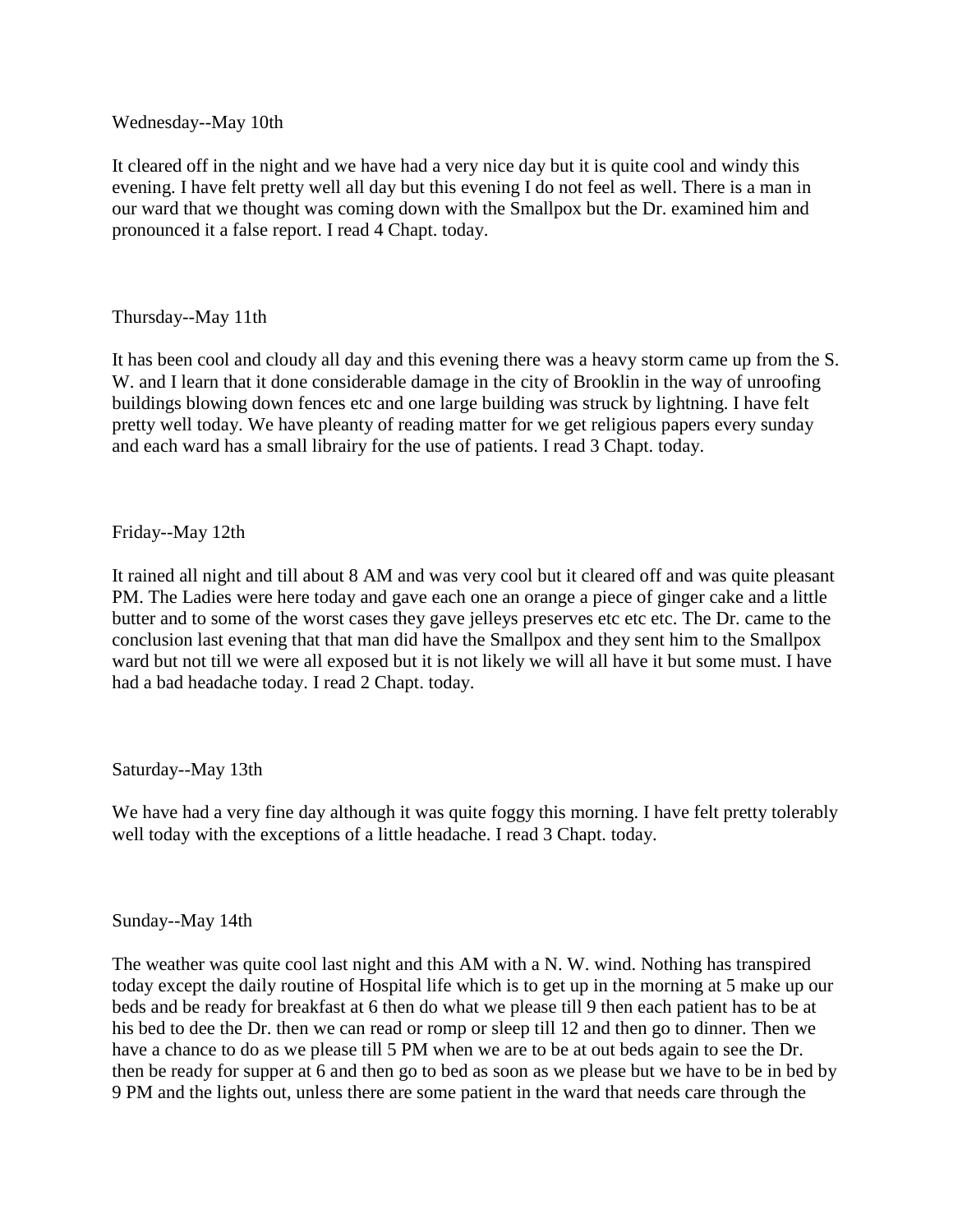night and in such a case the Dr. gives permission to keep one light burning, and it is the same thing every day except Tuesday and Friday then the Ladies come to see us which makes a change in the Programme. I do not feel quite as well today as usual. Come to think about it we have a little change on sunday, we have inspecion at 9 AM instead of the Dr. call. I read 2 Chapt. today.

# Monday--May 15th

It has been very warm and pleasant today, and there has been a good many discharged today, and I shall look for mine in a few days. I have felt quite well today. I went down on the beach this AM dug a mess of clams and had a clam soup for dinner which went off first rate. I read 3 Chapt. today.

# Tuesday--May 16th

We have had a very warm day with a gentle South breeze. I have felt pretty well. There was a man taken out of the next ward today that had the smallpox. I went down on the beach today when the tide was out and picked up some shells and other curiosities. The Ladies came today but they did not bring anything only some dainties for some of the worst cases. I read 2 Chapts. today.

# Wednesday--May 17th

The day has been very warm with pleasant sea breezes. There was 5 more patients came to our ward today. I think I am gaining in health all of the time and if I escape the smallpox I shall think that it is through the protecting hand of kind Providence. I was down today and picked up some more shells. I read 3 Chapt.

# Thursday--May 18th

We had a warm pleasant night, but it clouded up and the wind raised and blew pretty hard from the north this morning and it has been quite a cold day. I began to feel quite like myself again as I am gaining in health every day. There was two men discharged out of this ward today, one of them was a crazy man, some of the men made a great deal of fun of him but I felt sorry for the poor fellow. I read 3 Chapt. today.